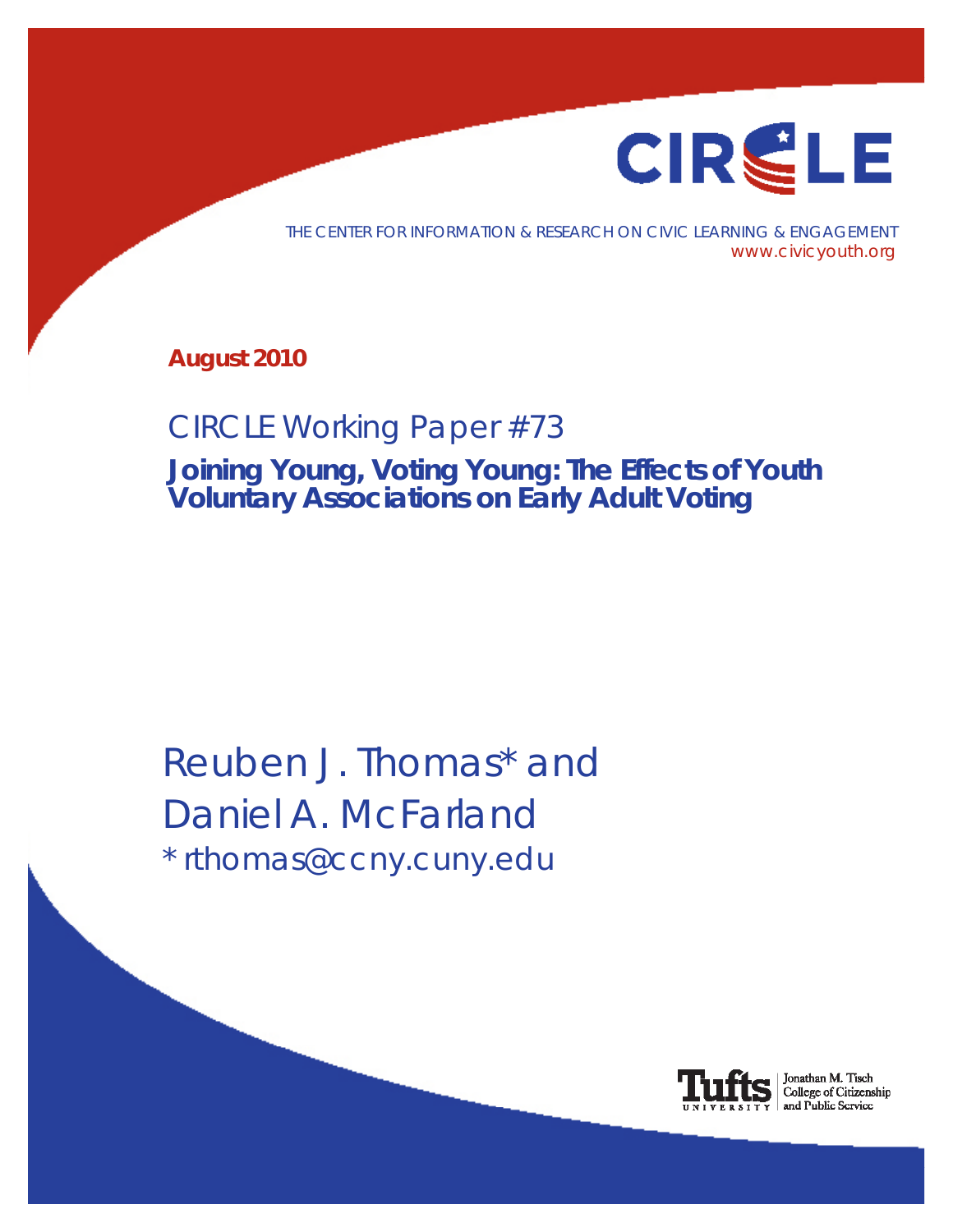# **Abstract**

Adolescent voluntary associations are particularly well positioned in the life course to encourage voting as youth become full citizens. Extracurriculars socialize students into voting by habituating them to civic engagement and by connecting them to politically engaged cultures. We establish this argument by testing the effects of high school extracurriculars on voting and the formation of political ideology in young adulthood, using two nationally representative longitudinal datasets and propensity score matching. We find that participation in general promotes voting, though some activities (notably, some sports) decrease it. Specific activities that encourage voting often have no political content, and their effects are not explained by the voting rates of peers in these groups. One of the biggest and most robust effects is for the performing arts: participation in high school performing arts is related to a higher rate of voting in early adulthood. Furthermore, some activities affect political ideology and party membership in adulthood, illustrating socialization into distinct political cultures. The overall pattern is that religious attendance and a few sports steer students to the conservative end of the political spectrum and into the Republican party, while academic clubs, drama clubs, and honor society steer students towards the liberal end and/or into the Democratic party. Schools can create environments that encourage extracurricular involvement through funding and policy. But they can also discourage extracurriculars through neglect. These results demonstrate that which activities thrive and which shrink will have an impact on future voting behaviors of young adults.

 $\_$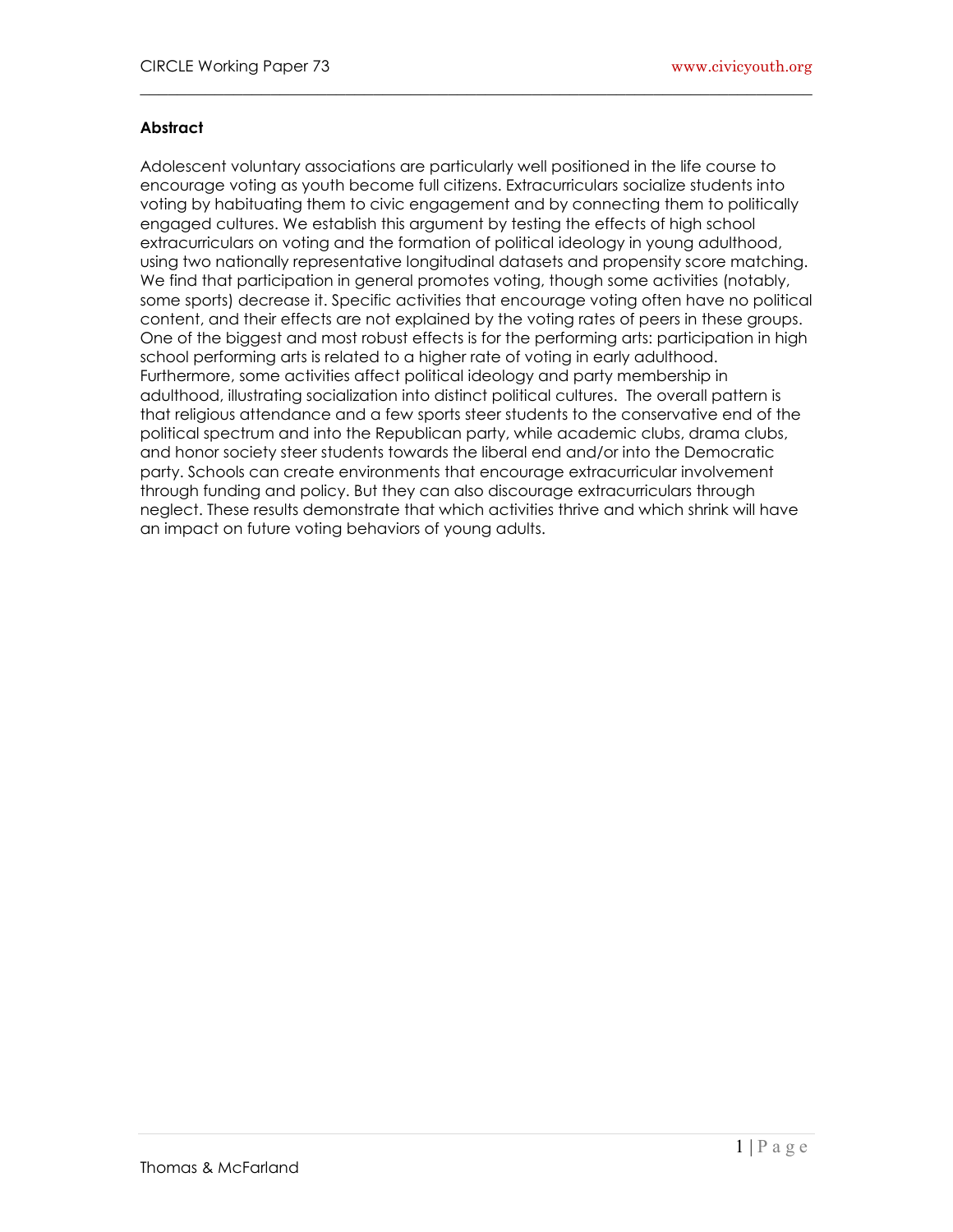Extracurricular activities in U.S. high schools are sometimes dismissed as the resume-padding pursuits of the college bound, or as bribes to entice academicallydisengaged teenagers to go to school (Coleman 1961; Merelman 1971; Waller 1932). But voluntary organizations in high school occupy a crucial place in the life course of American citizens: they are the primary mode of community engagement just before youth enter adulthood, and just before minors become citizens with full voting rights (Ziblatt 1965). As inertia and habit can be said to characterize much of human behavior, the extracurriculars of youth can be seen as important switches that place students onto different tracks into adulthood. Those who get in the habit of participating and engaging in their high school community tend to continue those behaviors and kinds of associations into adulthood. Those that find themselves on the track of uninvolvement and detachment tend to remain detached. From this theoretical perspective, we should expect extracurriculars to play an important role in socializing young adults into active citizenship. One test of whether they actually affect youth political engagement is whether they encourage the most basic, least time-intensive, and yet far from universal form of political participation in the United States: voting.

 $\_$ 

 Academic attention has been paid to civic education, extracurriculars, voter turnout, and voluntary organizations, but the connection between these is still not well understood. Some recent studies have examined the relationship between youth activities and voting (Glanville 1999; Hart, Youniss and Atkins 2007; Plutzer 2002) in the course of broader investigations, while others have more specifically focused on it (Frisco, Muller and Dodson 2004). But whether the connection between youth voluntary associations and voting is primarily a causal relationship or is mostly a matter of selfselection has not been definitively settled. We attempt here a conservative measure of this relationship that takes into account the role of self-selection and social reproduction. In addition to testing for the effect of extracurriculars in general, we look at the effects of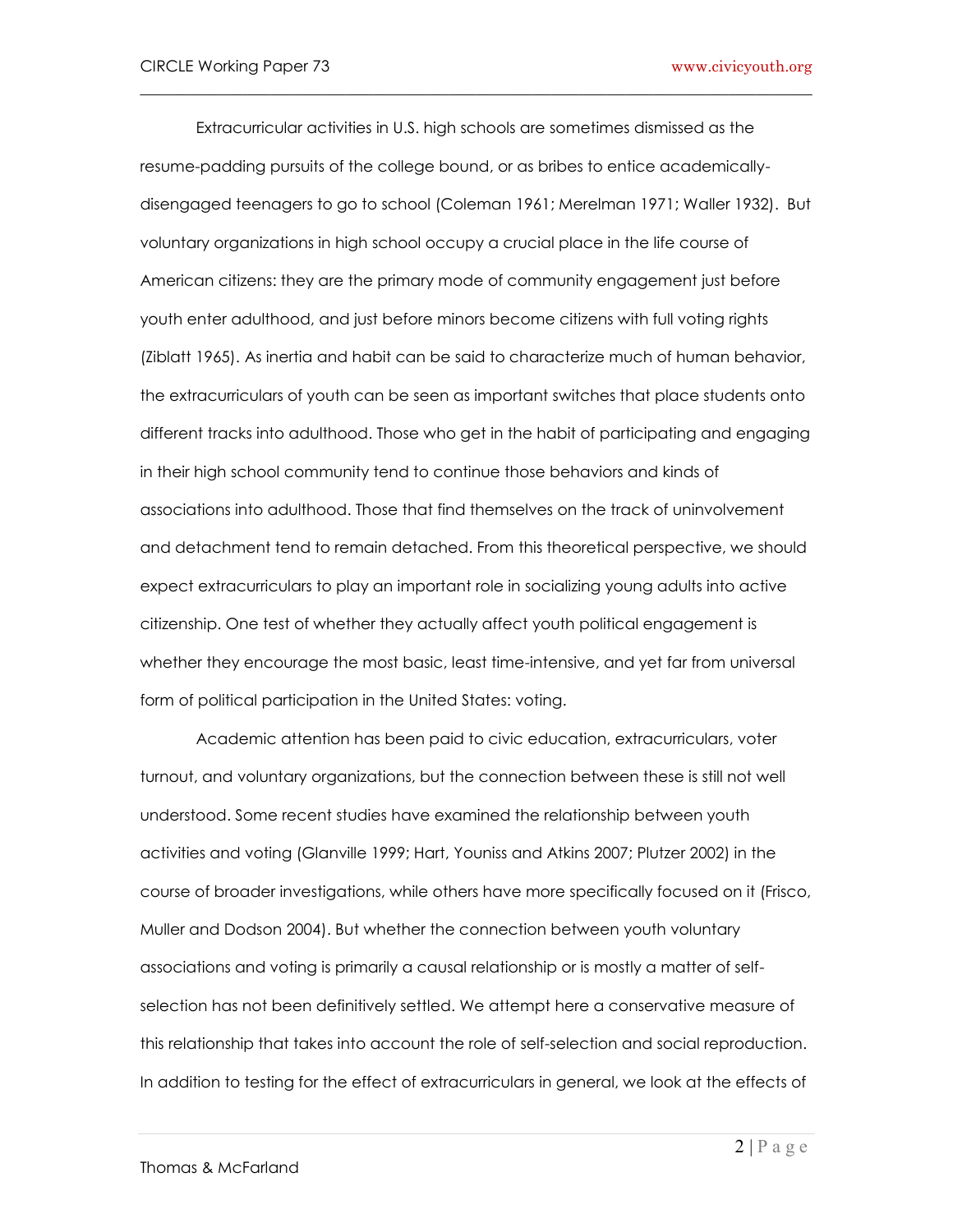different categories of extracurriculars and specific activities. We also look for evidence on what may lay behind this relationship, as well as any effects these activities may have on the political ideology of young adults.

 $\_$ 

## **The Transition into Voting**

 The single biggest predictor of whether or not an eligible citizen will vote in any given election is whether or not that citizen voted in previous such elections. Voting is a behavior best characterized as habitual (Gerber, Green and Shachar 2003; Milbrath 1965; Miller and Shanks 1996; Plutzer 2002; Verba and Nie 1972), and citizens are divided into the rough categories of those who vote, and those who do not. But as Plutzer (2002) notes, all voters begin their lives as non-voters, ineligible to vote before coming of legal age, and must overcome the inertia of non-voting to become habitual voters. And yet most who live long enough do overcome that inertia eventually, so that by old age the large majority of eligible citizens have made the transition into habitual voting. Becoming a voter is less a question of "if" than "when." But far too often, voting does not start until after young adulthood.

 From this life-course perspective, the perpetually low turnout of young adults and the high turnout of senior citizens is unsurprising. For the young to become regular voters, they first need to develop political knowledge, connections, and commitment (Verba, Schlozman and Brady 1995), which older adults have already had time to accumulate. Political knowledge includes the practical know-how to navigate the voting bureaucracies (of voter registration, polling places, deadlines, etc), but also sufficient knowledge of politics (of candidates, offices, issues, etc) so that potential voters can feel they have some handle on the importance of their votes. Political connections bring the influence of others to bear on voting behavior; this includes not only the influence of politically involved friends and peers, but also connections to political candidates, offices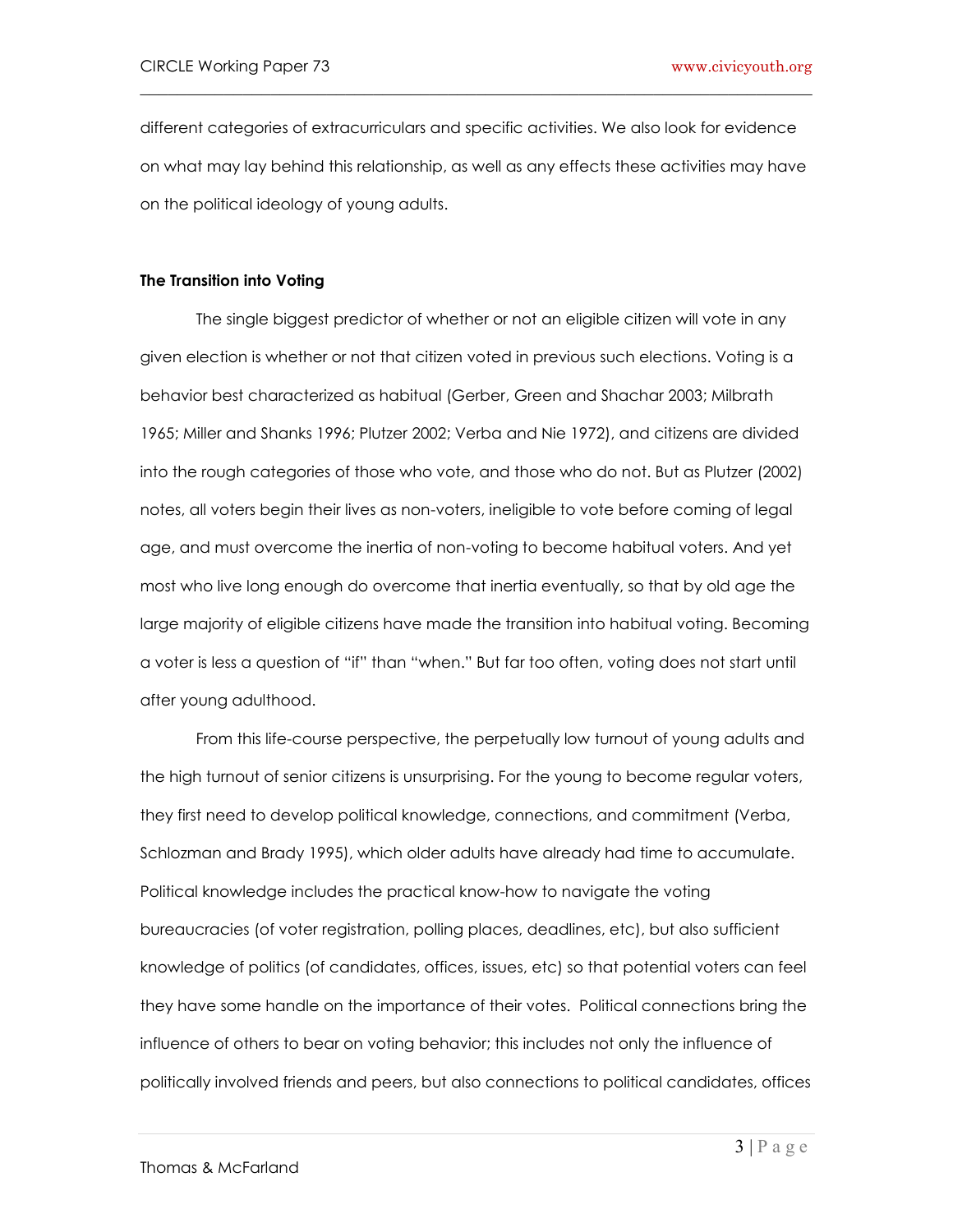and organizations, and recruitment by political parties. And political commitment comes from attachment to political parties, issues, and identities, developed over the lifetime, as well as one"s tangible stakes in the political process, sometimes developed through business or property ownership, community involvement, and so on. All of these accrue as adults age, but happen more quickly as youth become young adults. Thus the sharpest increases in non-voters becoming voters occur during young adulthood, with more gradual increases afterward.

 $\_$ 

The rate at which people transition into voting is not, however, evenly distributed across all segments of society. Among the strongest predictors of whether a citizen will vote in young adulthood relate to their parents; in particular, their parents" education and political engagement (Plutzer 2002; Wolfinger and Rosenstone 1980). More educated, politically connected and committed parents can and do pass these attributes to their offspring (intentionally or not). To a large extent, voting behavior is another example of social reproduction. But in addition, a youth"s own political engagement, knowledge, and educational achievements all contribute to a faster transition into voting (Powell 1986; Verba, Schlozman and Brady 1995). One could argue that this is also about social reproduction: the young who most closely emulate their educated and politically involved parents are most likely to vote young. But the effects of youths" achievement and engagement on voting independent of parental characteristics suggest that non-family factors can lead the children of non-voters, or late-in-life voters, to take a different path from their parents, and become early voters.

 We propose that meaningful political socialization also occurs outside of the home, and can make tangible differences in political outcomes like voting. In particular, we believe the voluntary associations of high school can be significant in the transition to political adulthood.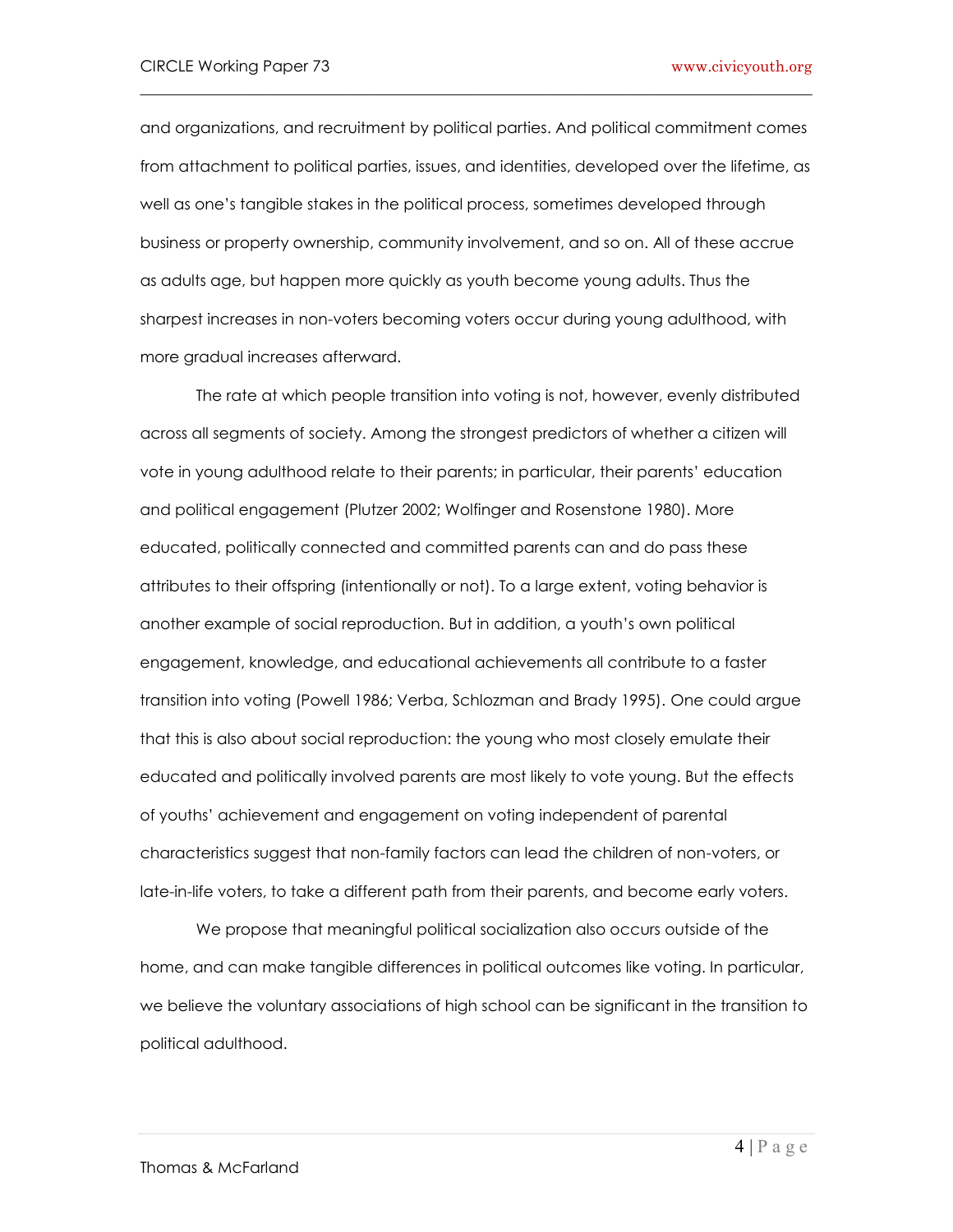## **Youth Voluntary Organizations & Political Socialization**

 The importance of voluntary associations in American democracy is hardly a new insight; it has been ingrained in the national identity since Alexis de Tocqueville's ([1835] 1988) famous characterization of Americans as a nation of joiners. While voluntary associations are still widely viewed as a crucial component of democracy (Putnam 2000; Verba, Schlozman and Brady 1995), others take a more cautious view, finding their role to be more complicated, and not always positive (Kaufman 1999; Paxton 2002; Skocpol 1997). But even the more circumspect scholars of voluntary associations do not doubt that, under the right circumstances, they can greatly improve the political engagement of their members.

 $\_$ 

Previous research has linked extracurricular participation to later adult civic and political behavior (Frisco, Muller and Dodson 2004; Glanville 1999; Hanks 1981; Hart, Youniss and Atkins 2007; Kirlin 2001; McFarland and Thomas 2006; Marks and Kuss 2001; Tourney-Purta 2002; Verba, Schlozman and Brady 1995; Zaff et al. 2003), but other research has doubted the long term effects of extracurriculars in this regard (Jennings and Niemi 1974; Niemi and Sobieszek 1977; Plutzer 2002). The results below will show more evidence that extracurriculars do have an impact on adult political behavior, specifically in speeding the onset of voting. But beyond mere participation, the nature of the extracurriculars matters as well. Our previous work has shown that some high school activities produce more active civic participation in adulthood than others, and some have no effect at all (McFarland and Thomas 2006).

 To examine why some activities are more effective at political socialization than others, let us consider how they affect the three determinants of political engagement according to Verba, Schlozman and Brady (1995): knowledge, connections, and commitment. In other words, do these activities teach youth the skills necessary to vote,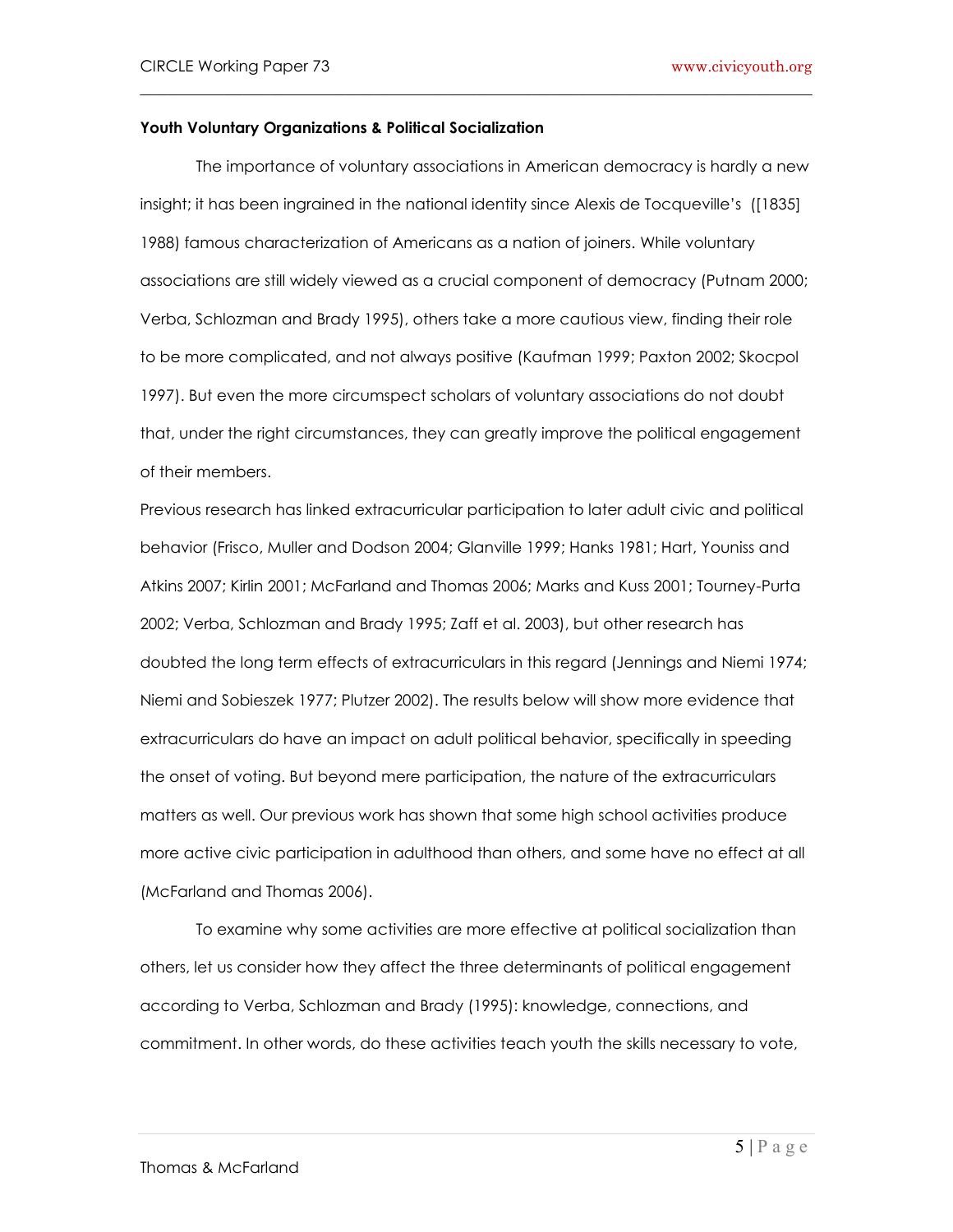do they provide youth with peers who will influence them to vote, and/or do they instill in youth values that will motivate them to register and show up at the polls?

 $\_$ 

#### *Learning to Vote*

 Activities vary in the extent to which civic skills and engagement are learned in them; service clubs and student council may directly do this, while musical groups may seem to have nothing to do with civics or politics. But even less blatantly political activities like the performing arts can be venues for civic learning, by teaching skills in public speaking, and engaging with dramatic material that often has strong civic and political themes. Even when there is no political content at all to the activity, students may still be learning political engagement by developing what Bandura (2001) calls "collective efficacy," the perception that the members can work together to affect their environment. Any activity that improves students" sense of being able to make a difference can increase their likelihood of voting, regardless of the overt mission of the activity.

#### *Gaining Political Peers*

 We also believe activities can socialize youth into civic behaviors without any direct civic learning, by creating influential relationships. Interpersonal networks affect and are affected by these organizations (McPherson, Popielarz and Drobnic 1992), recruiting students into them, and creating new bonds between fellow-participants. The social ties created by these affiliations can be the sources of direct political recruitment (Brady, Schlozman and Verba. 1999; McAdam and Paulsen 1993), and can also be sources of more subtle social influence (Coleman 1988; Friedkin 2001; Haynie 2001). Activities that are completely devoid of political content and impart no skills or culture relevant to voting might still have an effect, if they connect youth to politically motivated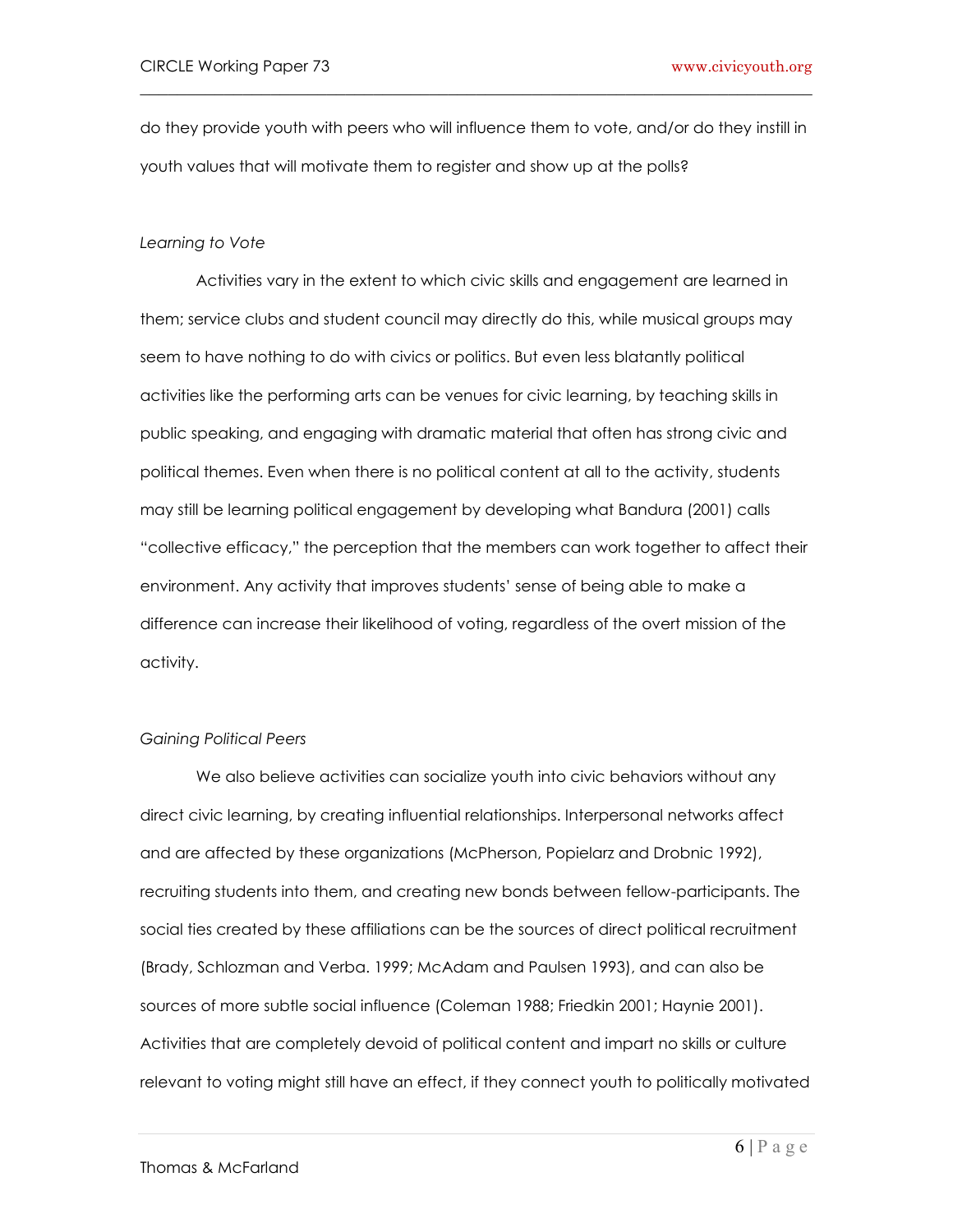others. But if activities connect youth to peers who place little value on politics or civic engagement, they could have a negative impact on voting.

 $\_$ 

#### *Gateways into Political Cultures*

A third way extracurriculars might encourage youth voting is by changing the political motivations of adolescents. This is not to say extracurriculars increase the actual stakes adolescents have in the political process, but they might alter their perception of having a stake. They can do this by changing the way their members look at the political processes and events (or how they frame them (Goffman 1974, Snow and Benford 1988)), and/or by changing the political and civic values their members hold. Whereas the previous two proposed mechanisms would change students" knowledge, sense of efficacy, and social networks, this mechanism would alter the cultures they are exposed to and ascribe to.

 Extracurriculars can be avenues for exposure to new elements of culture; and due to social network dynamics of group membership, voluntary organizations tend to exist in cultural niches that represent specific portions of sociodemographic space (McPherson 1983). Some activities exist in cultural niches that value and promote civic involvement, including voting, but others may exist in parts of the cultural space that give little concern to elections and politics. Students can experience important political socialization in these voluntary organizations, in both positive and negative directions. Just as the first two mechanisms can be thought of broadly as operating on human capital (skills and knowledge) and social capital (peer influences), this proposed mechanism can be thought of as altering students" cultural capital.

 There is a long literature linking cultural capital to educational outcomes (Bourdieu and Passeron 1979; Dimaggio 1982; Dumais 2002; Farkas et al. 1990; Kaufman and Gabler 2004; Laureau 1987). The term is not used consistently, sometimes blurring the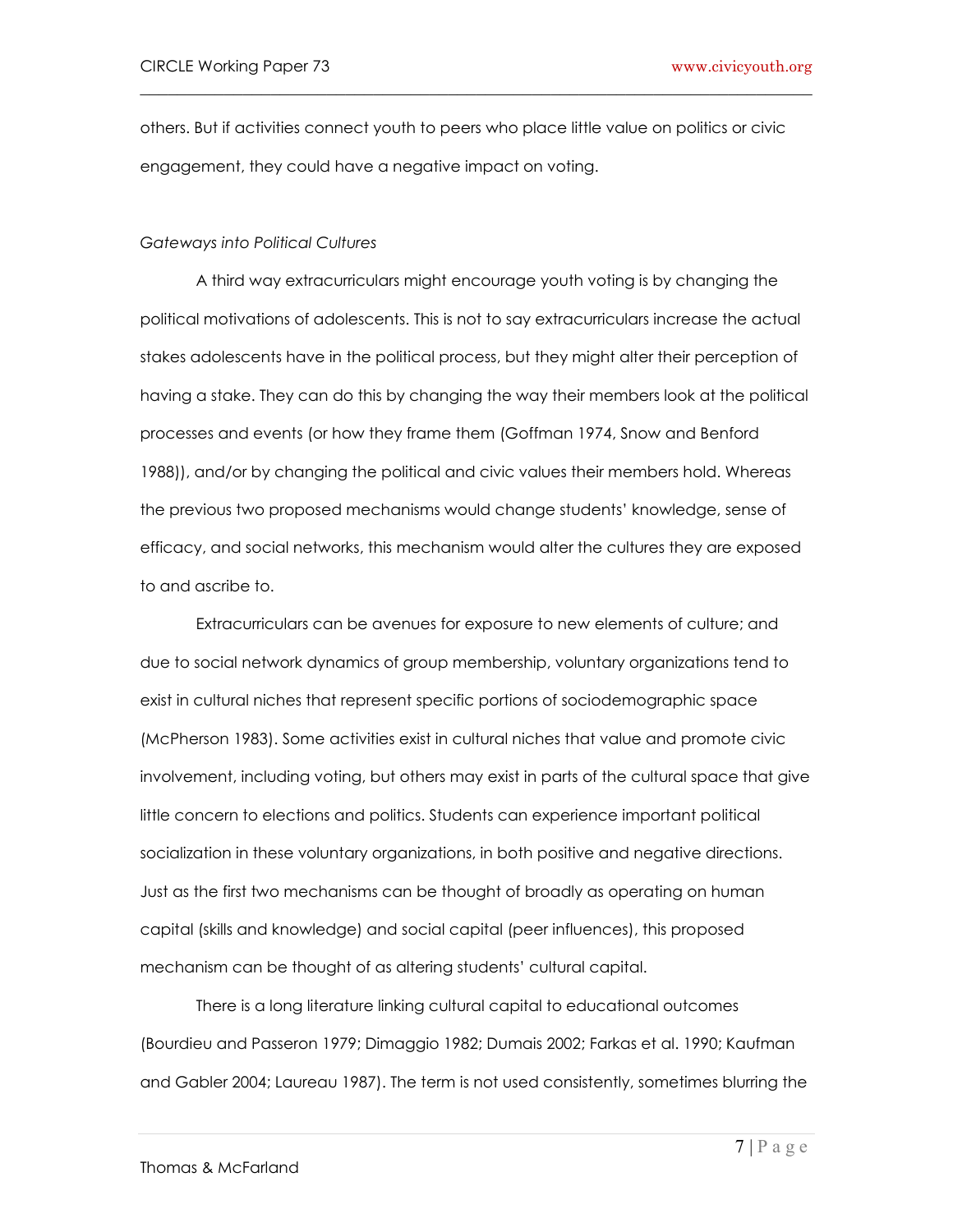boundaries with the other forms of capital (Laureau and Weininger 2003); but according to a classic and popular reading among American sociologists (Lamont and Lareau 1988), cultural capital is essentially about the inheritance and acquisition of cultural markers that others recognize as signaling higher social status. Holders of cultural capital can strategically use it to get what they want, whether that be success in school, a job, access to an exclusive club, etc, though many uses may not be done consciously. But voting lacks the inherent exclusivity of these examples: unlike the classically studied outcomes of cultural capital, whether or not people vote is largely a matter of motivation. Voting should be thought of not as an outcome to be "purchased" with cultural capital, but instead as itself a marker of culture. Failure to participate in high profile elections can be a serious faux pas in certain social circles, while excessive political engagement can be seen as annoying or pretentious in other circles. While American subcultures may not neatly fit into the stereotype that all working class subcultures are politically disinterested and all high-status subcultures are excited to vote, there do exist serious class differences in voter turnout, which cultural capital theory would predict to be mirrored in the values of those cultures. Thus clubs that steer their members towards higher cultural capital will most likely also encourage them to act like good citizens, and vote.

 $\_$ 

#### *Not Just Whether, But How*

While the acquisition of the skills and sense of efficacy necessary for voting does not influence how youth will vote, the other two mechanisms-- peer and cultural influences--may not only encourage or discourage voting, but may also pull youth towards a particular political ideology or party. If activities are drawing students into a larger politically engaged culture, then it is quite likely that that culture has a more focused political mission than neutrally encouraging engagement. If the political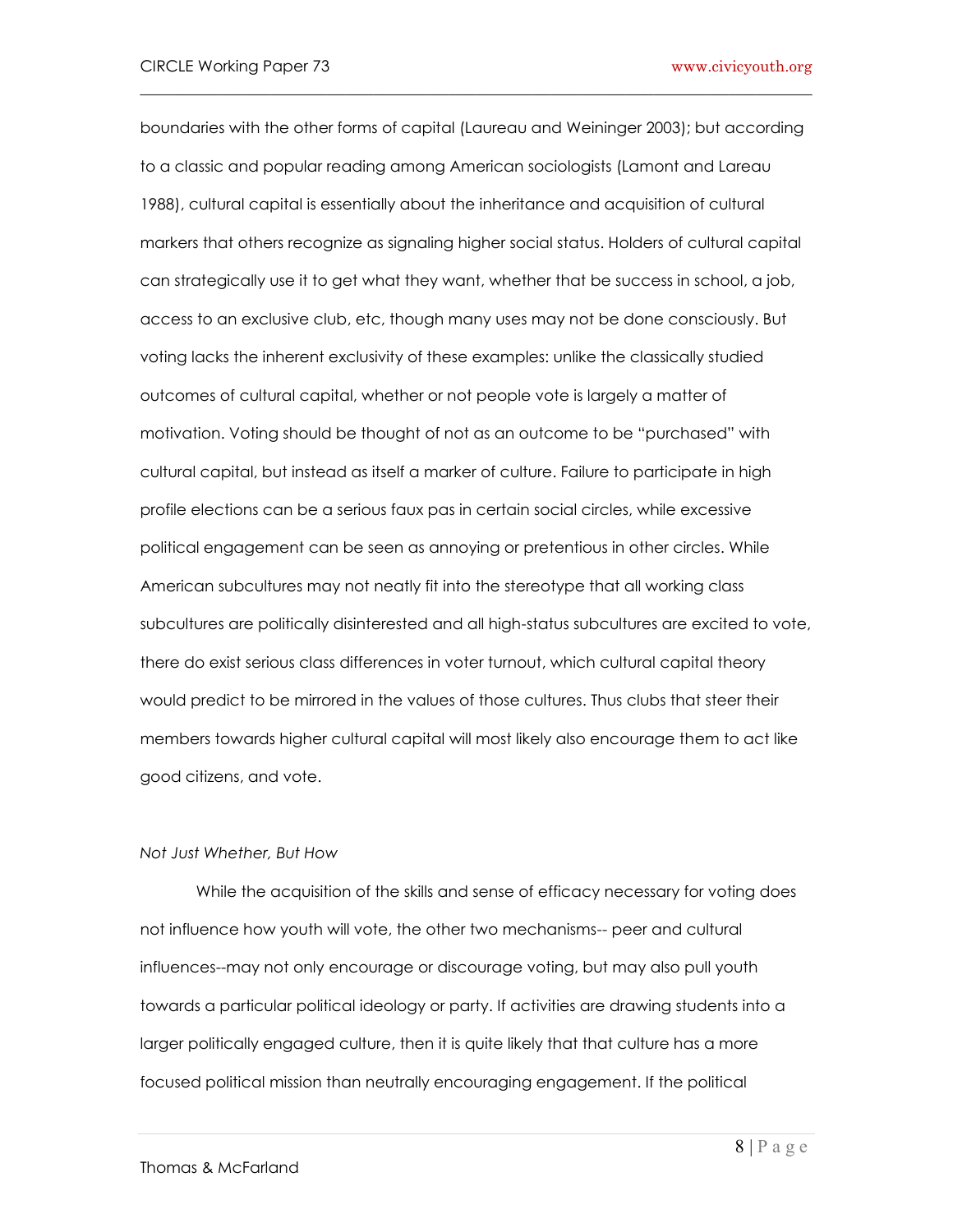sympathies of a particular type of club vary randomly across the political spectrum from school to school, then we should expect to see no political differences between its members and non-members on the aggregate, even if individual clubs are quite radical in their views. If, however, a type of club is nationally more tied to one end of the political spectrum, more so than the average political ideology of people like its members, then we should expect to see this difference reflected in the political identifications of its former members.

 $\_$ 

#### **DATA AND MEASURES**

#### *Data*

We use two nationally representative datasets to test the relationships between extracurriculars and youth voting: the National Educational Longitudinal Study (NELS) (U.S. Department of Education 2004) and the National Longitudinal Study of Adolescent Health (Add Health) (Udry 2003).

The first of these, NELS, followed a cohort of students from their eighth grade year in 1988 into young adulthood, with the last follow-up in the year 2000. Intervening followups in 1990, 1992, and 1994 saw these students typically in their  $10<sup>th</sup>$  grade year,  $12<sup>th</sup>$ grade year, and two years after high school graduation. The sample of respondents that participated in all five waves (and attended high school for at least one of the years measured), included 9,575 students from 1476 schools.

The second dataset we use, Add Health, followed a national sample of 7<sup>th</sup>-12<sup>th</sup> graders from Wave 1 in 1994-95 to Wave 3 in 2001-02, when they were between 18 and 26 years old (Wave 2 did not contain the membership questions, so we do not include it). We use a sample of 10,752 students from 154 schools who participated in both Waves 1 and 3. What Add Health lacks in longitudinal length compared to NELS it makes up for in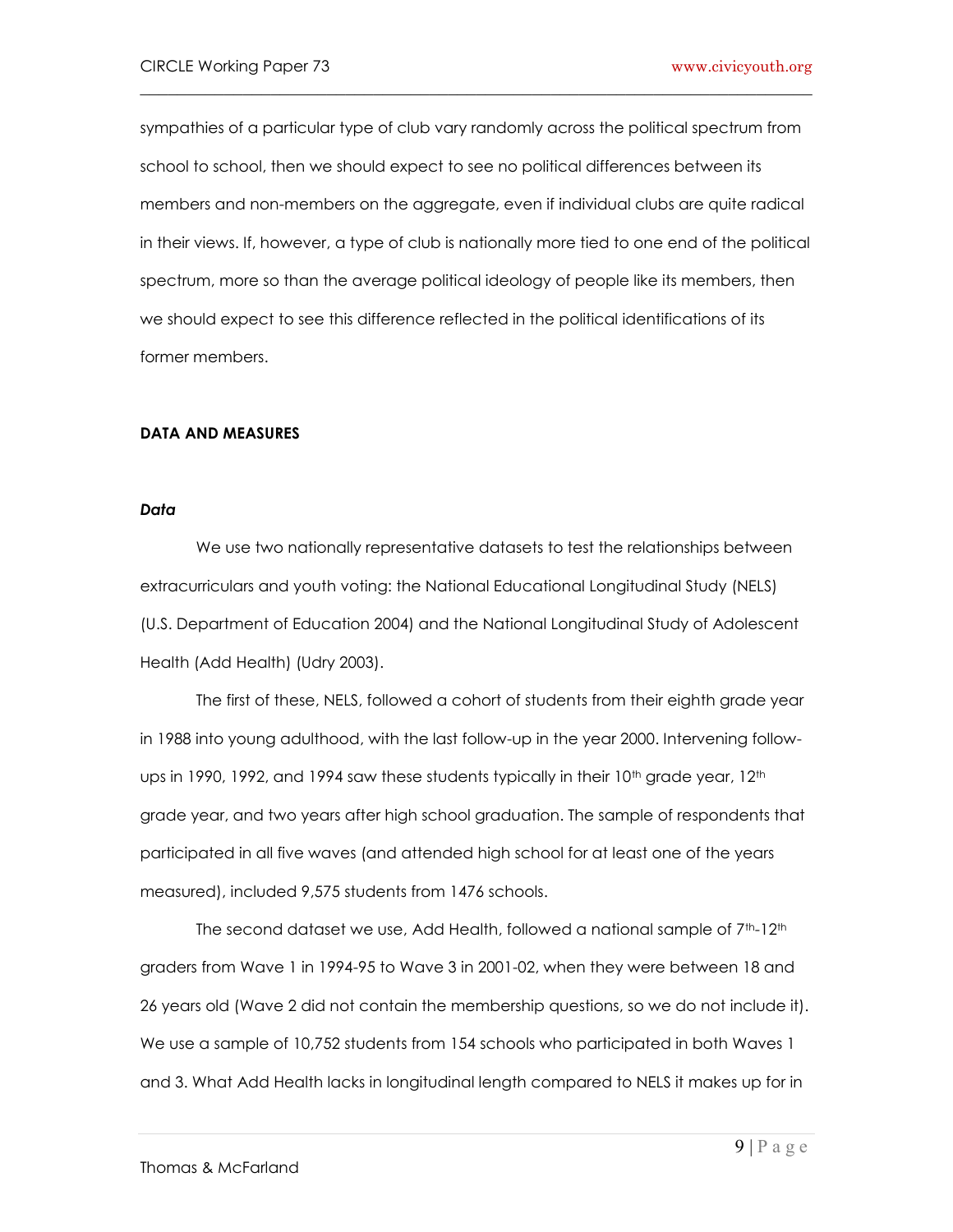within-school depth: in many of the schools that participated in Add Health, responses were obtained from most of their students, and some had complete coverage in Wave 1.

 $\_$ 

#### *Measures*

 In what follows below, we will characterize the general concepts behind variables used in our predictive models. See Appendix A for a summary of the construction and univariate statistics concerning the measures used in this paper.

# *Key Dependent Variable: Voting in Presidential Elections*

 While voting in general is of interest, we focus on the elections in which youth are by far the most likely to participate: presidential elections. The NELS data captured selfreported voting behavior for two presidential elections, 1992 and 1996. Unfortunately, respondents were not asked about the 1992 election until 1994, and about the 1996 election until 2000. Looking at the averages reported in Table A, we see that 48% of the NELS sample said they voted in 1992, as did 57% in 1996, both well above the means for their age group for those elections. Add Health respondents were asked if they voted in the 2000 presidential election in either 2001 or 2002 (a little better than the NELS survey), and 46% of them reported voting in that election. Actual turnout from 18-24 year olds was an estimated 50% in 1992, but then dropped to 35% in 1996 and 37% in 2000 (compared to 55.1%, 49.1%, and 51.3% of all eligible voters (FEC 2006)). At first glance this suggests that the 1992 responses are most accurate, except that most of the NELS respondents were 18 in 1992, the least likely age among the 18-24 year olds to vote. All of these self-reports should be viewed as inflated, but this does not necessarily render them useless. If the error of inflation is random with respect to the variables of interest, or is uniform across all subsets of students, then there is little threat to the validity of the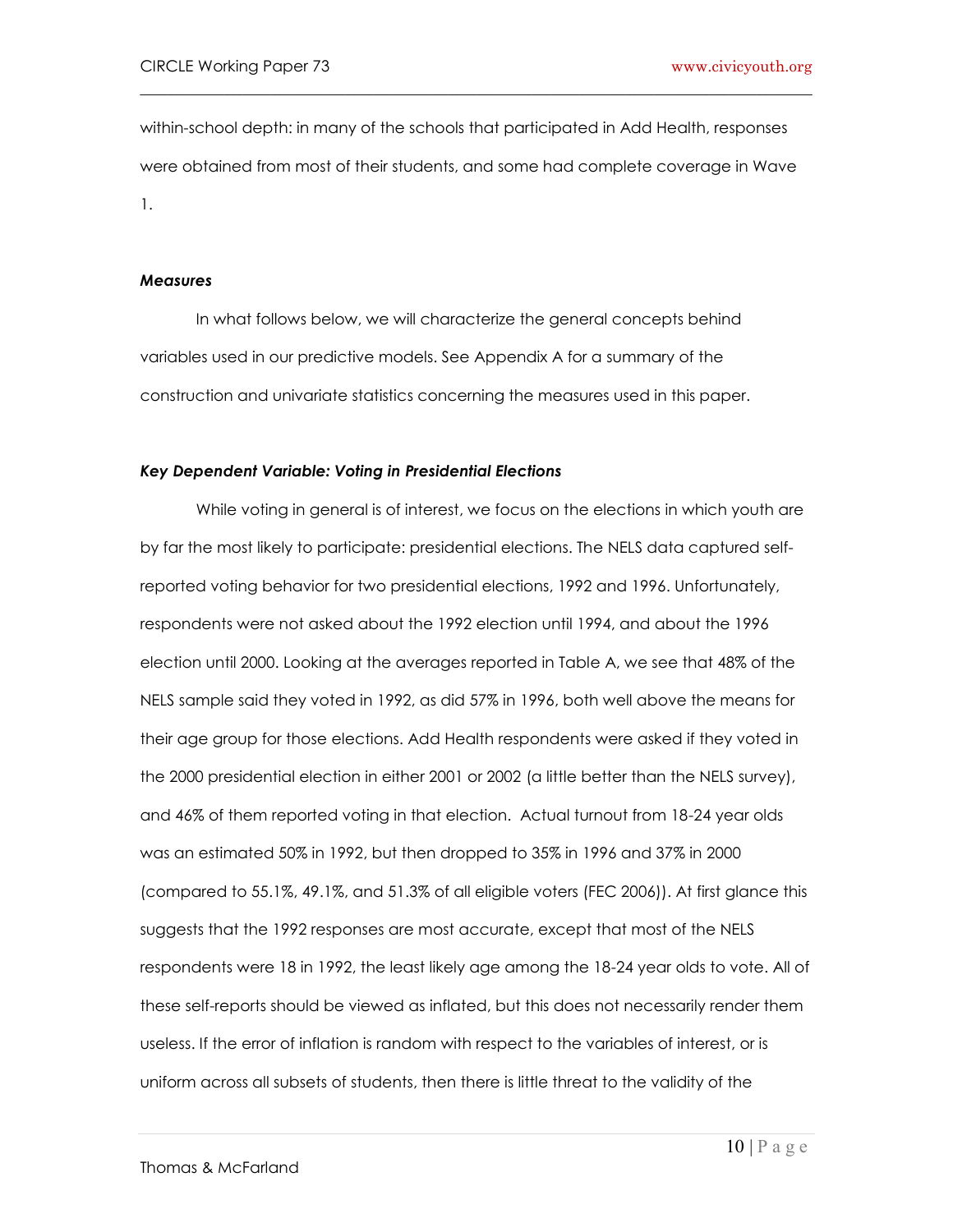findings. On the other hand, if the error is related to the memberships that are the explanatory variables here, then our results will be unreliable. If people who go to church (or other religious services) in high school, for instance, are more likely to misreport voting, then the effect from church attendance may be purely from this. Or, if people who are not involved in anything are more likely to misreport voting, then we may be missing effects that would be statistically significant with a more accurate voting variable. As we do not have a way to measure propensity to misreport voting, these alternative explanations should be considered when reviewing any findings using the voting variables.

 $\_$ 

# *Other Dependent Variables: Political Ideology & Party Identification*

 In addition to presidential voting, Add Health asked respondents about their political ideology and which party they identify with (if any), allowing us to test whether political socialization tends towards one end of the spectrum. We do not actually know how they voted, only how they politically identify at the time of the survey. For political ideology, respondents were asked, "In terms of politics, do you consider yourself conservative, liberal, or middle-of-the-road?" They responded on a 5-point scale that included "very conservative," "conservative," "middle-of-the-road," "liberal," and "very liberal." They were then asked if they identify with a political party, and if they answered yes, they were asked to select which one from a list which included "Socialist," "Green," "Reform," "Libertarian," "Independent," and "other," as well as the two major parties. For simplicity"s sake, we focus on whether clubs steer youth into the two major political parties.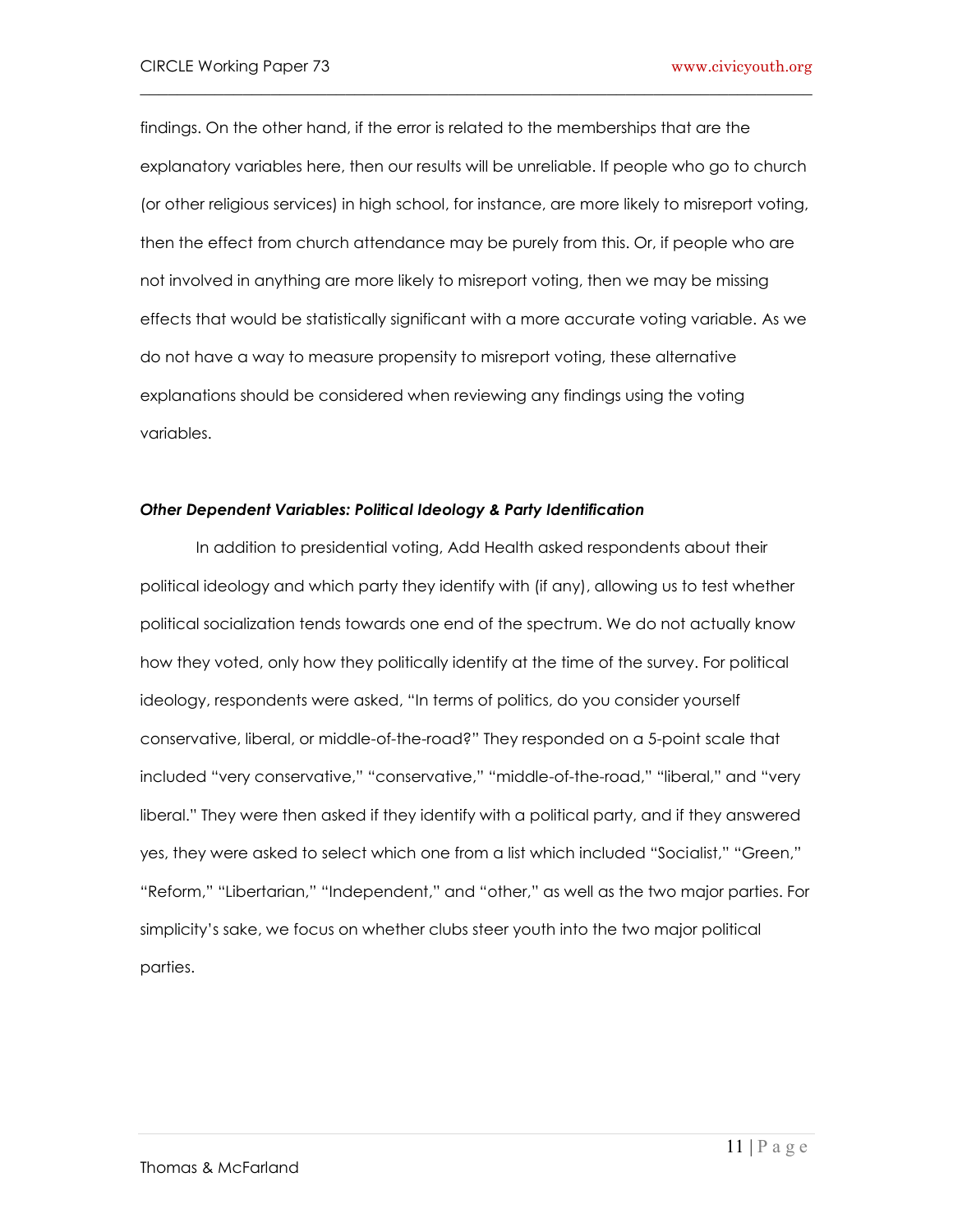# *Membership Variables*

 In general, Add Health surveyed student"s extracurricular involvements in more depth than did NELS, allowing us to analyze effects from a greater range of specific types of clubs. NELS asks about participation in larger categories of clubs, but we constructed similar categorical participation measures from Add Health for direct comparison. Service clubs, however, such as the Key Club, are measured explicitly in the NELS questionnaire, but not by Add Health. Instead, we suspect that the "Other club\organization" variable in Add Health is really capturing the service clubs includes in that broader category. Some Vocational clubs may also fall into this category, as the only one specifically identified in Add Health is Future Farmers of America (FFA); thus the effect reported in the mixed models for Vocational clubs in Add Health is the same as the FFA effect, and is only reported once under FFA in the separate Add Health propensity matching tables. Also note that the Performing Arts category includes the subcategory Music.

 $\_$ 

 While NELS captures extracurriculars in broader strokes than Add Health, it does so at more time points, typically students'  $8<sup>th</sup>$ , 10<sup>th</sup>, and 12<sup>th</sup> grade years. The current analysis does not fully explore differences between students who participate in some but not all years of their schooling; instead, we focused on comparing those who participated in a group at least one of these time points to those who never participated at all.

A few other membership variables were included that are not exactly school extracurricular activities. The first of these is religious service attendance. We could have included many different out-of-school activities, but none garner the attention for their role in political socialization like churches and similar religious groups (Verba, Schlozman and Brady 1995). Religious attendance is also the only out-of-school activity for which we have good information throughout high school in both studies. We classify students as religious-service attendees if they reported attending once or more per month. We also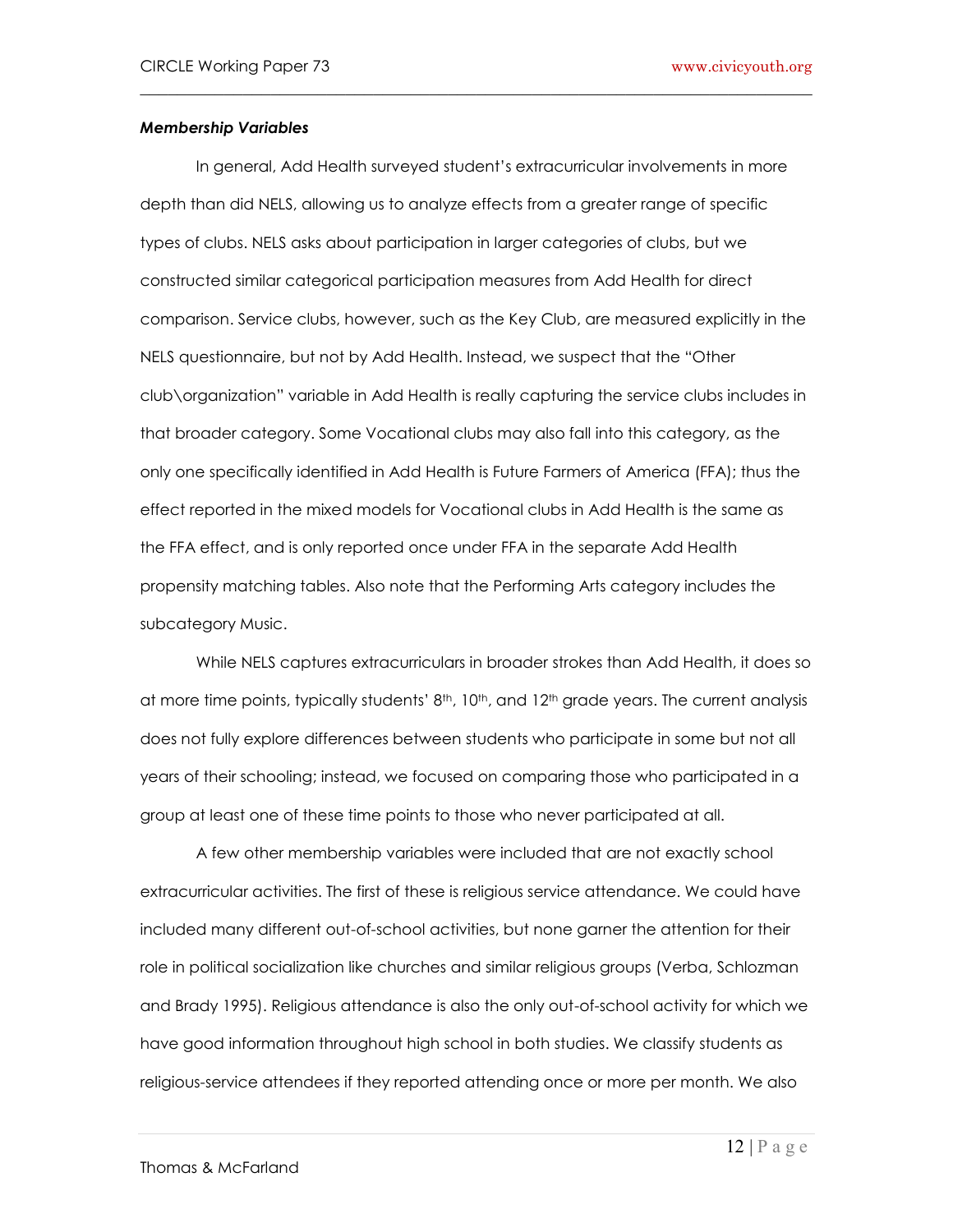include a variable indicating whether the respondent had any classes specifically about government or civics. The knowledge and experience obtained from such classes are considered important for politically socializing students (Niemi and Smith 2001), so we compare their effects to those of less pointedly-political and structured extracurriculars. Finally, we include an indicator of whether the student participated in any extracurricular activities at all, to determine whether voluntary participation in a group has an effect regardless of its form.

 $\_$ 

#### *Control Variables*

 There are a plethora of factors that are related to voting, and any attempt to isolate the effects of a group membership on voting needs to control for these, to make certain that comparisons are between similar individuals. Ideally, comparisons should only be made between individuals who are similar on every dimension except the factor in question (the group membership). To attempt to approach this ideal, we include a variety of measures of family background, parental involvement, student achievement, behaviors, values, and friendships, and school characteristics. Basic demographic variables include race\ethnicity, age, gender, and whether a language other than English is spoken at home. To further control for family background, we include measures of family income, parents" highest educational degree, and parents" highest occupation (ranked on the Duncan Socioeconomic Index). To capture parental involvement in the students" lives we include measures of parental contact with friends" parents, range of topics students regularly discuss with their parents, whether they live with a mother and/or father, and their parents' civic involvement. The last of these measures includes parental involvement in both PTA and other civic and voluntary organizations in the Add Health data, but only measures parental participation in school meetings and events in NELS. We include many different measures to capture students" attitudes, values, and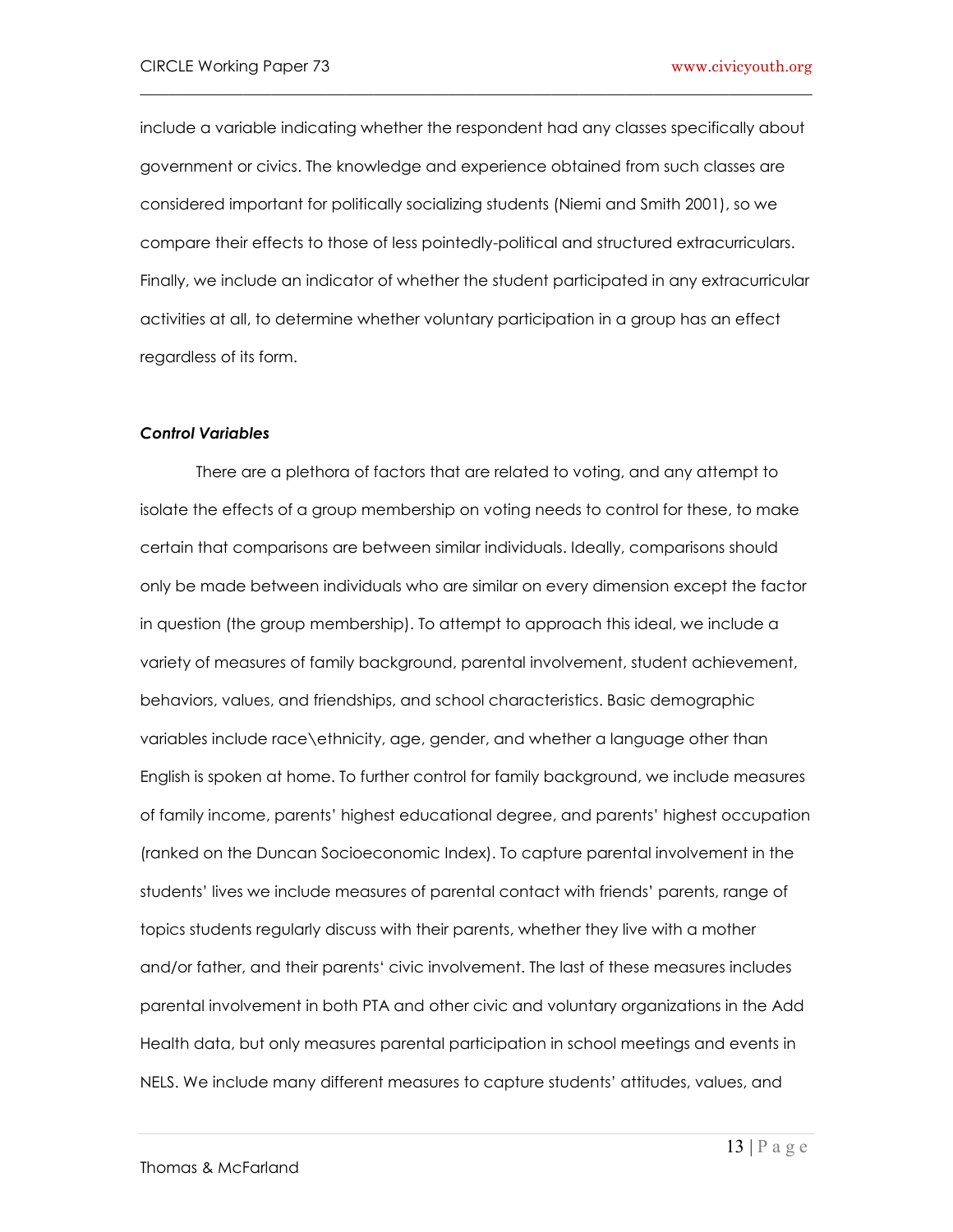psychological qualities that may predispose them to participation in clubs, as well as voting. These include religiosity, composite measures of self esteem and locus of control (whether the student feels in control of his/her life), their educational expectations, their self-reported grades, a composite of their self-reported delinquency, whether they report using illegal drugs, their track in high school (ranked from remedial to honors), the number of years spent at their current high school, and measures of how much they like their neighborhood, teachers, and school. We also control for the total number of activities respondents were involved in (except when testing the effects of no involvement), so that we do not conflate the effects of activities with their ability to recruit highly involved students, who may also vote more. Additionally, the NELS data allows us to control for the cultural capital of students in their 8th grade year, prior to most of their opportunities for extracurricular involvement. This index (similar to that used by Dumais (2002)) includes whether the student goes to museums, takes art, music, or dance classes outside of school, goes to musical performances, and whether the student checks books out of the public library, all reported by a parent of the student. We also include measures to control for the effects of sociability on involvement and voting, specifically the academic and participatory orientation of the respondents" friends. In Add Health, we do this by averaging the grades and number of activities self-reported by the students" friends themselves (if these friends were also respondents). In NELS, we can only rely on the respondents" own reporting of their friends" average GPA, and we know nothing of their friend"s involvement in activities. Finally, the measures of school characteristics we use are whether the school was public or private, urban, rural, or suburban, the size of the school in terms of enrollment (small, medium, or large), and the number of activities offered in the school. In Add Health, the last of these is derived from the list of activities reported by all the students surveyed in each school; in NELS, there

 $\_$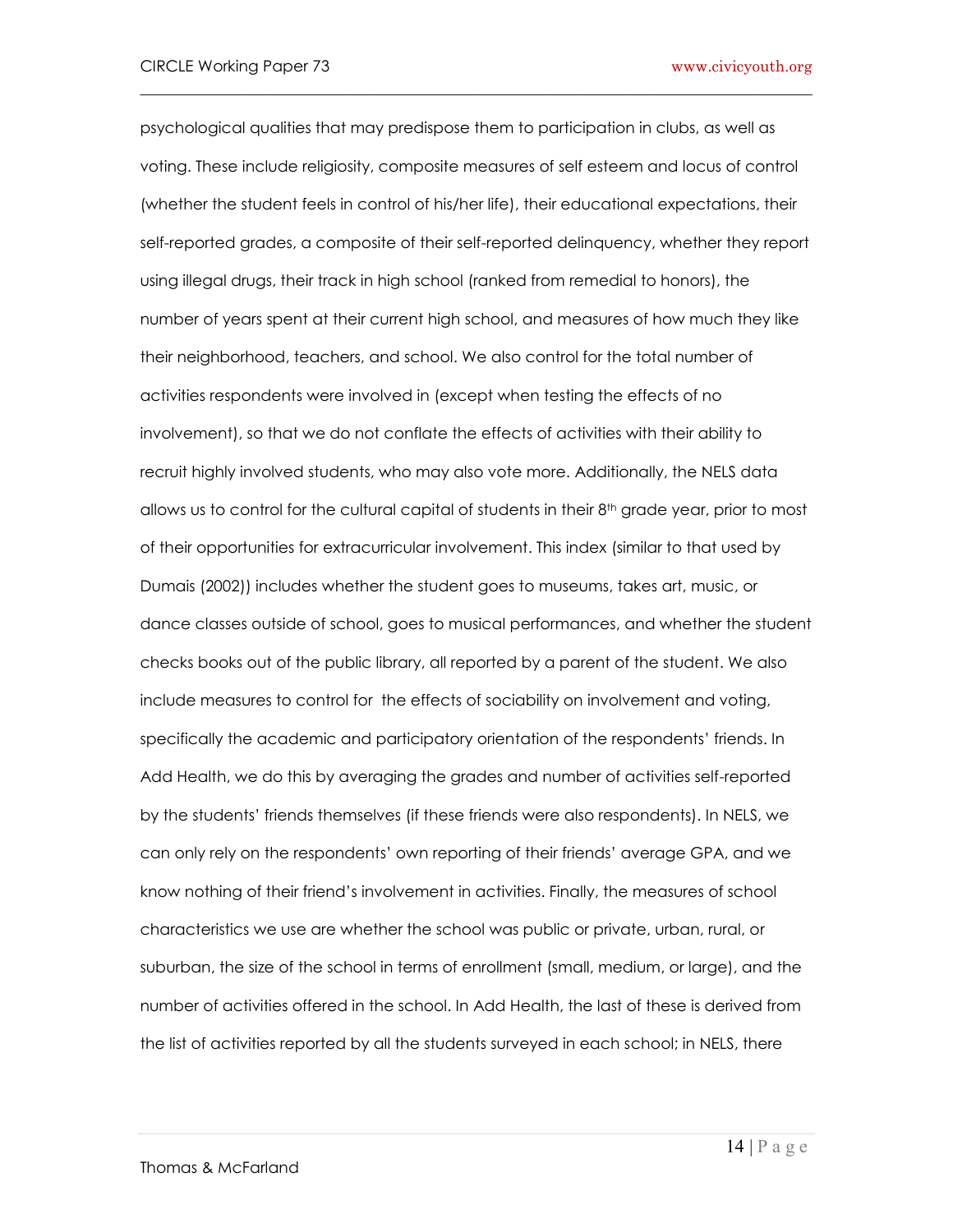were only a small number of students surveyed in each school, so this measure instead relies on what the students reported to be available.

 $\_$ 

#### **METHODS**

 The heart of voluntary associations, even in adolescence, is self-selection. This greatly complicates any attempt to compare those who participate in them with those who do not. Separating out how much of the differences in outcomes between these two groups is due to a transformative effect of the activity, and how much is due to differences in the kinds of people who choose to participate in the activity, can probably never be fully achieved. Nonetheless, much of this self-selection bias can be controlled by only comparing students between these groups who are also similar on all of the pre-existing factors that may influence their decision to participate. Traditional regression techniques can accomplish this task, but propensity score matching does an even better job of minimizing this bias. The propensity score matching method seeks to emulate the classical experimental design, compensating for a lack of random assignment into treatment and control groups by finding suitable comparison cases for each treated case.

 A propensity score (Rosenbaum and Rubin 1983, 1984) is a composite predictor of all of the available factors that influence whether a subject receives the treatment in question. In this study, the treatments are participation in each extracurricular activity (or category of activities); we used probit models with a host of control variables to predict a separate propensity score for each one. Propensity score matching then assigns cases for comparison between the treatment and control groups, based on their similarity. We used kernel matching, so treated cases were compared to a weighted average of the outcome variable for the cases with similar propensity scores, within a .06 bandwidth. Occasionally, there are no untreated cases within this bandwidth, so some treated cases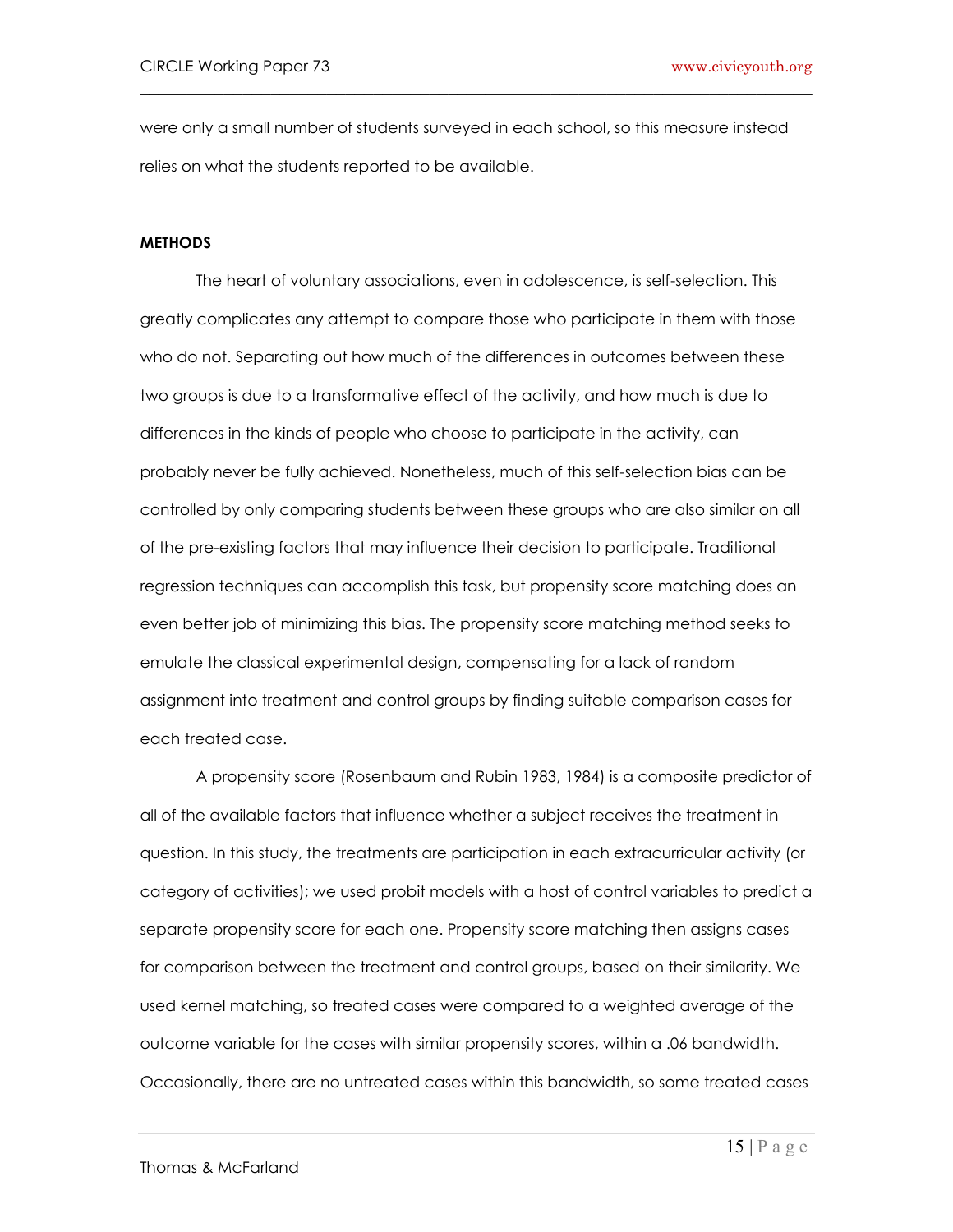cannot be matched; these are noted in the tables, along with the sizes of the matched treated and control groups. After cases have been matched, the resulting comparison bears a great deal of resemblance to a simple T-test of differences in means. For instance, to determine if high school band membership influences presidential voting in early adulthood, this method would first use a probit regression model to predict whether each student was in the band, then match students who actually were in the band with those who actually were not but had a similar predicted propensity to be in the band, and then it would compare the rate of presidential voting across those matches.

 $\_$ 

 Additionally, we use multi-level (students within schools) mixed logitistic regression models to compare to the propensity score matching results. We also use these models to test for peer effects, using Sobel's (1986) three step method: the first model includes the standard explanatory (membership) and control variables, while the second model adds in the potential mediating variable, in this case the average voting by friends and/or fellow activity members, The degree of mediation is simply the difference in the explanatory variable's coefficients between these two model. In the third model, the mediating variable (peers' voting) becomes the dependent variable; the explanatory variable's effect on this is used to calculate the statistical significance of mediation. (see Table 6).

Both datasets contain enough data missing not at random to cause us concern. To alleviate this, we use a multiple imputation technique (Allison 2002) that predicts missing values from regressions using all of the other available variables. We impute five versions of each dataset to eliminate any bias from random fluctuations in the predictions, and then run the propensity score models and matched separately for each imputation. We then average the resulting estimated effects and hypotheses tests from all imputations.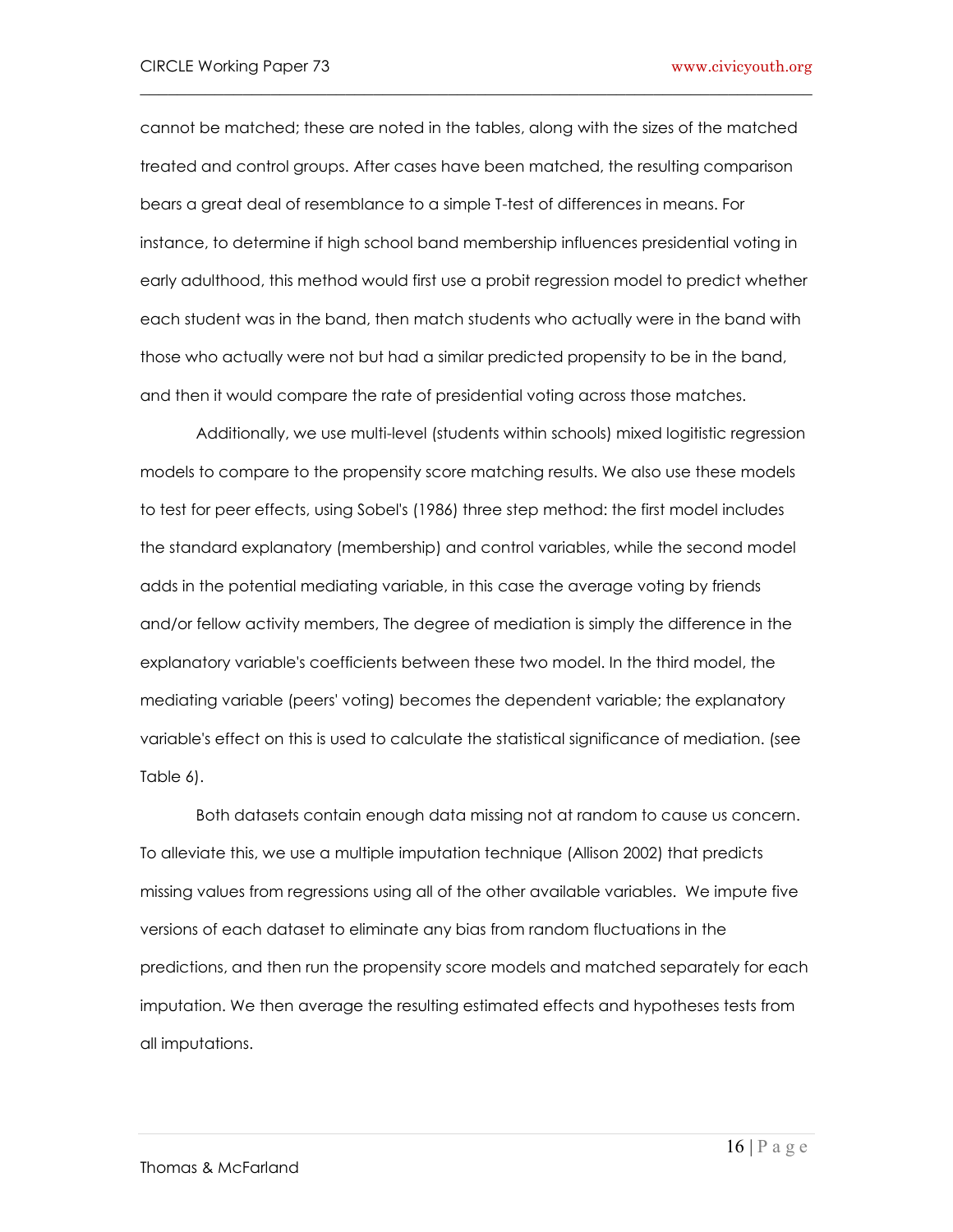# **RESULTS & DISCUSSION**

 For an initial point of comparison for the propensity score results, we first test multilevel logistic regression models predicting presidential voting in adulthood by adolescent variables, which are summarized in Tables 1a and 1b. Each extracurricular activity is modeled separately from the rest, to avoid issues of multi-colinearity; the coefficients for the control variables are reported from a separate model that included no extracurricular variables. Tables 2 and 3 then show the differences in presidential voting between groups of students who did and did not participate in the specified extracurriculars, matched on their propensity to have been in those activities. The performing arts clubs show the strongest relationships to early adult voting, while some sports are actually related to a lower likelihood of voting young. More generally, those who do not participate in anything show less voting than those who participate in at least one activity. In all propensity score models, every control variable in Table 1b is balanced (i.e. not significantly different) between the treatment and control groups, allowing us to make meaningful comparisons between them. Tables 4a, 4b, and 5 explores the effect of these high school activities on whether respondents identified as liberal or conservative, and as Democrats or Republicans, as young adults in 2000 (this information was only available in Add Health). The overall pattern is that religious attendance and a few sports steer students to the conservative end of the political spectrum and into the Republican party, while academic clubs, drama clubs, and honor society steer students towards the liberal end and/or into the Democratic party. Finally, Table 6 returns to the multi-level logistic models to look at whether peer effects mediates any of the effects of extracurriculars on voting, but finds little to no mediation. First, we note the general similarity in effects predicted by both the multi-level regression models and the propensity matching models (Table 1a: Voting Mixed Models, Table 1b: Voting Mixed Models Controls, Table 2: Voting Propensity Score Matches in NELS, and

 $\_$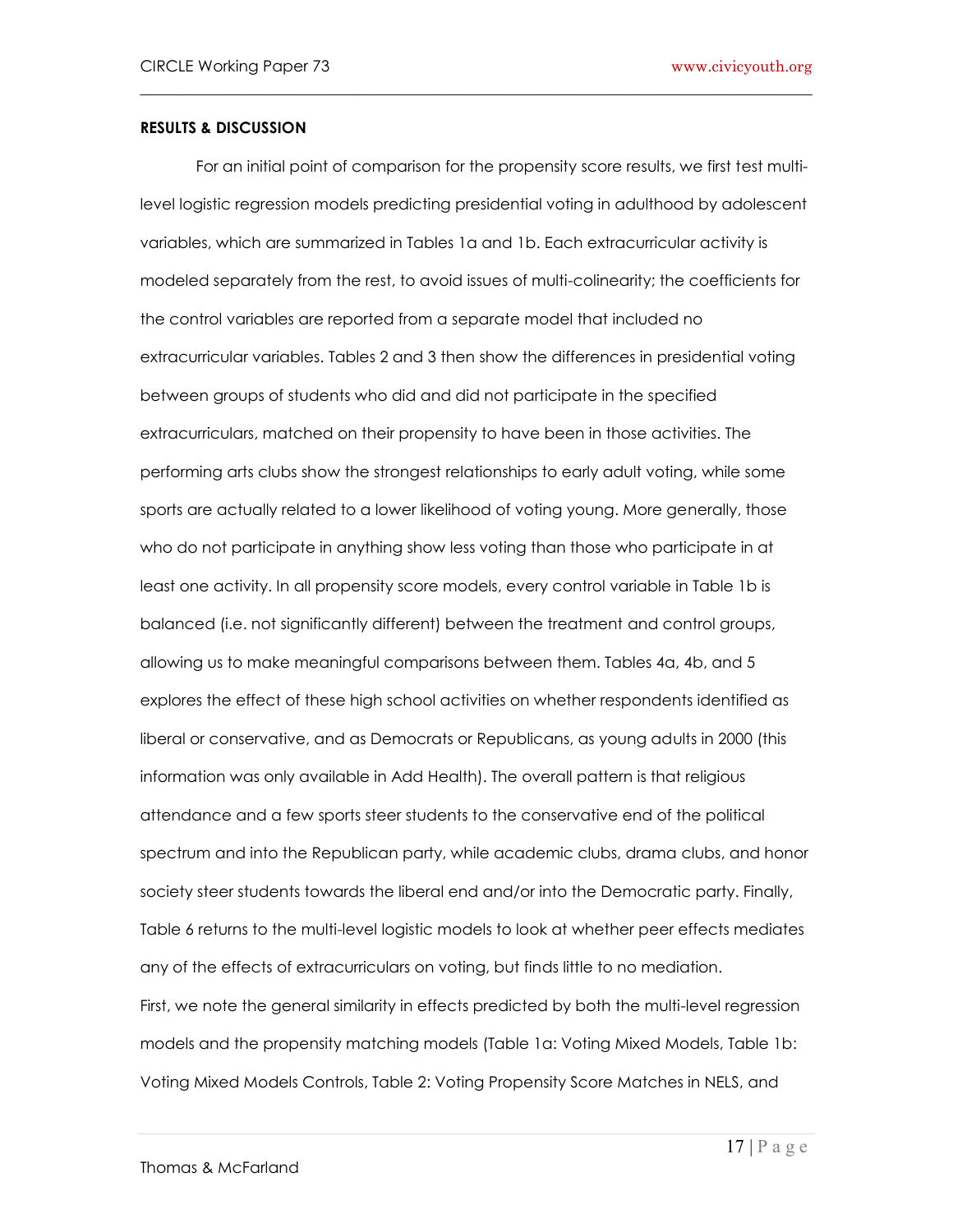Table 3: Voting Propensity Score Matches in Add Health). We take this to be evidence of the robustness of the effects of extracurriculars on adult voting, even as more stringent self-selection controls are introduced. Nonetheless, there are some non-trivial differences, particularly in the Add Health data on individual clubs, such as Spanish club and some of the sports, with the propensity models less likely to show effects as significant than the traditional regression models. This suggests that the propensity matching method is providing us with more conservative estimates of effects.

 $\_$ 

 One of the biggest and most robust effects for a category of activities is for the performing arts: in all of models, participation in high school performing arts was related to a higher rate of voting for president in early adulthood, from a 3.6% to 5.1% increase. Music groups, which are also included within performing arts, also have consistently positive significant effects. Individually, drama club has a sizable effect in the Add Health data for the 2000 election, but isn"t significant for the NELS 1992 and 1996 elections. Orchestra by itself has a large significant positive effect on 2000 voting, 11.7%.

Service clubs, only really measurable in NELS, have just a marginally significant effect; note that the control group of similar peers vote at a high rate as well. But we also suspect that the 3.8% effect of "Other Club or Organization" in the Add Health data for the 2000 election is driven by the inclusion of service clubs in that catch-all category.

Academic clubs are an activity we should expect to affect voting, as they do in the NELS data, but they do not show an effect at all in the Add Health data, and none of the individual academic clubs have an effect (aside from debate, which has a big effect in Add Health but none in NELS). Some clubs that one would assume to engage students politically, like journalism, also do not show significant effects. Note that members of such clubs are voting at a pretty high rate, but those members are from backgrounds that predisposed them towards voting, so their comparison groups are also voting at high rates.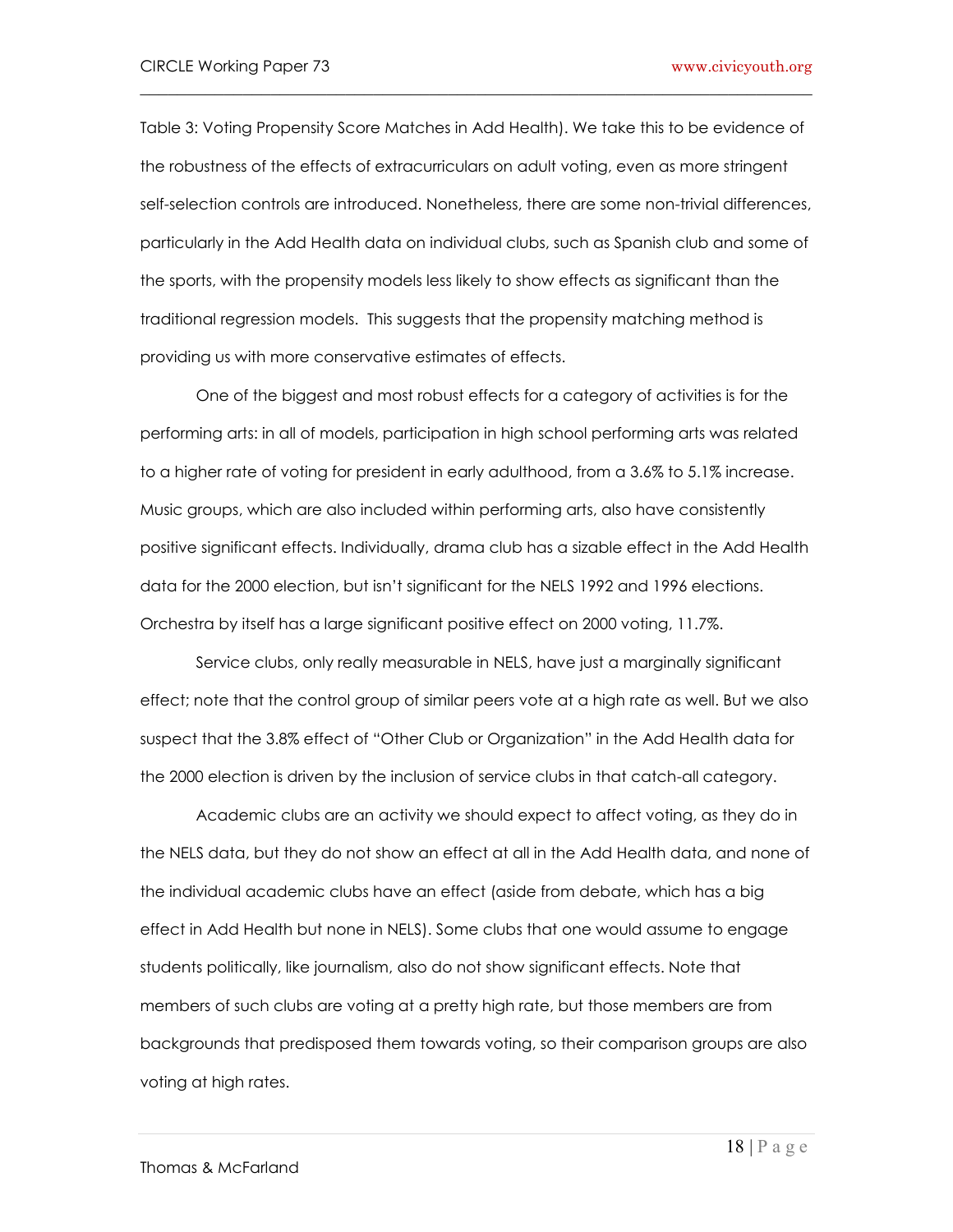Another important consideration, when examining the effect of different activities like the performing arts and academic clubs, is the level of commitment required to credibly claim participation. It may be common practice among students who show up to one language club or history club meeting to list it among their activities, particularly on college applications. But participation in a performing art club implies participation in an actual performance, which typically requires many hours of rehearsal beforehand. Competition teams, like sports and debate, also tend to require a large commitment of time, and leave little wiggle room for those who show up once or twice to claim membership. Other clubs, such as those devoted to hobbies and interests or academic areas, can vary from intense commitments to those that rarely meet at all, and have little impact on their members' lives.

 $\_$ 

The only significant negative effects for a membership are for some sports: in the Add Health data, 4.3% fewer high school basketball players voted in 2000 than did their similar peers, as did 7.2% fewer swimmers and 7.3% fewer volleyball players than their peers. High school athletes in general show no difference from their similar peers in the NELS data. Unfortunately, we are unable to balance the model for the composite sports category for the Add Health data, so only individual sports are considered with that data. But note that sports shows a negative effect on voting in Add Health using a multilevel logistic regression model.

The variable "Not Involved in Any School Club" serves to measure whether participation in any extracurriculars at all makes a difference. In the NELS data it unequivocally does: members of any club had 8.5% more voters in 1992 and 1996 compared to the completely uninvolved. In the Add Health data the effect is smaller, related to 3.8% less voting. This may be partly because the NELS measure is a much stronger indicator of non-involvement, requiring consistent non-participation across multiple grade levels throughout high school, while the Add Health measure only requires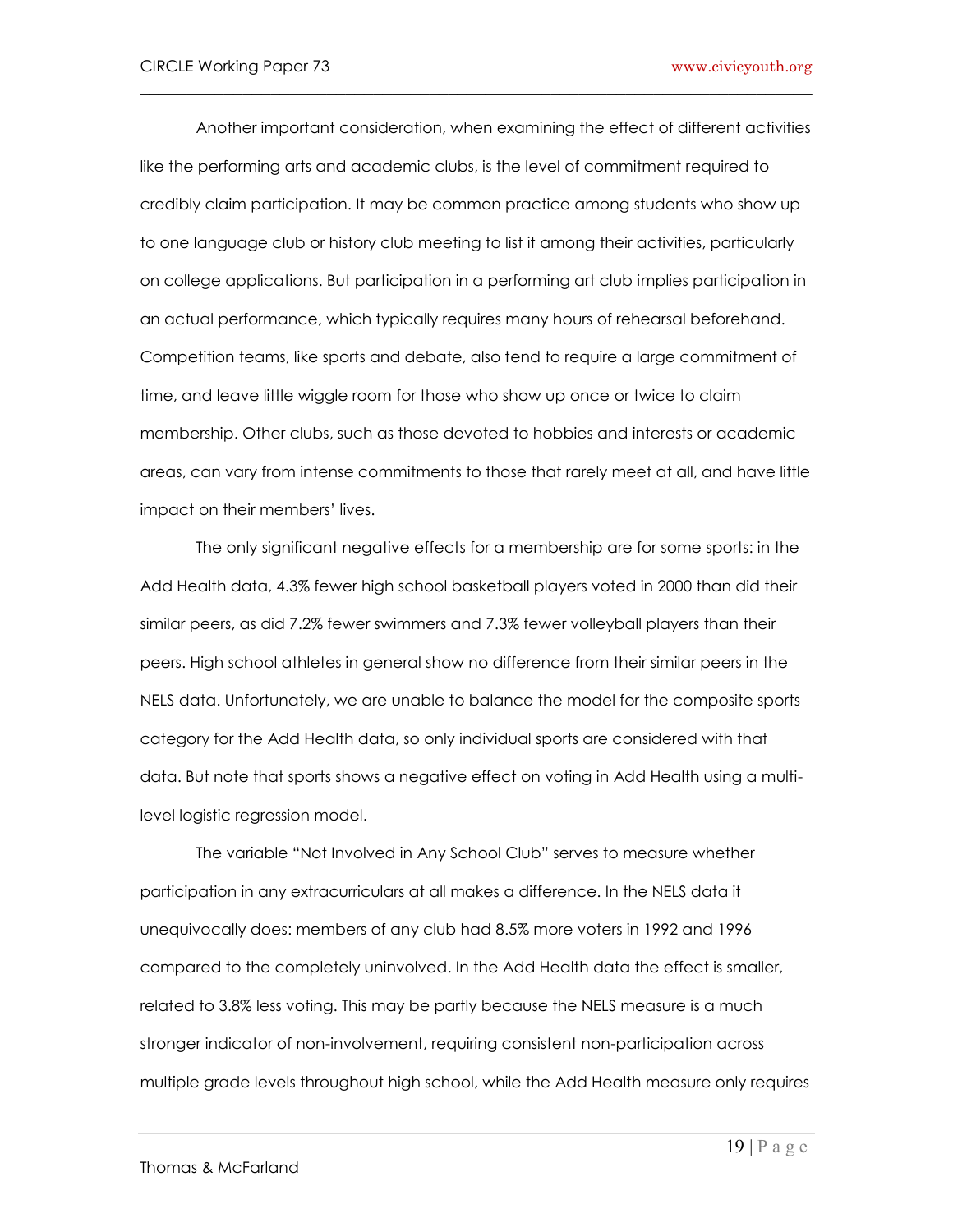students to not be involved in anything the one year that the study surveyed them about extracurriculars to qualify as a non-participant. Thus 22% of the Add Health respondents were non-participants, compared to only 11% of NELS respondents.

 $\_$ 

The effect of religious attendance in adolescence on adult voting is consistent in both propensity matching models. Given that religiosity is already controlled for, this is a strong testament to the effectiveness of religious groups in politically engaging youth: if religious service attendance does anything to encourage religiosity among its members, then this effect is compounded. Nonetheless, these results can also be read as a cautious note against overestimating religious institutions as political socializers: given the generous attention politics gives to churches and similar organizations, it is somewhat surprising that many high school clubs can be better predictors of adult voting than church membership. Religious attendance in high school, however, may not be truly voluntary for adolescents, and the voluntary nature of participation may be key to the effects of membership.

Though government and civics classes are not voluntary associations, we included a measure of them as such in the NELS models as a comparison, and another test of their effectiveness in turning adolescents into citizens. In our previous research, we found no effect by them on civic engagement in young adulthood (McFarland and Thomas 2006), nor do we find any effect here on voting.

# *Political Ideology*

 Tables 4-5 explore whether these activities are socializing students into a particular political ideology or party. Tables 4a and 4b report the coefficients from multilevel regression models predicting these outcomes (multi-level logistic models for democrat and republican identification) (Table 4a: Ideology Mixed Models, Table 4b: Ideology Mixed Models Controls, and Table 5: Ideology Propensity Matches). As with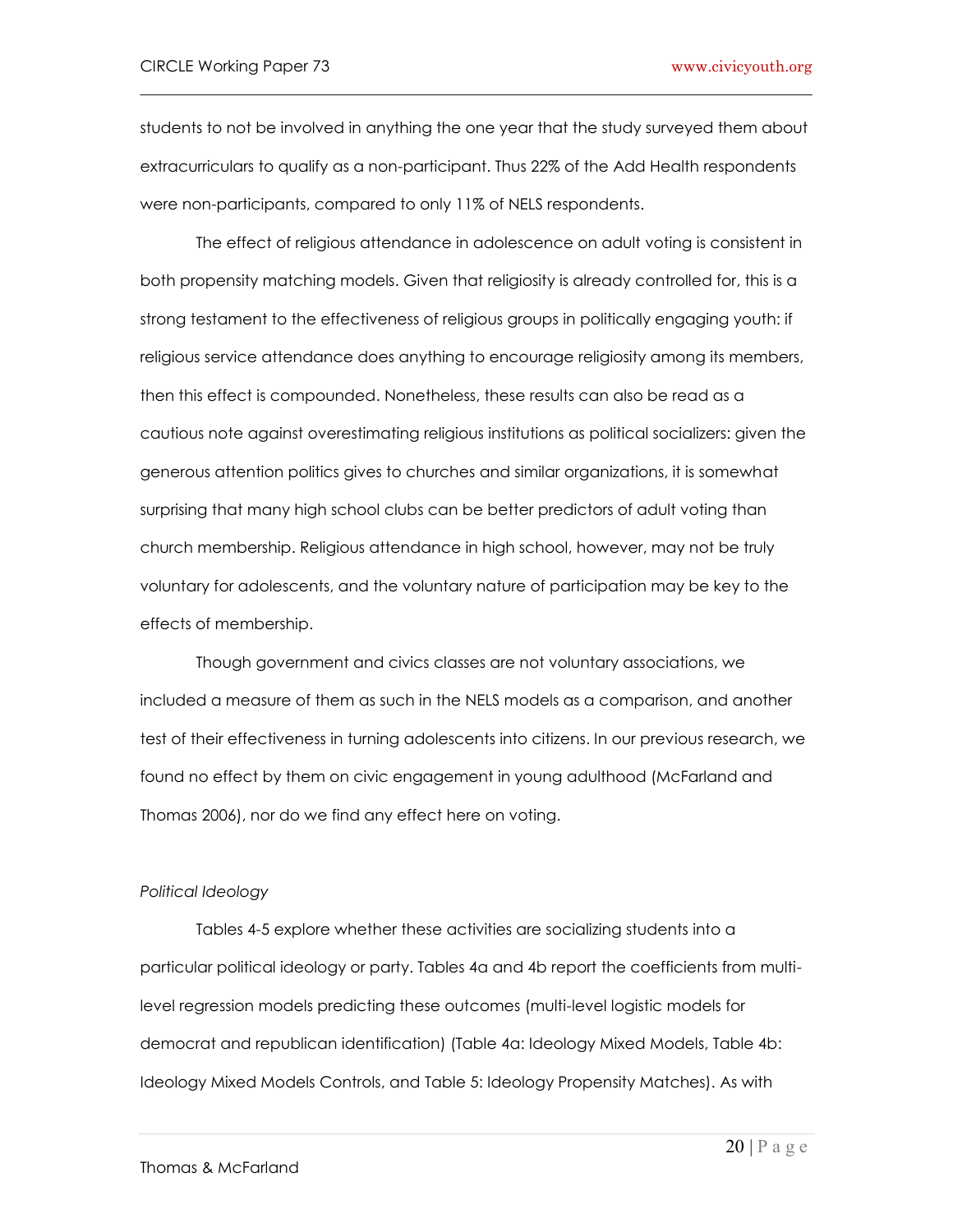voting, the regression models are generally more likely to find significant differences, but we focus our discussion on the more conservative propensity score matching models. Only the high school activities that lead to any significant differences in the propensity score matches are shown in Table 5. The overall pattern is that religious attendance and a few sports steer students to the conservative end of the political spectrum and into the Republican party, while academic clubs, drama clubs, and honor society steer students towards the liberal end and/or into the Democratic party. Religious attendance and honor society are the only two associations that show a significant effect on both party identification and political ideology. As with the general voting results for Add Health, we are unable to balance the models for the sports composite, so we do not know the effect of sports membership in general on political ideology. Also note that the great majority of activities show no effect on political ideology or party affiliation.

 $\_$ 

#### *Mechanisms*

 How much of these effects are due to political learning, social capital, or the third category of motivation and cultural capital, we cannot definitively disentangle with this data. But we do have some meaningful evidence. First, the lack of a significant effect for participation in government\civics classes, contrasted with the fact that the strongest effects are for activities without explicit political content, suggests that straightforward learning about politics and voting is not what is primarily behind these effects. But this does not rule out the importance of learning collective efficacy in these activities, nor the importance of habituation to civic engagement.

 As for social capital, we are able to gauge the importance of peers using the Add Health data. Returning to the multi-level regression models from Tables 1a & 1b, we added controls for the average voting of fellow club members at the respondents" schools, and the average voting of the fellow students they listed as friends. Table 6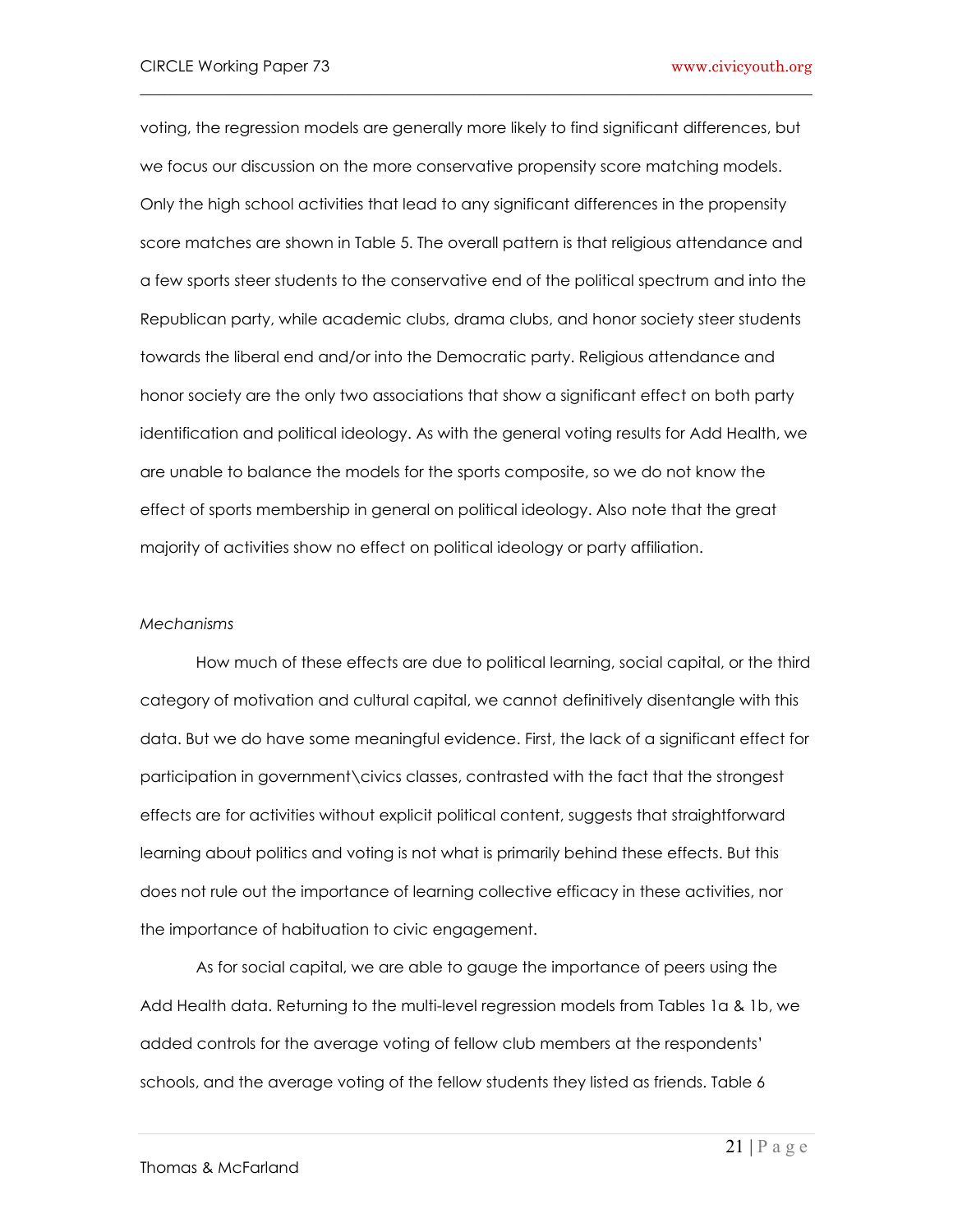shows these mediation tests only for the activities that showed at least a marginally significant effect in Table 1a, with friend"s voting as the mediating variable (Table 6: Peer Effects Mediation). There is some significant mediation of some activities" effects by peer voting, but this mediation is minuscule: the largest difference is for the marginally significant Future Farmers of America effect, but even that only reduces the 1.35 increase in odds of voting for FFA members down to 1.32. However, Sobel"s test (1986) makes assumptions about independence of coefficients that do not hold in logistic or multi-level models, so we repeated these tests with standard linear probability model regressions. These were more likely to find significance in the mediated differences, but still only minuscule changes in the coefficients for the extracurricular activities. As linear probability models are suboptimal for hierarchical data and a dichotomous dependent variable, we report only the mixed logistical models" results here. These results vary little when controlling for all of the people the respondents shared activities with, for just those people in the club being tested, for just the respondents" high school friends, or for any combination of these. This suggests that exposure to peers in high school who are more likely to vote later on may be responsible for at most a small amount of the effect of some activities, but most of what makes extracurriculars important for voting is not a direct social network effect. But this does not rule out more indirect network effects as important mechanisms: if these activities are continued into adulthood, in post-highschool organizations, they may lead to different peer networks that are not measured by this study.

 $\_$ 

 For cultural mechanisms, we are not able to directly test these, but do note that those activities traditionally associated with high cultural capital (DiMaggio 1982) are among those with the strongest and most consistent effects on voting. Also note that the NELS results control for a measure of cultural capital prior to high school; if cultural capital is playing a role in those results, it is cultural capital that either is not captured by this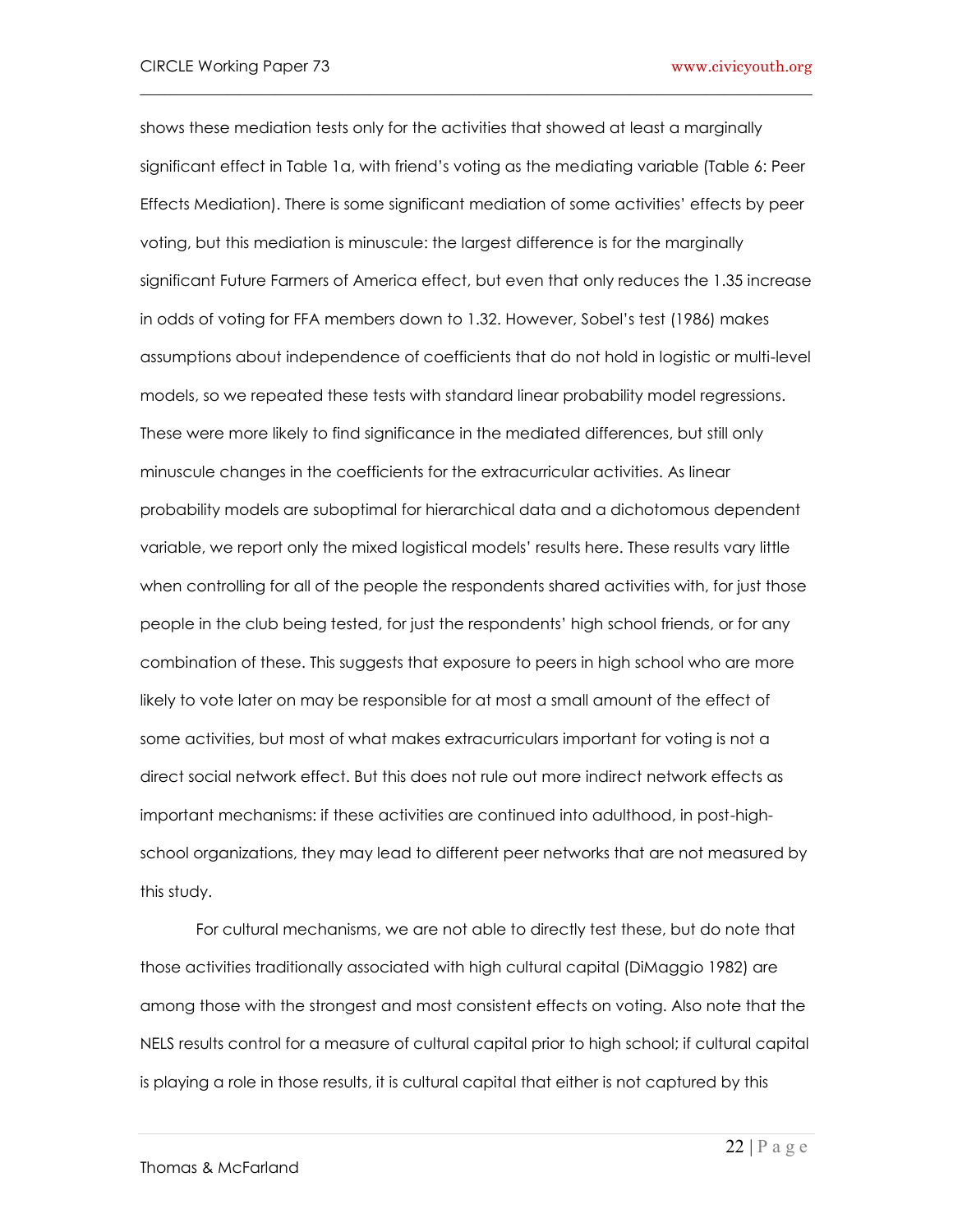measure, or it is cultural capital acquired during or after high school. This is good evidence that extracurriculars have an impact on voting independent of self-selection by inherited cultural capital.

 $\_$ 

# **CONCLUSION**

The general finding of this research is that a number of high school extracurricular activities are positively related to voting in early adulthood, even after self-selection factors are controlled for, and that uninvolvement is related to a lower rate of voting. Support is thus found for the thesis that extracurriculars play a role in the political socialization of young citizens into active voters. But the results show that not all extracurriculars are equal in this role, with some showing little or no effect, and a few even seem to be counterproductive for creating young voters. They also demonstrate that even activities that do not involve political content or voting-relevant skills can lead to more active political participation; music is a demonstrative case for this point. Assuming we have sufficiently controlled for self-selection, this must be something gained from participation in these activities. Our evidence suggests that little of this effect is from learning skills needed to vote or gaining peers who will influence students to vote. Instead, we believe it is mostly from engaging in cultures that value civic behaviors like voting, learning collective efficacy, and generally accustoming students to civic participation. Similarly, we believe the negative effects of some sports teams are due to the way they channel students towards parts of American culture that are less interested in political matters.

Most of these effects are not huge, in the range of a few to several percentage points of difference in voting. In terms of voter turnout, however, even a few percentage points difference can change elections. These are thus strong and politically significant differences between participants and non-participants in their transition into voting. We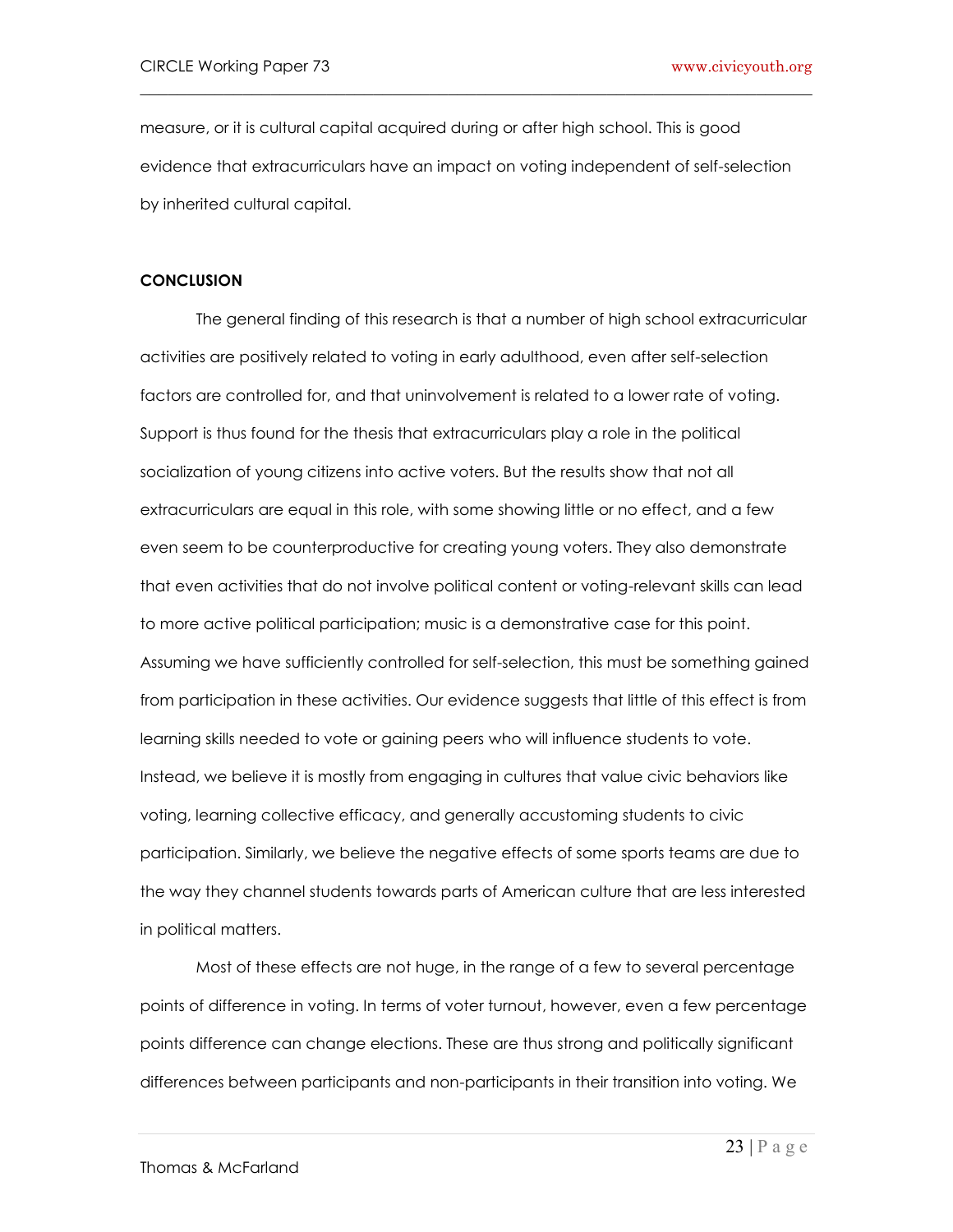do not mean to suggest, however, that one could increase the voter turnout among 18- 24 year olds by 5% by merely enrolling them all in performing arts clubs. We suspect that part of what makes these clubs effective channels of socialization is their voluntary nature. If so, then universal participation is perhaps unattainable; but this does not mean that schools and public policy do not have an important impact on this kind of socialization. Schools can create environments that encourage extracurricular involvement, and teacher leadership of such activities, through funding and policy. They can also discourage extracurriculars through neglect. We hope these results also demonstrate that which activities survive and which do not will have an impact on future voting behaviors of young adults. While most activities do not socialize students into a particular political ideology, a nationwide shift in school funding away from the arts, for instance, while maintaining funding for sports, could lead to a politically biased outcome.

 $\_$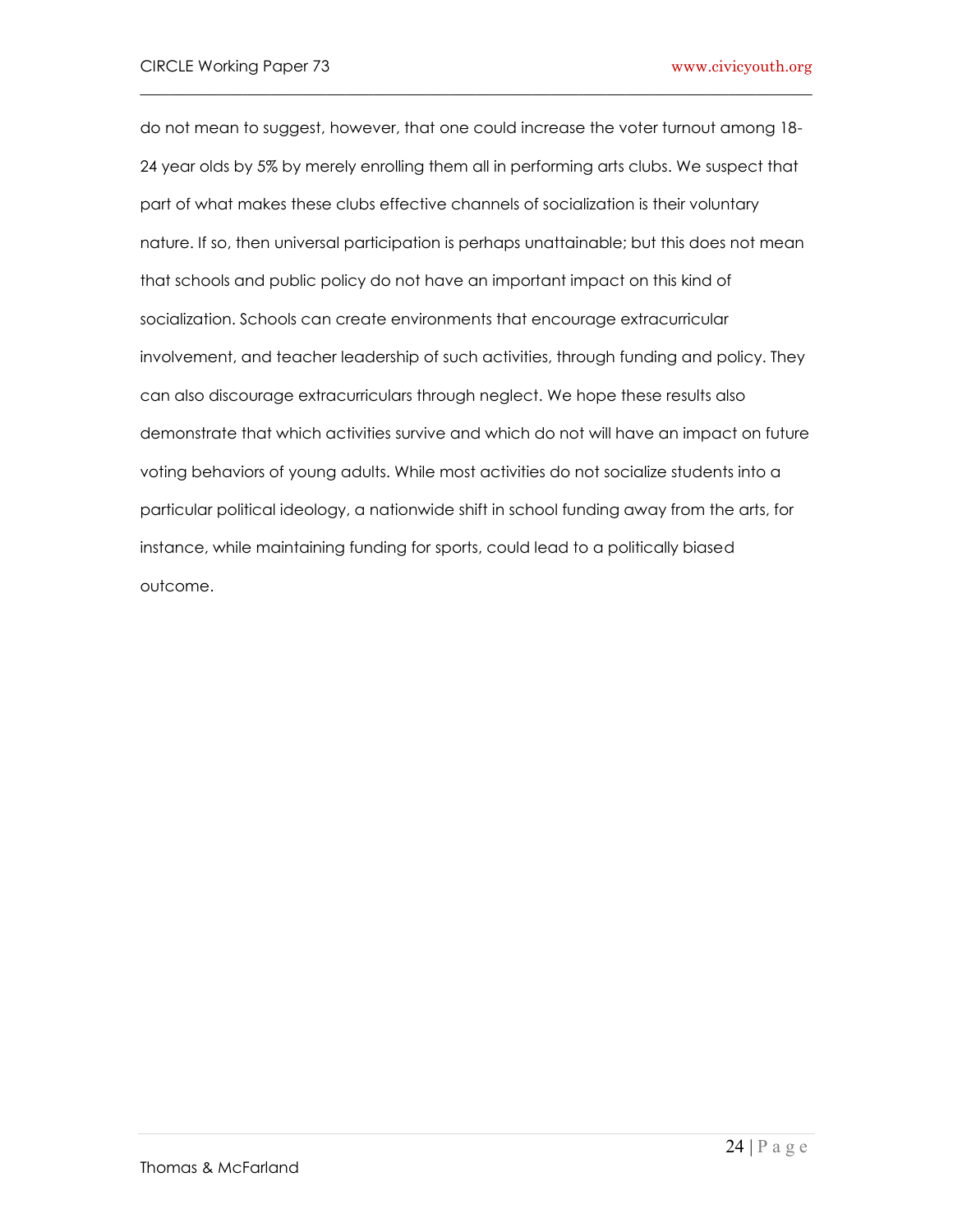# **References**

Allison, Paul D. 2002. *Missing Data*. Thousand Oaks, CA: Sage.

Bandura, Albert. 2001. "Social Cognitive Theory: An Agentic Perspective." *Annual Review of Psychology*, 52:1–26.

 $\_$ 

Bourdieu, Pierre and Jean-Claude Passeron. 1979 [1964]. *The Inheritors, French Students and their Relation to Culture.* Chicago, IL: University of Chicago Press.

Brady, Henry, Kay L. Schlozman and Sidney Verba. 1999. "Prospecting for Participants: Rational Expectations and the Recruitment of Political Activists." *American Political Science Review* 93: 153– 69

Coleman, James S. 1961. *Adolescent Society*. New York, NY: Free Press.

Coleman, James S. 1988. "Social Capital in the Creation of Human Capital." *American Journal of Sociology* 94: 95–120.

DiMaggio, Paul. 1982. "Cultural Capital and School Success: The Impact of Status Culture Participation on the Grades of U.S. High School Students." *American Sociological Review* 47, 2: 189-201.

Dumais, Susan. 2002. "Cultural Capital, Gender, and School Success: the Role of Habitus." *Sociology of Education* 75, 1: 44–68.

Farkas, George, Robert P. Grobe, Daniel Sheehan and Yuan Shuan. 1990. "Cultural Resources and School Success: Gender, Ethnicity, and Poverty Groups Within an Urban School District." *American Sociological Review* 55, 127–42.

Friedkin, Noah E. 2001. "Norm Formation in Social Influence Networks." *Social Networks*  23, 3: 167-89.

Frisco, Michelle L., Chandra Muller, and Kyle Dodson. 2004. "Participation in Voluntary Youth-Serving Associations and Early Adult Voting Behavior." *Social Science Quarterly* 85, 3: 660-76.

Gerber, Alan S., Donald P. Green, and Ron Shachar. 2003. "Voting May Be Habit Forming: Evidence From a Randomized Field Experiment." *American Journal of Political Science*  47: 540–50.

Glanville, Jennifer L. 1999. "Political Socialization or Selection? Adolescent Extracurricular Participation and Political Activity in Early Adulthood." *Social Science Quarterly* 80,2: 279- 90.

Goffman, Erving. 1974. *Frame Analysis: An Essay on the Organization of the Experience.*  New York: Harper Colophon.

Hanks, Michael. 1981. "Youth, Voluntary Associations and Political Socialization." *Social Forces* 60,1: 211-23.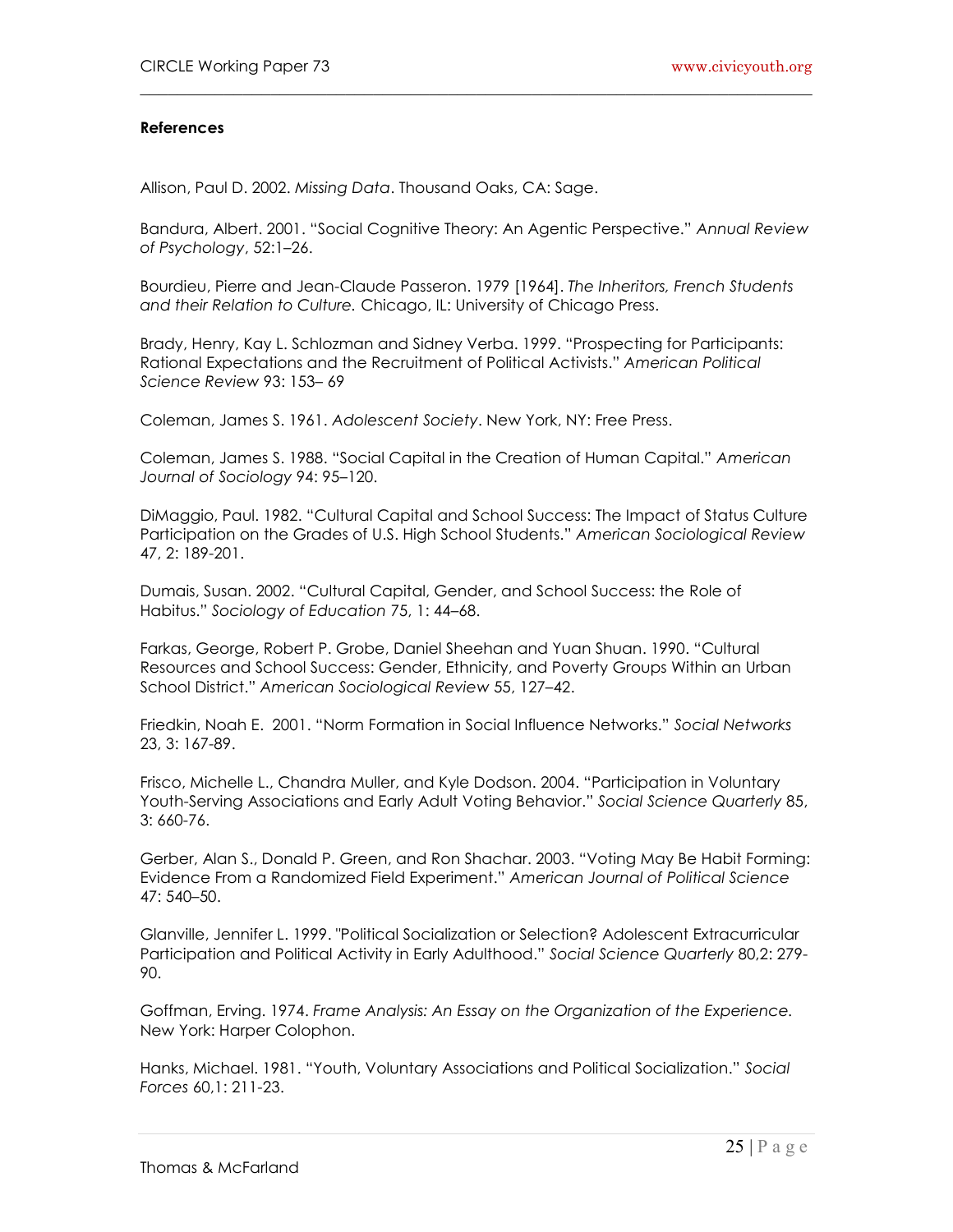Hart, Daniel, James Youniss and Robert Atkins. 2007. "High School Community Service as a Predictor of Voting and Volunteering." *American Educational Research Journal* 44, 1: 197-219.

 $\_$ 

Haynie, Dana L. 2001. "Delinquent Peers Revisited: Does Network Structure Matter?" *American Journal Sociology* 106: 1013– 57

Jennings, M. Kent and Richard. G. Niemi. 1974. *The Political Character of Adolescence.*  Princeton: Princeton University Press.

Kirlin, Mary. 2003. "The Role of Adolescent Extracurricular Activities in Adult Political Participation" Working Paper, CIRCLE, University of Maryland.

Kaufman, Jason. 1999. "Three Views of Associationalism in 19th-Century America: An Empirical Examination." *American Journal of Sociology*. 104,5: 1296-1345.

Kaufman, Jason and Jay Gabler. 2004. "Cultural Capital and the Extracurricular Activities of Girls and Boys in the College Attainment Process." *Poetics*. 32: 145-68.

Lamont, Michele and Annette Lareau. 1988. "Cultural Capital: Allusions, Gaps and Glissandos in Recent Theoretical Developments." *Sociological Theory.* 6,2: 153-68.

Lareau, Annette. 1987. "Social Class Differences in Family-School Relationships: The Importance of Cultural Capital." *Sociology of Education* 60, 73–85.

Laureau, Annette and Elliot B. Weininger. 2003. "Cultural Capital in Educational Research: A Critical Assessment" *Theory and Society* 32,5/6:567-606.

Marks, Helen M. and Kuss, Patricia. 2001. "Socialization for Citizenship through Community Service: Disparities in Participation among U.S. High School Students." *Sociological Focus* 34, 4.

McAdam, Doug and Ronnelle Paulsen. 1993. "Specifying the Relationship Between Social Ties and Activism." *American Journal Sociology* 99: 640– 67.

McFarland, Daniel A. and Reuben J. Thomas. 2006. "Bowling Young: How Youth Voluntary Associations Influence Adult Political Participation." *American Sociological Review* 71,3: 401-425.

McPherson, J. Miller. 1983. "An Ecology of Affiliation." *American Sociological Review* 48: 519-32.

McPherson, J. Miller, Pamela A. Popielarz, & Sonja Drobnic. 1992. "Social Networks and Organizational Dynamics." *American Sociological Review* 57:153-70.

Merelman, Richard M. 1971. *Political Socialization and Educational Climates: A Study of Two School Districts*. New York, NY: Holt, Rinehart, and Winston.

Niemi, Richard G. and Barbara I. Sobieszek. 1977. "Political Socialization." *Annual Review of Sociology* 3:209-33.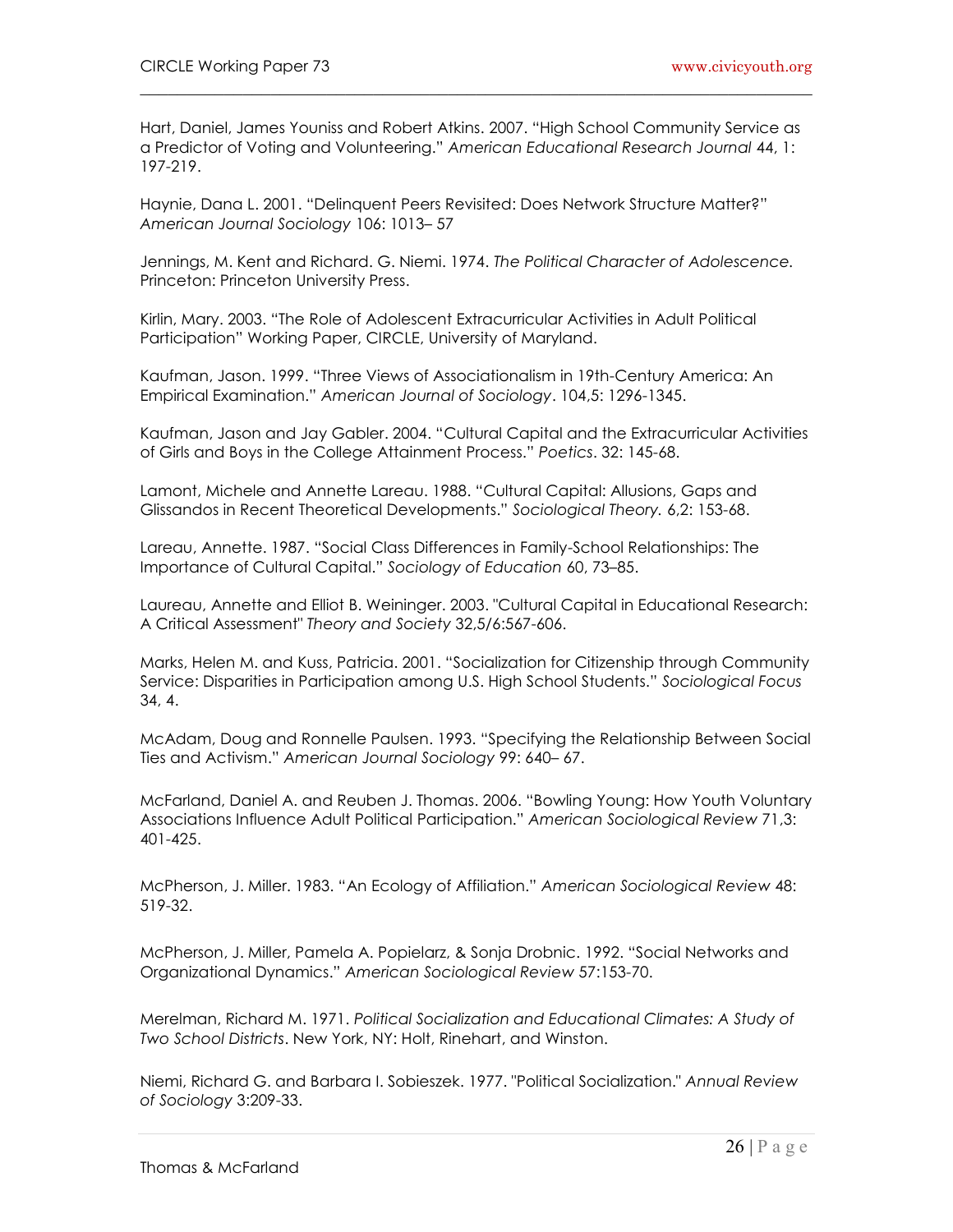Niemi, Richard G. and Julia Smith. 2001. "Enrollments in High School Government Classes: Are We Short-Changing both Citizenship and Political Science Teaching?" *PS: Political Science & Politics* 34, 2:281-7.

 $\_$ 

Paxton, Pamela. 2002. "Social Capital and Democracy: An Interdependent Relationship." *American Sociological Review.* 67:254–77.

Plutzer, Eric. 2002. "Becoming a Habitual Voter: Inertia, Resources and Growth in Young Adulthood." *American Political Science Review* 96,1: 41-56.

Powell, G*.* Bingham 1986. "American Voter Turnout in Comparative Perspective." *American Political Science Review* 80: 17-43.

Putnam Robert. 2000. *Bowling Alone: The Collapse and Revival of American Community*. New York: Simon & Schuster

Rosenbaum, Paul R. and Donald B. Rubin. 1983. "The Central Role of the Propensity Score in Observational Studies for Causal Effects". *Biometrika* 70, 1: 41-55.

\_\_\_\_\_. 1984. "Reducing Bias in Observational Studies using Subclassification on the Propensity Score". *Journal of the American Statistical Association* 79: 516-524.

Skocpol, Theda. 1997. "The Tocqueville Problem: Civic Engagement in American Democracy." *Social Science History*. 21.4: 455-79.

Snow, David A. and Robert D. Benford. 1988. "Ideology, Frame Resonance. and Participant Mobilization." *International Social Movement Research* 1:197-218.

Sobel, Michael E. 1986. "Some New Results on Indirect Effects and Their Standard Errors in Covariance Structure Models." In *Sociological Methodology,* edited by Nancy Tuma, 159-86. Washington, DC: American Sociological Association.

Tocqueville, Alexis de. [1835] 1988. *Democracy in America*. Translated by George Lawrence and edited by Jacob Peter Mayer. New York: Harper Collins.

Torney-Purta, Judith. 2002. "The School"s Role in Developing Civic Engagement; A Study of Adolescents in Twenty-Eight Countries. "*Applied Developmental Science* 6 , 203-12.

Udry, J. Richard. 2003. *The National Longitudinal Study of Adolescent Health (Add Health), Waves I & II, 1994–1996; Wave III, 2001–2002* [machine-readable data file and documentation]. Chapel Hill, NC: Carolina Population Center, University of North Carolina at Chapel Hill.

U.S. Dept. of Education, National Center for Education Statistics. 2004. *National Education Longitudinal Study: Base Year through Fourth Follow-up, 1988-2000* [Computer file]. Washington, DC: U.S. Dept. of Education, National Center for Education Statistics [producer], 2002. Ann Arbor, MI: Inter-university Consortium for Political and Social Research [distributor], 2004.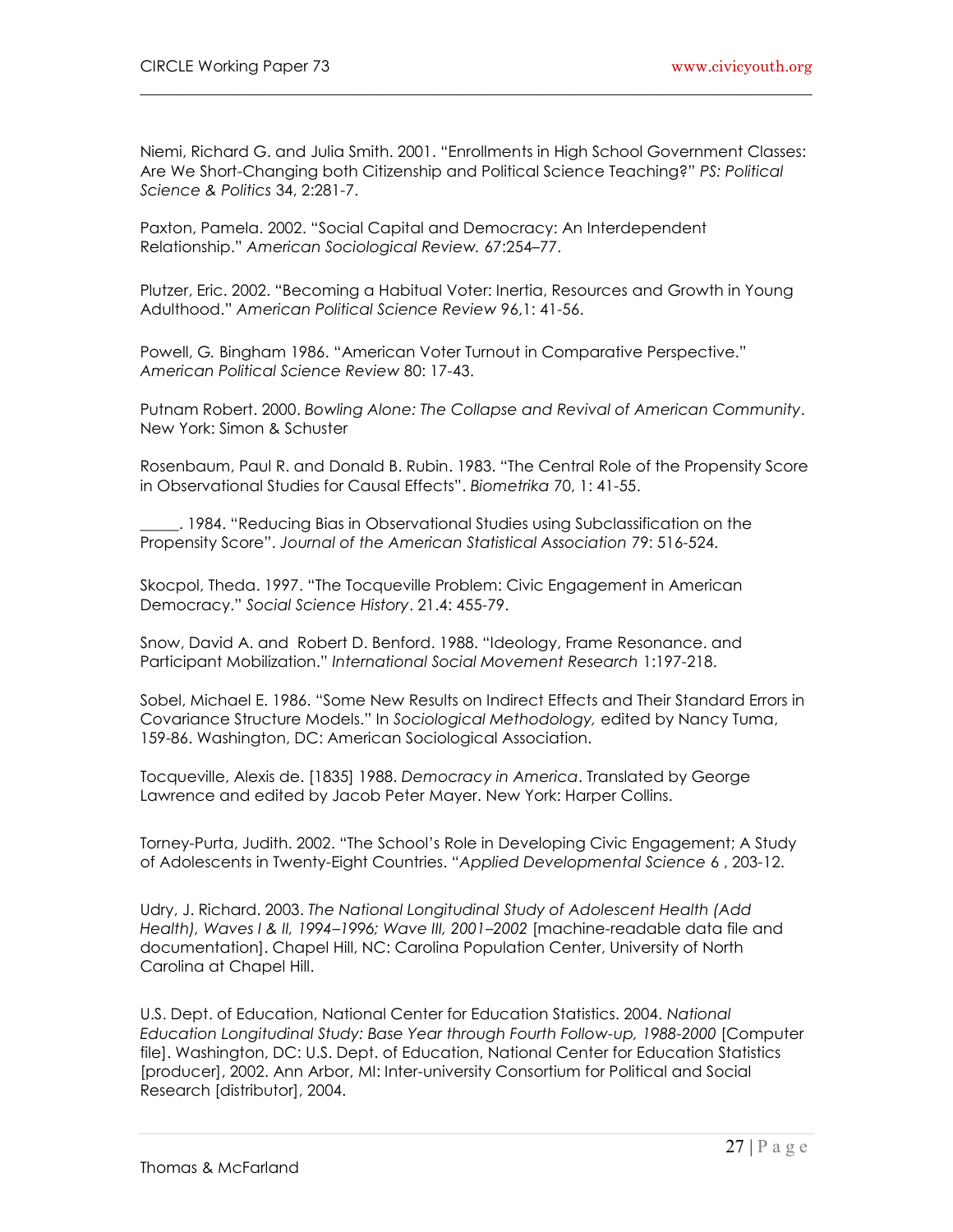Verba, Sidney and Norman Nie. 1972. *Participation in America*. New York: Harper and Row.

 $\_$ 

Verba, Sidney, Kay Schlozman, and Henry Brady. 1995. *Voice and Equality: Civic Voluntarism in American Politics*. Cambridge, MA: Harvard University Press.

Waller, Willard. 1932 [1961]. *Sociology of Teaching*. New York: Russell and Russell.

Wolfinger, Raymond E. and Steven J. Rosenstone. 1980. *Who Votes?* New Haven, CT: Yale University Press.

Zaff, Jonathan F., Kristin A. Moore, Angela Romano Papillo, and Stephanie Williams. 2003. "Implications of Extracurricular Activity Participation During Adolescence on Positive Outcomes". *Journal of Adolescent Research* 18, 6: 599-630.

Ziblatt, David. 1965. "High School Extracurricular Activities and Political Socialization." *Annals of the American Academy of Political and Social Science*, vol. 361, 20: 20-31.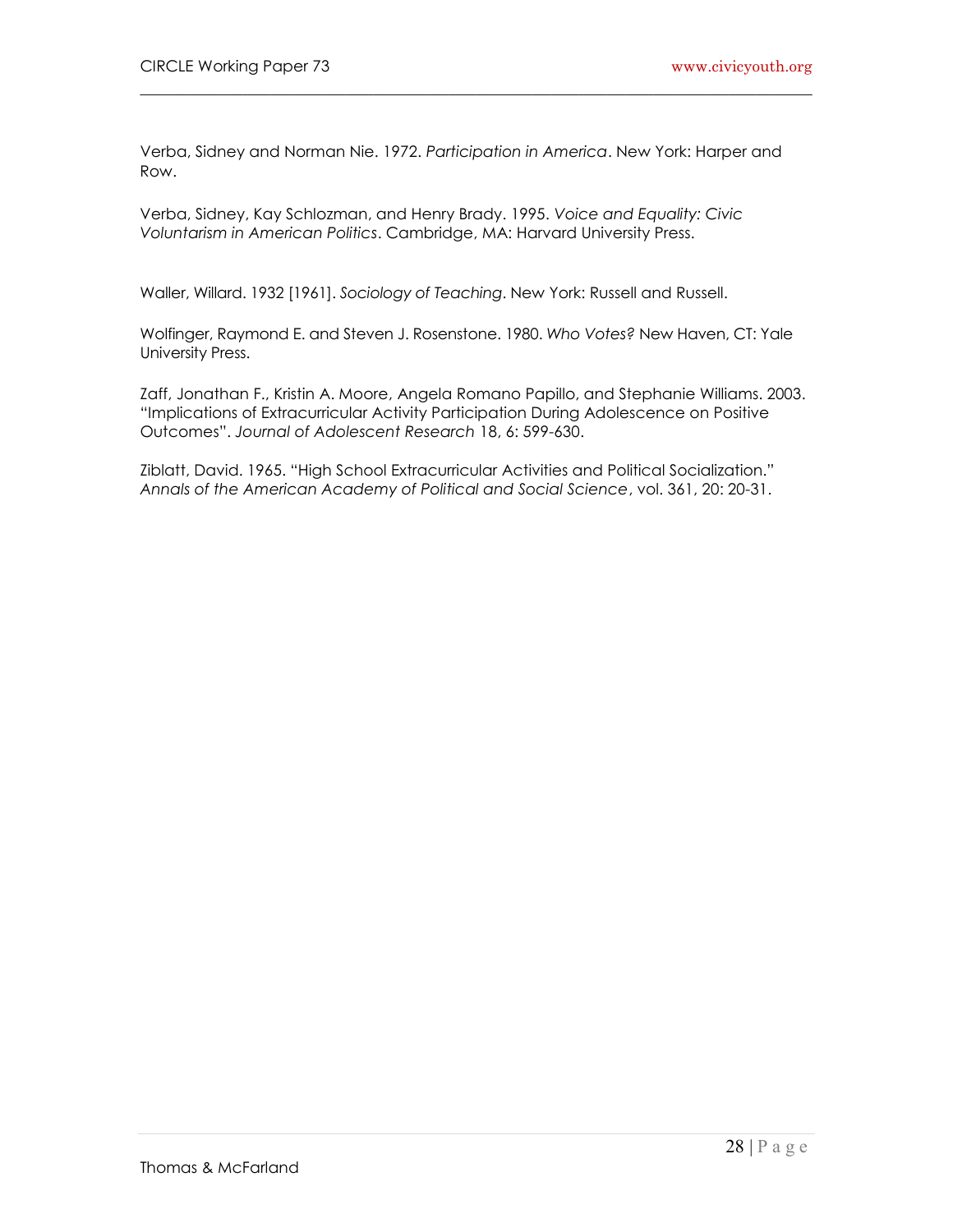| Log Odds of Voting in Presidential Elections in Adulthood |                       |                       |                      |  |
|-----------------------------------------------------------|-----------------------|-----------------------|----------------------|--|
|                                                           | <b>NELS 1992-1996</b> |                       | AH 2000              |  |
|                                                           | Est                   | <b>SE</b>             | <b>SE</b><br>Est     |  |
| Clubs by Category                                         |                       |                       |                      |  |
| Academic                                                  | .094                  | $(.035)$ **           | $.016$ $(.061)$      |  |
| Vocational                                                | .091                  | $(.047) +$            | .299<br>$(.156) +$   |  |
| Performing Arts                                           | .107                  | $(.029)$ ***          | $.172$ $(.053)$ **   |  |
| Sports                                                    | $-.106$               | $(.029)$ ***          | $-.110$ $(.051)$ *   |  |
| Journalism                                                | .088                  | $(.043)$ *            | .030<br>(.074)       |  |
| Music                                                     | .083                  | $(.029)$ **           | $(.055)$ **<br>.173  |  |
| Service                                                   | .128                  | $(.054)$ *            |                      |  |
| Specific Clubs                                            |                       |                       |                      |  |
| French Club                                               |                       |                       | $-.095$ $(.119)$     |  |
| German Club                                               |                       |                       | $.180$ $(.200)$      |  |
| Latin Club                                                |                       |                       | $.113$ $(.190)$      |  |
| Spanish Club                                              |                       |                       | $-.263$ $(.087)$ **  |  |
| <b>Book Club</b>                                          |                       |                       | $.213$ $(.224)$      |  |
| Computer Club                                             |                       |                       | $-.225$ $(.146)$     |  |
| Debate Team                                               |                       | $-.024$ $(.127)$      | $.172$ $(.159)$      |  |
| Drama Club                                                | .095                  | $(.040)$ *            | .229 $(.087)$ **     |  |
| Future Farmers of America                                 |                       |                       | $.299$ $(.156) +$    |  |
| History Club                                              |                       |                       | $.137$ $(.205)$      |  |
| Math Club                                                 |                       |                       | $.055$ $(.127)$      |  |
| Science Club                                              |                       |                       | $-.170$ $(.123)$     |  |
| Band                                                      |                       |                       | $.168$ $(.064)$ **   |  |
| Cheerleading\Dance Team                                   |                       |                       | $-.174$ $(.082)$ *   |  |
| Chorus\Choir                                              |                       |                       | $.093$ $(.071)$      |  |
| Orchestra                                                 |                       |                       | .475 $(.167)$ **     |  |
| Other Club or Organization                                |                       |                       | $.113$ $(.059) +$    |  |
| Baseball\Softball                                         |                       |                       | $-.020$ $(.059)$     |  |
| Basketball                                                |                       |                       | $-.121$ $(.058)*$    |  |
| Field Hockey                                              |                       |                       | $-.098$ $(.219)$     |  |
| Football                                                  |                       |                       | $-.055$ $(.079)$     |  |
| Ice Hockey                                                |                       |                       | $.072$ $(.149)$      |  |
| Soccer                                                    |                       |                       | $-.097$ $(.082)$     |  |
| Swimming                                                  |                       |                       | $-.239$ $(.101)$ *   |  |
| Tennis                                                    |                       |                       | $-.121$<br>(.111)    |  |
| Track                                                     |                       |                       | $.031$ $(.069)$      |  |
| Volleyball                                                |                       |                       | $-.360$ $(.083)$ *** |  |
| Wrestling                                                 |                       |                       | $.032$ $(.110)$      |  |
| Other Sport                                               |                       |                       | $.129$ $(.078) +$    |  |
| Newspaper                                                 |                       |                       | $.096$ $(.107)$      |  |
| Honor Society                                             | .100                  | $(.046)$ <sup>*</sup> | $.060$ $(.080)$      |  |
| <b>Student Council</b>                                    | .112                  | $(.048)$ *            | $.032$ $(.084)$      |  |
| Yearbook                                                  |                       |                       | $-.052$ $(.083)$     |  |
| <i>Other</i>                                              |                       |                       |                      |  |
| Church                                                    | .133                  | $(.036)$ ***          | $.086$ $(.050) +$    |  |
| Had a Government Civics Class                             | .066                  | $(.039) +$            |                      |  |
| Not Involed in Any School Club                            | $-.392$               | $(.090)$ ***          | $-.097$ $(.061)$     |  |
|                                                           |                       |                       |                      |  |

Table 1a - Multilevel Model Coefficients for Adolescent Extracurricular Activities:

\_\_\_\_\_\_\_\_\_\_\_\_\_\_\_\_\_\_\_\_\_\_\_\_\_\_\_\_\_\_\_\_\_\_\_\_\_\_\_\_\_\_\_\_\_\_\_\_\_\_\_\_\_\_\_\_\_\_\_\_\_\_\_\_\_\_\_\_\_\_\_\_

Note: Each activity run in a separate model to avoid multicollinearity; see Table 1b for controls

 $+p < 0.1, *p < 0.05, **p < 0.01, ***p < 0.001$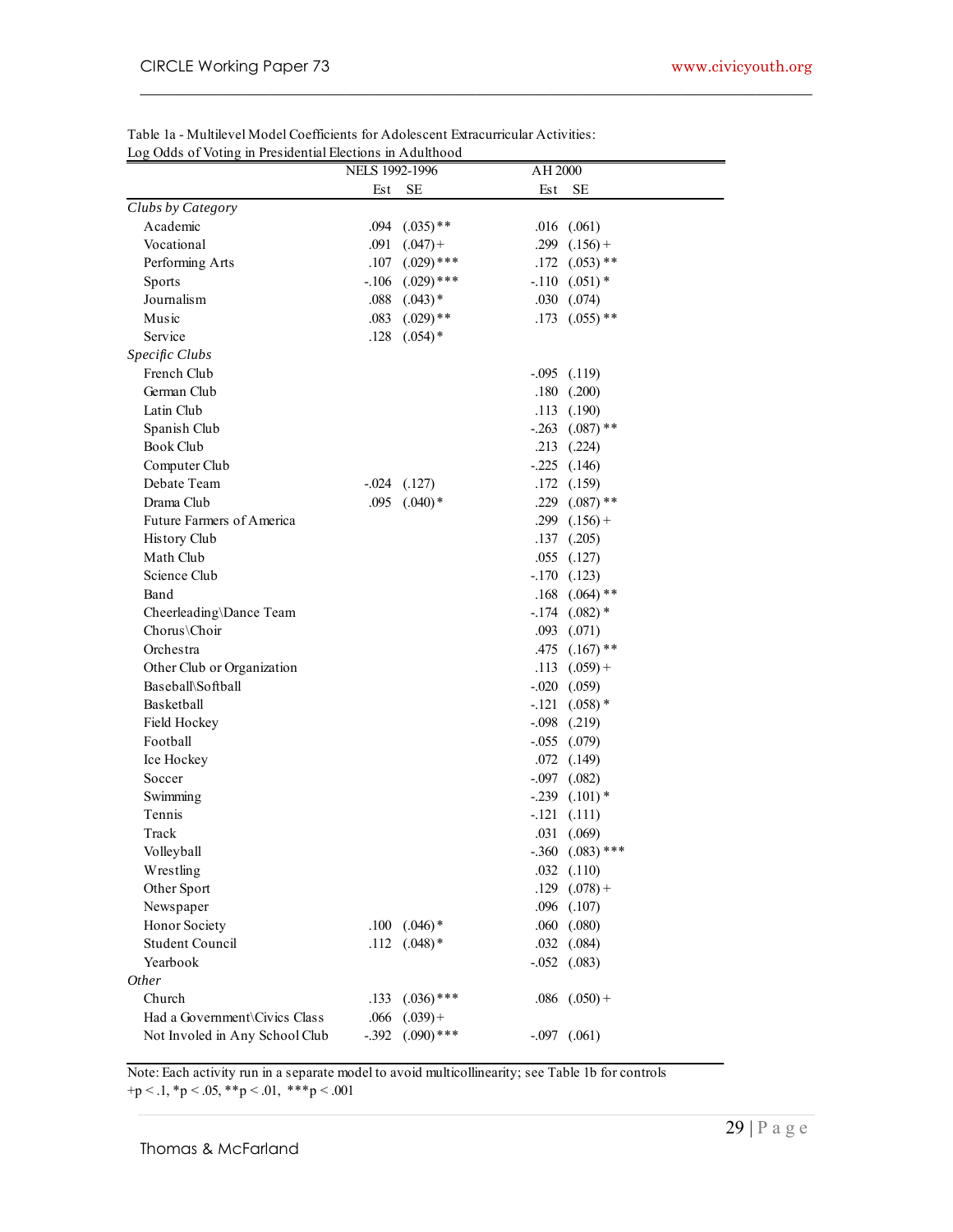| in Presidential Elections in Adulthood   |                       |              |          |                      |
|------------------------------------------|-----------------------|--------------|----------|----------------------|
|                                          | <b>NELS 1992-1996</b> |              | AH 2000  |                      |
|                                          | Est                   | SЕ           | Est      | SЕ                   |
| <b>School Features</b>                   |                       |              |          |                      |
| Public school                            | $-.020$               | (.135)       |          | $-414$ $(.178)$ *    |
| #Clubs school offers                     | $-.036$               | (.026)       |          | $.019$ $(.020)$      |
| Urban school                             | .178                  | $(.093) +$   |          | $-.065$ $(.110)$     |
| Rural school                             | .010                  | (.095)       |          | $-.206$ $(.137)$     |
| Small Sized School                       | $-.001$               | (.139)       |          | $-.205$ $(.179)$     |
| Medium Sized School                      | $-067$                | (.090)       |          | $-.069$ $(.114)$     |
| West                                     | .399                  | $(.107)$ *** |          | $-.217$ $(.137)$     |
| Midwest                                  | .278                  | $(.097)$ **  |          | $-.113$ $(.121)$     |
| Northeast                                | .057                  | (.107)       |          | $-.053$ $(.132)$     |
| <b>Student Attributes</b>                |                       |              |          |                      |
| Age (years)                              | .094                  | (.048)       | .103     | $(.018)$ ***         |
| Female                                   | .013                  | (.056)       |          | $-.063$ $(.045)$     |
| Black                                    | $-.083$               | (.098)       |          | $.380$ $(.078)$ ***  |
| Asian                                    | $-1.073$              | $(.137)$ *** |          | $-.703$ $(.137)$ *** |
| Hispanic                                 | $-.320$               | $(.114)$ **  |          | $-.123$ $(.082)$     |
| Native American                          | .097                  | (.286)       |          | $-.063$ $(.208)$     |
| Other multi-race                         |                       |              | .001     | (.085)               |
| Language Minority                        | $-.351$               | $(.105)$ *** |          | $-.367$ $(.115)$ *** |
| <b>Parental Resources</b>                |                       |              |          |                      |
| Parents' education                       | .113                  | $(.027)$ *** | .187     | $(.025)$ ***         |
| Log of Family income                     | .023                  | (.025)       | .038     | (.021)               |
| Parents' highest occupation              |                       |              |          | $.003$ $(.001)*$     |
| Parent Presence, Attitudes, and Behavior |                       |              |          |                      |
| No resident mom                          |                       |              |          | $-.043$ $(.105)$     |
| No resident dad                          |                       |              |          | $-.085$ $(.054)$     |
| Parental closure                         |                       |              |          | $.017$ $(.012)$      |
| Range of talk with parents               | .397                  | $(.076)$ *** |          | .052 $(.015)$ ***    |
| Parents' civic involvement               | .089                  | $(.025)$ *** |          | $.093$ $(.029)$ **   |
| Student Attitudes/Values                 |                       |              |          |                      |
| Importance of religion                   | .172                  | $(.048)$ *** | .119     | $(.030)$ ***         |
| High self-esteem                         | .140                  | $(.053)$ **  |          | $.148$ $(.038)$ ***  |
| High Locus of Control                    | $-.009$               | $(.004)$ *   |          |                      |
| Educational expectations                 | .149                  | $(.025)$ *** |          | .058 $(.011)$ ***    |
| Liking of teachers                       | .069                  | (.059)       |          | $.051$ $(.034)$      |
| Liking of school                         |                       |              |          | $.014$ $(.010)$      |
| Liking of neighborhood                   |                       |              |          | $.011$ $(.010)$      |
| Achieved grades                          |                       | .071 (.050)  |          | .199 $(.035)$ ***    |
| 8 <sup>th</sup> Grade Cultural Capital   | .074                  | $(.015)$ *** |          |                      |
| Delinquency composite                    | $-0.016$              | $(.005)$ **  |          | $.005$ $(.005)$      |
| Use of Illegal Drugs                     |                       |              |          | $-.127$ $(.069)$     |
| Educational Track in H.S.                | .241                  | $(.041)$ *** |          |                      |
| Years at particular school               | .037                  | (.023)       |          | $.020$ $(.017)$      |
| Total extracurriculars                   | .061                  | $(.015)$ *** |          | $-.008$ $(.010)$     |
| Friends in High School                   |                       |              |          |                      |
| Friends Achieved Grades                  | $-.037$               | (.076)       |          | $-.007$ $(.430)$     |
| Friends Extracurriculars                 |                       |              |          | $.112$ $(.043)$ **   |
| Model Statistics                         |                       |              |          |                      |
| N                                        | 10350                 |              | 10752    |                      |
| <b>BIC</b>                               | 43081.9               |              | 54703.2  |                      |
| Scaled Chi Square                        | 8372.31               |              | 10626.23 |                      |

Table 1b - Multilevel Model Coefficients for Control Variables: Log Odds of Voting

\_\_\_\_\_\_\_\_\_\_\_\_\_\_\_\_\_\_\_\_\_\_\_\_\_\_\_\_\_\_\_\_\_\_\_\_\_\_\_\_\_\_\_\_\_\_\_\_\_\_\_\_\_\_\_\_\_\_\_\_\_\_\_\_\_\_\_\_\_\_\_\_

Note: Coefficients are from model including "No Activities" variable (see Table 1a)

 $+p < 0.1, *p < 0.05, **p < 0.01, **p < 0.001$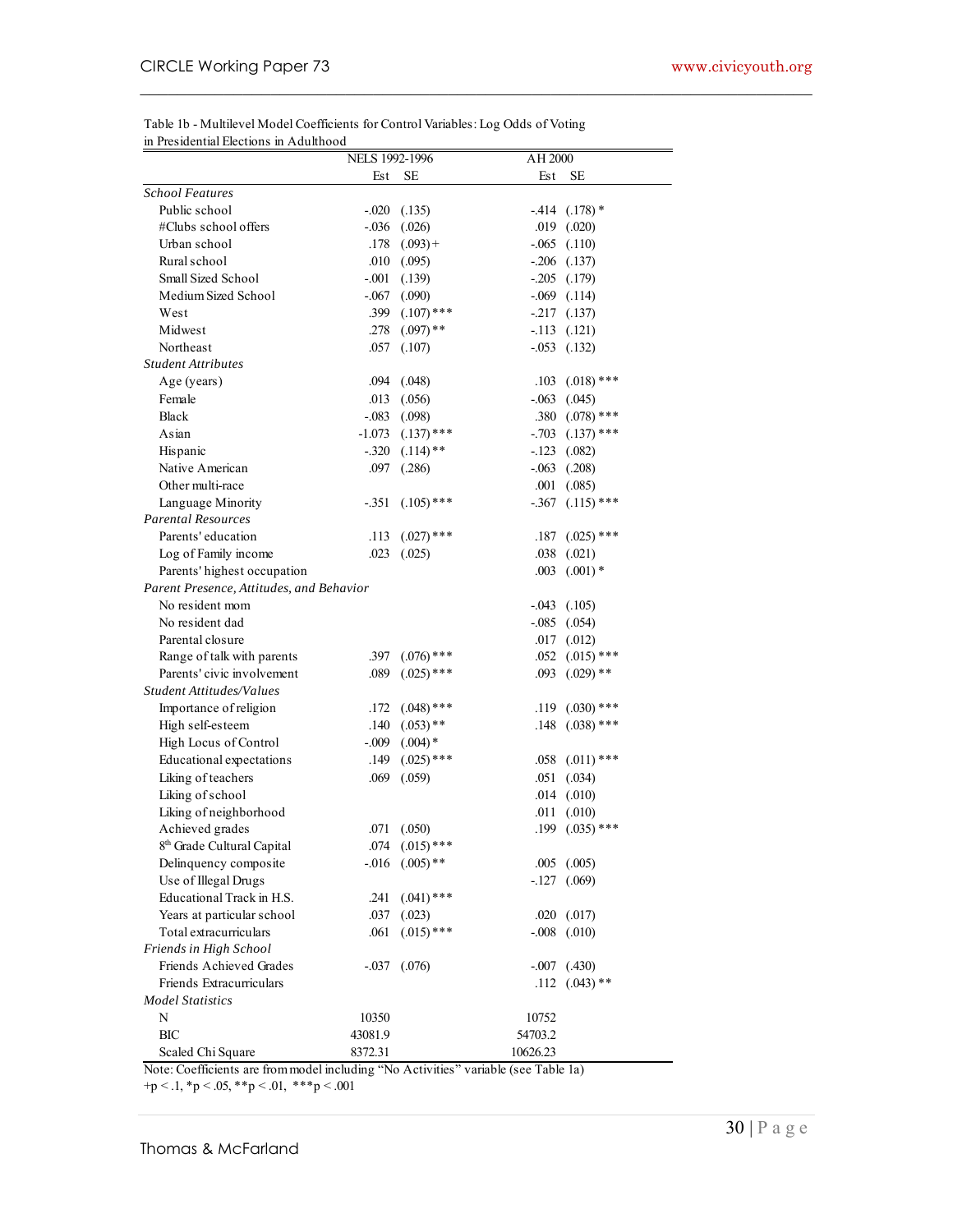\_\_\_\_\_\_\_\_\_\_\_\_\_\_\_\_\_\_\_\_\_\_\_\_\_\_\_\_\_\_\_\_\_\_\_\_\_\_\_\_\_\_\_\_\_\_\_\_\_\_\_\_\_\_\_\_\_\_\_\_\_\_\_\_\_\_\_\_\_\_\_\_

|                                | Members | Control | Difference |             | <b>Treated N</b> | Control |
|--------------------------------|---------|---------|------------|-------------|------------------|---------|
|                                |         | Group   | Est        | T           | (Unmatched)      | N       |
| Clubs by Category              |         |         |            |             |                  |         |
| Academic                       | .767    | .721    | .046       | $3.36**$    | 2064             | 8102    |
| Performing Arts                | .766    | .715    | .051       | $4.44$ ***  | 2921             | 7245    |
| Service                        | .795    | .752    | .043       | $1.72 +$    | 547              | 9619    |
| Journalism                     | .786    | .753    | .033       | $1.71 +$    | 946(1)           | 9219    |
| Vocational                     | .702    | .658    | .044       | $1.69 +$    | 653(1)           | 9512    |
| <b>Sports</b>                  | .719    | .720    | $-.001$    | $-.11$      | 5308             | 4858    |
| Music                          | .767    | .718    | .049       | $3.74$ ***  | 2193             | 7973    |
| Specific Clubs                 |         |         |            |             |                  |         |
| Student Council                | .839    | .769    | .070       | $3.32**$    | 708              | 9458    |
| Drama                          | .774    | .748    | .026       | 1.38        | 1042(1)          | 9123    |
| Debate                         | .726    | .703    | .023       | .81         | 496              | 9670    |
| Honor Society                  | .805    | .781    | .024       | 1.32        | 945              | 9221    |
| <i>Other</i>                   |         |         |            |             |                  |         |
| Church                         | .745    | .697    | .048       | $4.93***$   | 4115             | 6051    |
| Had a Government Civics Class  | .672    | .666    | .006       | .38         | 1502             | 8664    |
| Not Involed in Any School Club | .482    | .567    | $-0.085$   | $-3.91$ *** | 1051             | 9115    |

 $+p < 0.1, p < 0.05, p < 0.01, p < 0.001$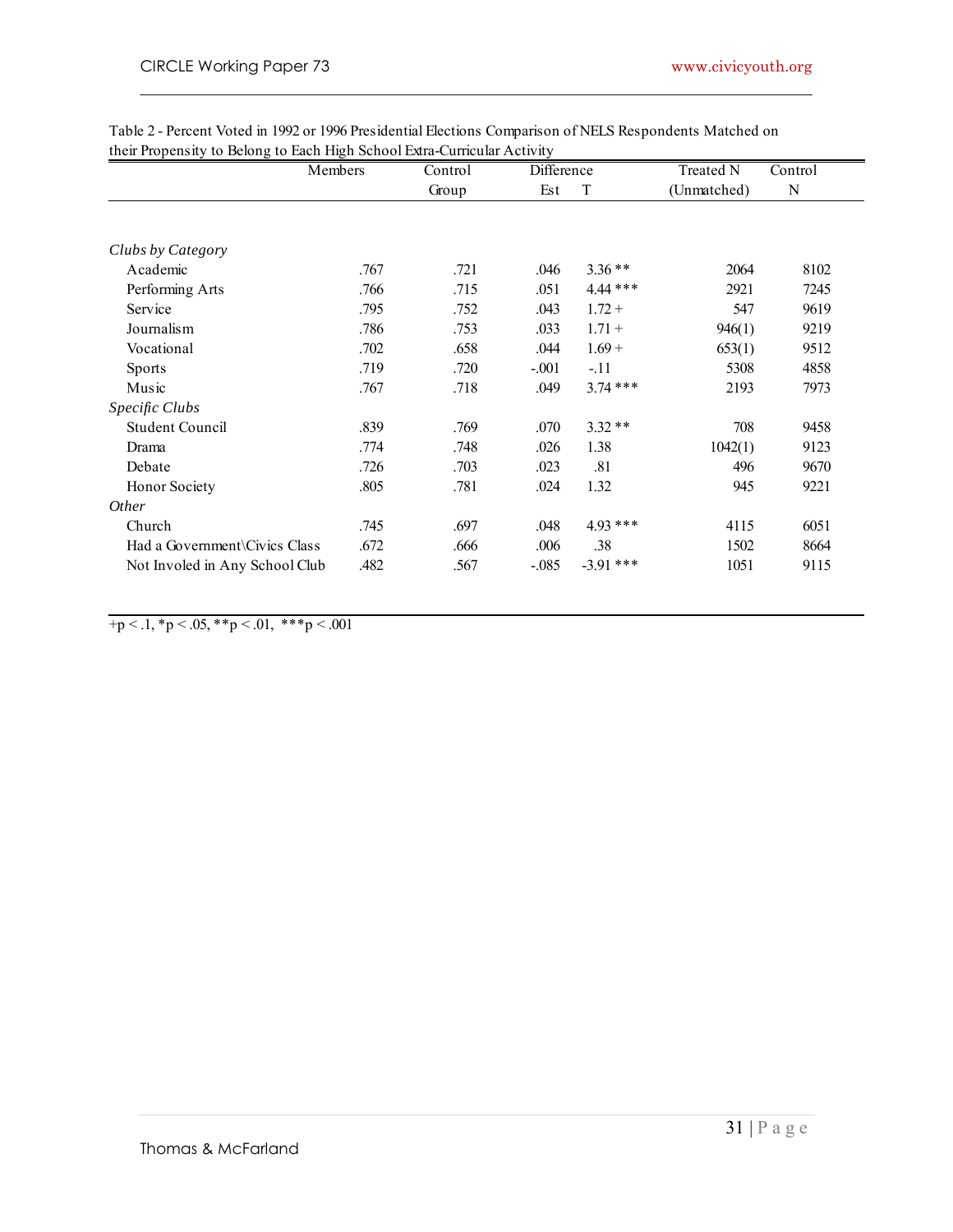|                                | Members | Control | Propensity to Belong to Each High School Extra-Curricular Activity<br>Difference |             | <b>Treated N</b> | Control   |  |
|--------------------------------|---------|---------|----------------------------------------------------------------------------------|-------------|------------------|-----------|--|
|                                |         | Group   | Est                                                                              | $\mathbf T$ | (Unmatched)      | ${\bf N}$ |  |
| Clubs by Category              |         |         |                                                                                  |             |                  |           |  |
| Academic                       | .519    | .499    | .020                                                                             | 1.34        | 2162             | 8590      |  |
| Performing Arts                | .536    | .500    | .036                                                                             | $2.68**$    | 2900             | 7852      |  |
| Journalism                     | .526    | .513    | .013                                                                             | .64         | 1211             | 9541      |  |
| Music                          | .534    | .502    | .032                                                                             | $2.25*$     | 2467             | 8285      |  |
| Specific Clubs                 |         |         |                                                                                  |             |                  |           |  |
| French Club                    | .510    | .469    | .041                                                                             | 1.17        | 418              | 10334     |  |
| German Club                    | .511    | .472    | .039                                                                             | .64         | 133(4)           | 10615     |  |
| Latin Club                     | .511    | .439    | .072                                                                             | 1.36        | 167(9)           | 10576     |  |
| Spanish Club                   | .485    | .499    | $-014$                                                                           | $-.53$      | 785              | 9967      |  |
| <b>Book Club</b>               | .523    | .419    | .104                                                                             | 1.52        | 110(1)           | 10641     |  |
| Computer Club                  | .398    | .436    | $-.038$                                                                          | $-92$       | 289(1)           | 10462     |  |
| Debate Team                    | .604    | .492    | .112                                                                             | $2.56*$     | 255              | 10497     |  |
| Drama Club                     | .570    | .510    | .060                                                                             | $2.40*$     | 786              | 9966      |  |
| Future Farmers of America      | .507    | .465    | .042                                                                             | .86         | 207(11)          | 10534     |  |
| History Club                   | .514    | .501    | .013                                                                             | .22         | 137(1)           | 10614     |  |
| Math Club                      | .513    | .491    | .022                                                                             | .61         | 372(17)          | 10363     |  |
| Science Club                   | .512    | .484    | .028                                                                             | $.80\,$     | 412              | 10340     |  |
| Band                           | .543    | .513    | .030                                                                             | 1.62        | 1405(4)          | 9343      |  |
| Cheerleading\Dance Team        | .474    | .492    | $-0.018$                                                                         | $-.83$      | 1069             | 9683      |  |
| Chorus\Choir                   | .522    | .501    | .021                                                                             | $1.00\,$    | 1155             | 9597      |  |
| Orchestra                      | .580    | .463    | .117                                                                             | $2.35*$     | 198(9)           | 10545     |  |
| Other Club or Organization     | .548    | .510    | .038                                                                             | $2.50*$     | 2053             | 8699      |  |
| Baseball\Softball              | .468    | .495    | $-.027$                                                                          | $-1.63$     | 1916             | 8836      |  |
| Basketball                     | .461    | .504    | $-.043$                                                                          | $-2.89**$   | 2240             | 8512      |  |
| Field Hockey                   | .426    | .419    | .007                                                                             | .12         | 122              | 10630     |  |
| Football                       | .463    | .503    | $-.040$                                                                          | $-2.04*$    | 1281             | 3655      |  |
| Ice Hockey                     | .478    | .496    | $-0.018$                                                                         | $-.36$      | 209              | 10543     |  |
| Soccer                         | .495    | .510    | $-0.015$                                                                         | $-.62$      | 839              | 9913      |  |
| Swimming                       | .447    | .519    | $-.072$                                                                          | $-2.41*$    | 561              | 10191     |  |
| Tennis                         | .493    | .514    | $-.021$                                                                          | $-.65$      | 505              | 10247     |  |
| Track                          | .497    | .526    | $-.029$                                                                          | $-1.55$     | 1420             | 9332      |  |
| Volleyball                     | .442    | .515    | $-.073$                                                                          | $-3.05**$   | 884              | 9868      |  |
| Wrestling                      | .458    | .481    | $-.023$                                                                          | $-.65$      | 406              | 10346     |  |
| Other Sport                    | .517    | .510    | .007                                                                             | .27         | 966              | 9786      |  |
| Newspaper                      | .565    | .529    | .036                                                                             | 1.16        | 497              | 10145     |  |
| Honor Society                  | .591    | .558    | .033                                                                             | 1.62        | 1140             | 9612      |  |
| Student Council                | .544    | .545    | $-.001$                                                                          | $-.06$      | 918              | 9834      |  |
| Yearbook                       | .504    | .498    | .006                                                                             | .28         | 940              | 9812      |  |
| Other                          |         |         |                                                                                  |             |                  |           |  |
| Church                         | .486    | .429    | .057                                                                             | $6.97***$   | 7359             | 3393      |  |
| Not Involed in Any School Club | .363    | .401    | $-.038$                                                                          | $-2.65**$   | 2362             | 8390      |  |

\_\_\_\_\_\_\_\_\_\_\_\_\_\_\_\_\_\_\_\_\_\_\_\_\_\_\_\_\_\_\_\_\_\_\_\_\_\_\_\_\_\_\_\_\_\_\_\_\_\_\_\_\_\_\_\_\_\_\_\_\_\_\_\_\_\_\_\_\_\_\_\_

 $+p < 0.1, *p < 0.05, **p < 0.01, **p < 0.001$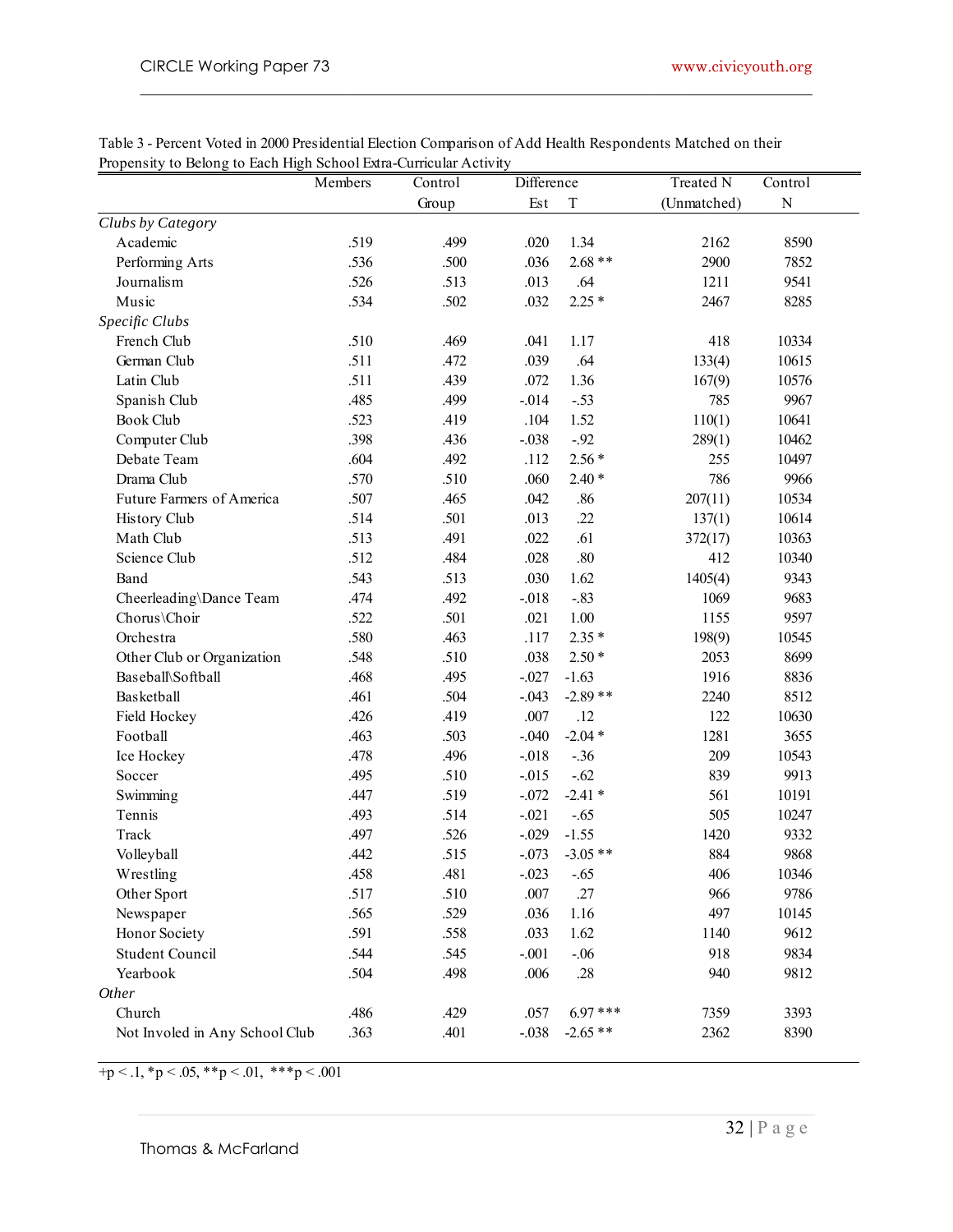|                                | <b>Liberal Scale</b> |                  | Democrat |                    | Republican |                      |  |
|--------------------------------|----------------------|------------------|----------|--------------------|------------|----------------------|--|
|                                | Est                  | $\rm SE$         | Est      | <b>SE</b>          | Est        | SE                   |  |
| Clubs by Category              |                      |                  |          |                    |            |                      |  |
| Academic                       | $-.020$              | (.021)           | .093     | (.115)             |            | $-.237$ $(.117)*$    |  |
| Vocational                     | $-.074$              | (.054)           | $-.481$  | (.313)             | .361       | (.308)               |  |
| Performing Arts                | .057                 | $(.019)$ **      | .098     | (.103)             |            | $-.059$ $(.105)$     |  |
| Sports                         | $-.009$              | (.018)           | .124     | (.100)             |            | $.030$ $(.101)$      |  |
| Journalism                     | $-.023$              | (.026)           | $-193$   | (.144)             |            | $.056$ $(.148)$      |  |
| Music                          | .048                 | $(.019)*$        | .169     | (.105)             |            | $-.156$ $(.107)$     |  |
| Specific Clubs                 |                      |                  |          |                    |            |                      |  |
| French Club                    | $-.053$              | (.042)           | $-.033$  | (.225)             |            | $.017$ $(.230)$      |  |
| German Club                    | $-.054$              | (.069)           | -.440    | (.358)             | .445       | (.355)               |  |
| Latin Club                     | .114                 | $(.067) +$       | .774     | $(.333)*$          |            | $-.790$ $(.348)*$    |  |
| Spanish Club                   | $-.034$              | (.030)           | .326     | $(.170) +$         |            | $-.345$ $(.174)*$    |  |
| Book Club                      | $-.134$              | $(.081) +$       | $-183$   | (.442)             |            | $-.884$ $(.468) +$   |  |
| Computer Club                  | $-.074$              | (.050)           | $-642$   | $(.321)$ *         | $-.263$    | (.337)               |  |
| Debate Team                    | .145                 | $(.054)$ **      | .400     | (.276)             |            | $-0.939$ $(.295)$ ** |  |
| Drama Club                     | .108                 | $(.030)$ ***     | $-158$   | (.155)             | .107       | (.157)               |  |
| Future Farmers of America      | $-.074$              | (.054)           |          | $-.481$ $(.313)$   | .361       | (.308)               |  |
| History Club                   | $-.086$              | (.071)           |          | $-.187$ $(.379)$   |            | $.562$ $(.381)$      |  |
| Math Club                      | $-125$               | $(.044)$ **      |          | $-.239$ $(.240)$   |            | $.306$ $(.244)$      |  |
| Science Club                   | .016                 | (.043)           | .261     | (.200)             |            | $-.381$ $(.204) +$   |  |
| Band                           | .015                 | (.022)           | .041     | (.125)             | $-079$     | (.126)               |  |
| Cheerleading\Dance Team        | $-.003$              | (.029)           | $-.480$  | $(.159)$ **        | .533       | $(.163)$ **          |  |
| Chorus\Choir                   | .030                 | (.025)           | .061     | (.131)             |            | $-.037$ $(.133)$     |  |
| Orchestra                      | .121                 | $(.056)$ *       | .474     | $(.267) +$         | $-0.029$   | (.268)               |  |
| Other Club or Organization     | .031                 | (.020)           | $-0.012$ | (.108)             | $-.101$    | (.110)               |  |
| Baseball\Softball              | .000                 | (.021)           | $-.109$  | (.112)             | .159       | (.114)               |  |
| Basketball                     | $-.059$              | $(.020)$ **      | .116     | (.112)             | .106       | (.114)               |  |
| Field Hockey                   | .056                 | (.077)           |          | $-.815$ $(.455)$ * |            | $1.336$ $(.469)**$   |  |
| Football                       | $-.084$              | $(.028)$ **      | .017     | (.162)             | .020       | (.163)               |  |
| Ice Hockey                     | .030                 | (.051)           | $-186$   | (.266)             | .389       | (.272)               |  |
| Soccer                         | $-.038$              | (.029)           | .003     | (.152)             | .148       | (.154)               |  |
| Swimming                       | .083                 | $(.036)$ *       | .569     | $(.187)$ **        | $-758$     | $(.194)$ ***         |  |
| Tennis                         | .001                 | (.038)           |          | $-.446$ $(.193)$ * |            | .293 (.194)          |  |
| Track                          |                      | $-.120$ $(.024)$ |          | $.036$ $(.136)$    |            | $.101$ $(.138)$      |  |
| Volleyball                     | .009                 | (.029)           |          | .158 $(.154)$      |            | $-.187$ $(.157)$     |  |
| Wrestling                      | .030                 | (.038)           |          | $.350$ $(.221)$    |            | $-.160$ $(.227)$     |  |
| Other Sport                    | .007                 | (.027)           |          | $-117$ $(.151)$    |            | $-.003$ $(.154)$     |  |
| Newspaper                      | .041                 | (.037)           |          | $-.009$ $(.201)$   |            | $-.295$ $(.208)$     |  |
| Honor Society                  | .044                 | (.028)           |          | $-.016$ $(.140)$   |            | $.129$ $(.141)$      |  |
| Student Council                | .077                 | $(.030)$ **      |          | $.079$ $(.153)$    |            | $-.256$ $(.157)$     |  |
| Yearbook                       | $-.068$              | $(.029)$ *       |          | $-.332$ $(.165)$ * |            | $.317$ $(.170) +$    |  |
| <i>Other</i>                   |                      |                  |          |                    |            |                      |  |
| Church                         | $-.068$              | $(.018)$ ***     |          | $-.318$ $(.102)**$ |            | $.190$ $(.104) +$    |  |
| Not Involed in Any School Club |                      | $.001$ $(.021)$  |          | $.311$ $(.134)$ *  |            | $-.184$ $(.137)$     |  |

\_\_\_\_\_\_\_\_\_\_\_\_\_\_\_\_\_\_\_\_\_\_\_\_\_\_\_\_\_\_\_\_\_\_\_\_\_\_\_\_\_\_\_\_\_\_\_\_\_\_\_\_\_\_\_\_\_\_\_\_\_\_\_\_\_\_\_\_\_\_\_\_

Note: Each activity run in a separate model to avoid multicollinearity; see Table 4b for controls

 $+p < 0.1, p < 0.05, \cdot+p < 0.01, \cdot+p < 0.001$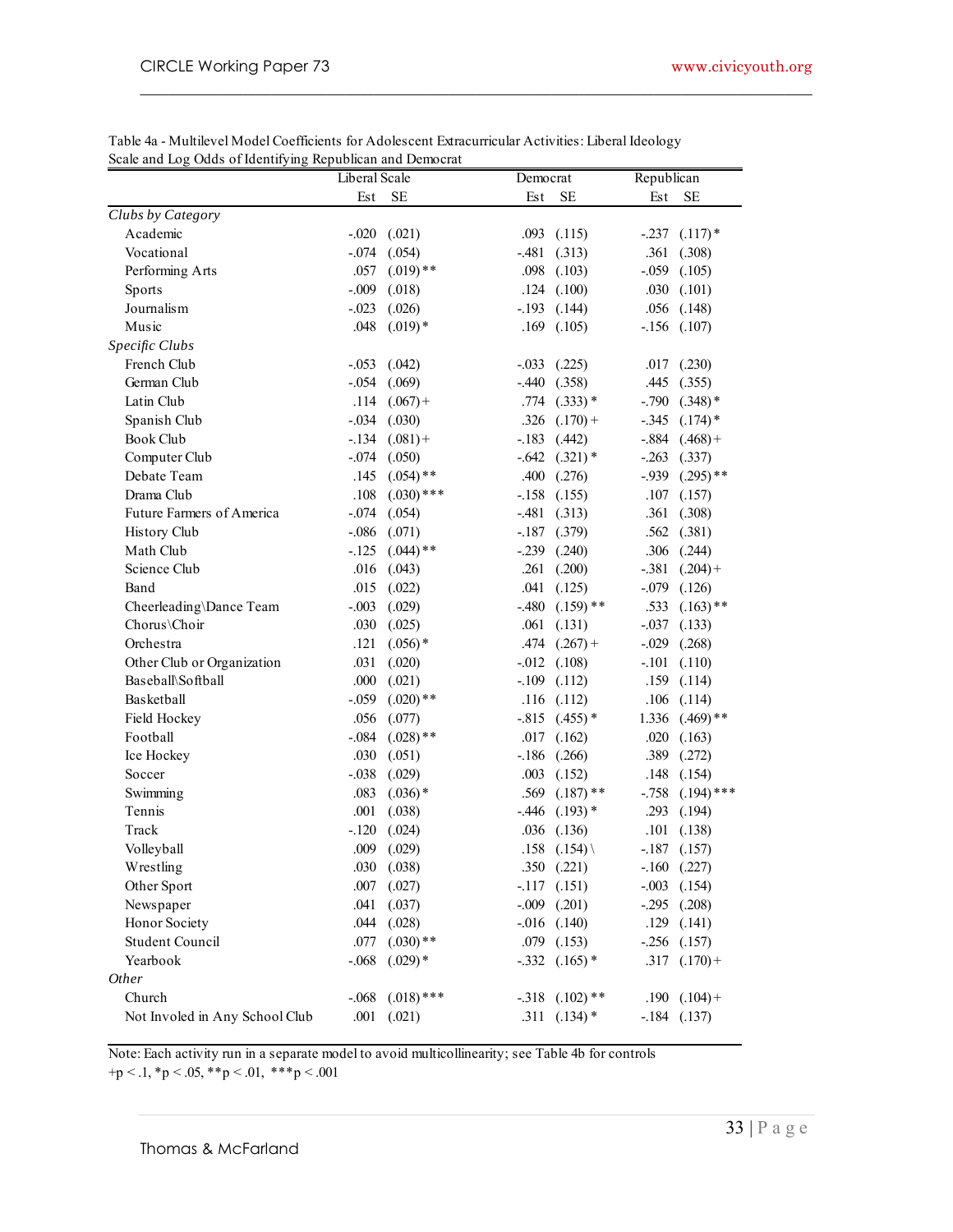| Table 4b - Multilevel Model Coefficients for Control Variables: Liberal Ideology Scale and Log Odds of |  |
|--------------------------------------------------------------------------------------------------------|--|
| Identifying Republican and Democrat                                                                    |  |

\_\_\_\_\_\_\_\_\_\_\_\_\_\_\_\_\_\_\_\_\_\_\_\_\_\_\_\_\_\_\_\_\_\_\_\_\_\_\_\_\_\_\_\_\_\_\_\_\_\_\_\_\_\_\_\_\_\_\_\_\_\_\_\_\_\_\_\_\_\_\_\_

|                                          | DUINUIG<br>Liberal Scale |                     | Democrat |                      | Republican |                      |
|------------------------------------------|--------------------------|---------------------|----------|----------------------|------------|----------------------|
|                                          | Est                      | SE                  |          | Est SE               | Est        | <b>SE</b>            |
| <b>School Features</b>                   |                          |                     |          |                      |            |                      |
| Public school                            | .005                     | (.057)              |          | $.164$ $(.399)$      |            | $-.108$ $(.403)$     |
| #Clubs school offers                     | .010                     | (.007)              |          | $-.007$ $(.051)$     |            | $-.008$ $(.051)$     |
| Urban school                             | $-.029$                  | (.036)              |          | $-.298$ $(.250)$     |            | $.232$ $(.254)$      |
| Rural school                             | -.143                    | $(.044)$ **         |          | $-.347$ $(.316)$     |            | .295 (.317)          |
| Small Sized School                       | $-0.017$                 | (.059)              |          | $-.356$ $(.414)$     |            | $.182$ $(.422)$      |
| Medium Sized School                      | .022                     | (.037)              |          | $-.105$ $(.257)$     |            | $-.033$ $(.261)$     |
| West                                     | .137                     | $(.045)$ **         |          | $.584$ $(.311) +$    |            | $-.616$ $(.315) +$   |
| Midwest                                  | .023                     | (.039)              |          | $.322$ $(.278)$      |            | $-.377$ $(.282)$     |
| Northeast                                | .078                     | $(.043) +$          |          | $.105$ $(.298)$      |            | $-.263$ $(.301)$     |
| <b>Student Attributes</b>                |                          |                     |          |                      |            |                      |
| Age (years)                              | $-0.019$                 | $(.006)$ **         |          | $-.036$ $(.037)$     |            | $.055$ $(.037)$      |
| Female                                   | .043                     | $(.016)$ **         | .557     | $(.089)$ ***         | $-.340$    | $(.090)$ ***         |
| <b>Black</b>                             | .038                     | (.028)              | 3.368    | $(.224)$ ***         | -3.444     | $(.255)$ ***         |
| Asian                                    | .022                     | (.046)              | .986     | $(.288)$ ***         | -.719      | $(.307)$ *           |
| Hispanic                                 | .057                     | $(.029)*$           | .805     | $(.160)$ ***         | -.760      | $(.166)$ ***         |
| Native American                          | .019                     | $(.070)**$          |          | $-.041$ $(.453)$     | .168       | (.455)               |
| Other multi-race                         | .094                     | $(.030)$ **         |          | $1.135$ $(.169)$ *** | -1.172     | $(.179)$ ***         |
| Language Minority                        | .030                     | (.038)              |          | $.469$ $(.245) +$    |            | $-.568$ $(.262)$ *   |
| <b>Parental Resources</b>                |                          |                     |          |                      |            |                      |
| Parents' education                       | .015                     | $(.009) +$          |          | $.057$ $(.049)$      |            | $-.092$ $(.050) +$   |
| Log of Family income                     | .008                     | (.007)              |          | $-.091$ $(.043)$ *   |            | $.110$ $(.044)$ *    |
| Parents' highest occupation              | .000                     | (.000)              |          | $-.007$ $(.003)*$    |            | $.006$ $(.003)*$     |
| Parent Presence, Attitudes, and Behavior |                          |                     |          |                      |            |                      |
| No resident mom                          | .058                     | (.036)              |          | $-.516$ $(.222)*$    |            | $.207$ $(.223)$      |
| No resident dad                          |                          | $(.019)$ ***        |          | .467 $(.110)$ ***    |            |                      |
| Parental closure                         | .068                     | $(.004)$ **         |          |                      |            | $-.529$ $(.115)$ *** |
|                                          | $-0.012$                 |                     |          | $-.038$ $(.023)$     |            | $.044$ $(.024) +$    |
| Range of talk with parents               | $-.003$                  | (.005)              |          | $.052$ $(.028)$ +    |            | $.051$ $(.029) +$    |
| Parents' civic involvement               | .036                     | $(.010)$ ***        |          | $.085$ $(.058)$      |            | $-.056$ $(.059)$     |
| Student Attitudes/Values                 |                          |                     |          |                      |            |                      |
| Importance of religion                   | $-.092$                  | $(.011)$ ***        |          | $-.465$ $(.063)$ *** | .499       | $(.065)$ ***         |
| High self-esteem                         | $-.031$                  | $(.013)*$           |          | $-.047$ $(.074)$     |            | $.142$ $(.075) +$    |
| Educational expectations                 | .000                     | (.004)              |          | $.017$ $(.023)$      |            | $.008$ $(.023)$      |
| Liking of teachers                       | $-.020$                  | $(.012) +$          |          | $.070$ $(.070)$      | -.049      | (.071)               |
| Liking of school                         | $-.001$                  | (.003)              |          | $.043$ $(.020)*$     |            | $-.052$ $(.021)$ *   |
| Liking of neighborhood                   | .000                     | (.003)              |          | $-.005$ $(.020)$     |            | $.016$ $(.020)$      |
| Achieved grades                          | .029                     | $(.012)*$           |          | .018 (.069)          | -.019      | (.071)               |
| Delinquency composite                    | .000                     | (.002)              |          | $-.021$ $(.010)*$    |            | $.031$ $(.010)**$    |
| Use of Illegal Drugs                     |                          | $.138$ $(.024)$ *** |          | $.350(.139)*$        |            | $-.550$ $(.144)$ *** |
| Years at particular school               |                          | $.003$ $(.006)$     |          | $-.023$ $(.035)$     |            | $.023$ $(.036)$      |
| Total extracurriculars                   |                          | $.006$ $(.004)$     |          | $.005$ $(.021)$      |            | $-.010$ $(.022)$     |
| Friends in High School                   |                          |                     |          |                      |            |                      |
| Friends Achieved Grades                  |                          | $-.027$ $(.015) +$  |          | $-.278$ $(.090)$ **  |            | .253 $(.091)$ **     |
| Friends Extracurriculars                 |                          | $-.004$ $(.015)$    |          | $-.108$ $(.084)$     |            | $0.04$ $(.085)$      |
| <b>Model Statistics</b>                  |                          |                     |          |                      |            |                      |
| N                                        | 9850                     |                     | 3893     |                      | 3893       |                      |
| <b>BIC</b>                               | 28429                    |                     | 22253.9  |                      | 22676.6    |                      |
| Chi Square <sup>1</sup>                  | 154.99                   |                     | 3764.95  |                      | 3765.94    |                      |

Note: Coefficients are from model including "No Activities" variable (see Table 4a)

<sup>1</sup> Scaled Chi Square for Mixed Logit Models (Democrat & Republican)

 $+p < 0.1, p < 0.05, p=p < 0.01, p=p < 0.01$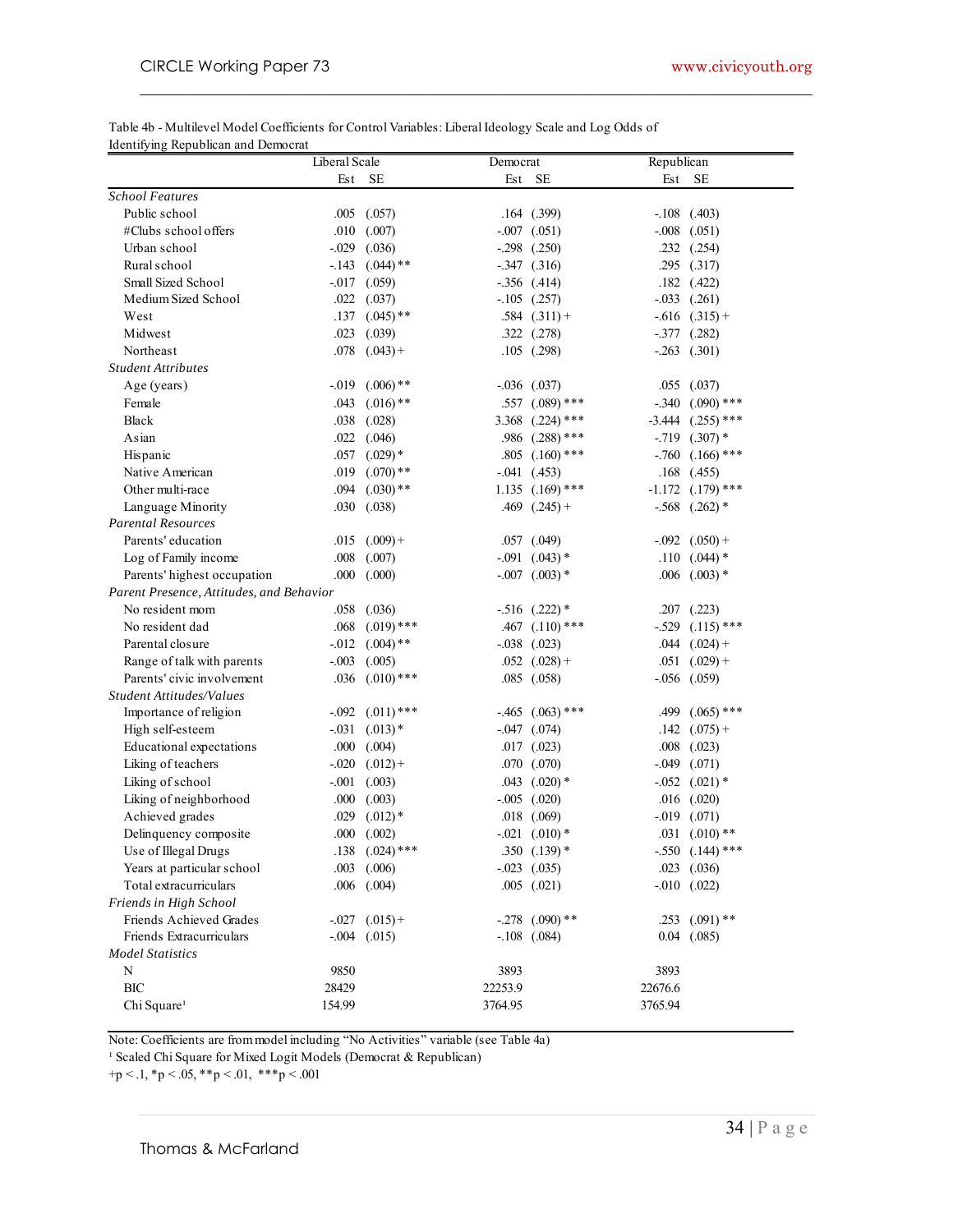|                                                                            | Members | Control | <b>Difference</b> |                    | <b>Treated N</b> | Control N |  |
|----------------------------------------------------------------------------|---------|---------|-------------------|--------------------|------------------|-----------|--|
|                                                                            |         | Group   | Est               | T                  | (Unmatched)      |           |  |
| Liberal Scale ( $1 = \text{Very}$ Conservative, $5 = \text{Very}$ Liberal) |         |         |                   |                    |                  |           |  |
| Drama                                                                      | 3.11    | 3.01    | $.100$ 2.26       | $\ast$             | 746              | 9104      |  |
| Honor Society                                                              | 3.04    | 2.95    | .090              | 2.80<br>$***$      | 1088             | 8762      |  |
| Basketball                                                                 | 2.91    | 2.97    | $-0.060 -2.63$    | $***$              | 2086             | 7764      |  |
| Football                                                                   | 2.89    | 2.95    |                   | $-.060 -2.04$ *    | 1273             | 8577      |  |
| Church                                                                     | 2.92    | 3.07    |                   | $-150 - 11.96$ *** | 6752             | 3098      |  |
| Percent Identifying as Democrats                                           |         |         |                   |                    |                  |           |  |
| Honor Society                                                              | .609    | .529    | .080              | $2.61**$           | 512              | 3381      |  |
| Academic                                                                   | .617    | .554    | .063              | $2.68**$           | 887              | 3006      |  |
| Church                                                                     | .588    | .672    | $-.084$           | $-6.54$ ***        | 2832(1)          | 1061      |  |
| Percent Identifying as Republicans                                         |         |         |                   |                    |                  |           |  |
| Church                                                                     | .373    | .282    | .091              | $7.33***$          | 2832(1)          | 1061      |  |
| Track                                                                      | .398    | .335    | .063              | $2.21*$            | 560              | 3333      |  |
| Academic                                                                   | .331    | .402    | $-.071$           | $-3.07**$          | 887              | 3006      |  |
| Honor Society                                                              | .357    | .433    | $-.076$           | $-2.48*$           | 512              | 3381      |  |

\_\_\_\_\_\_\_\_\_\_\_\_\_\_\_\_\_\_\_\_\_\_\_\_\_\_\_\_\_\_\_\_\_\_\_\_\_\_\_\_\_\_\_\_\_\_\_\_\_\_\_\_\_\_\_\_\_\_\_\_\_\_\_\_\_\_\_\_\_\_\_\_

 $+p < 0.1, p < 0.05, p < 0.01, p < 0.01$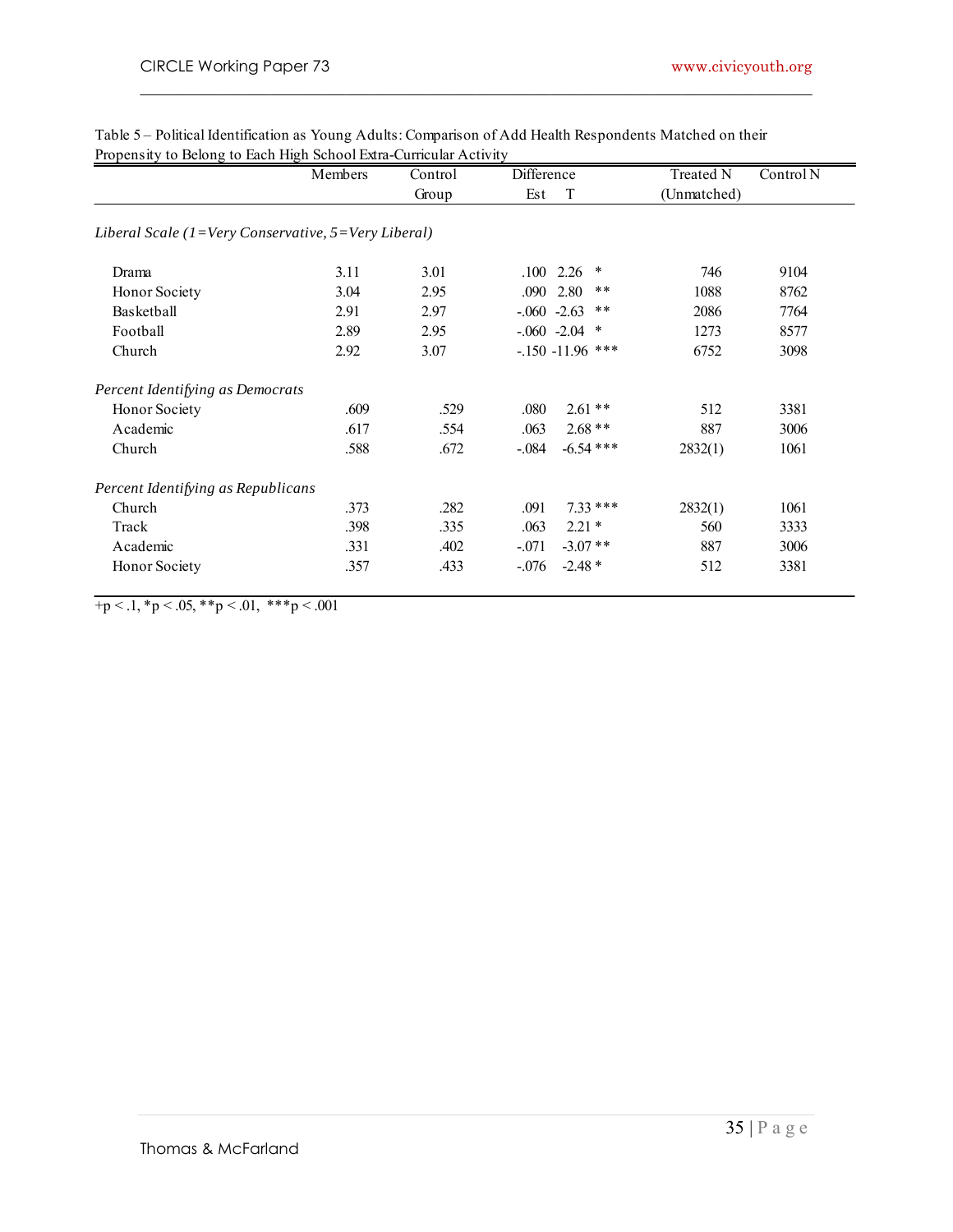|                                        | Original Model |                   | Original + Mediator <sup>1</sup> |              |         | Predicting Mediator <sup>1</sup> | Mediation  |                     |
|----------------------------------------|----------------|-------------------|----------------------------------|--------------|---------|----------------------------------|------------|---------------------|
|                                        | Est            | <b>SE</b>         |                                  | Est SE       | Est     | SE                               | Difference | Z                   |
| Clubs by Category                      |                |                   |                                  |              |         |                                  |            |                     |
| Performing Arts                        | .172           | $(.053)$ **       | .171                             | $(.054)$ **  | .015    | (.042)                           | .001       | .355                |
| <b>Sports</b>                          | $-.110$        | $(.051)$ *        | $-.110$                          | $(.052)*$    | $-.007$ | (.039)                           | .000       | $-179$              |
| Music                                  | .173           | $(.055)$ **       | .172                             | $(.055)$ **  | .012    | $(.043)$ ***                     | .001       | .286                |
| Specific Clubs                         |                |                   |                                  |              |         |                                  |            |                     |
| Spanish Club                           | $-.263$        | $(.087)$ **       | $-.267$                          | $(.087)$ **  | .117    | $(.067) +$                       | .004       | 1.538               |
| Drama Club                             | .229           | $(.087)$ **       | .222                             | $(.087)$ *   | .190    | $(.067)$ **                      | .007       | $2.135*$            |
| Future Farmers of America              | .299           | $(.156) +$        | .282                             | $(.156) +$   | .403    | $(.122)$ **                      | .017       | $2.315*$            |
| Band                                   | .168           | $(.064)$ **       | .165                             | $(.064)$ *   | .086    | $(.050) +$                       | .003       | 1.520               |
| Cheerleading\Dance Team                | $-.174$        | $(.082)*$         | $-176$                           | $(.082)*$    | .070    | (.063)                           | .002       | 1.051               |
| Orchestra                              | .475           | $(.166)$ **       | .482                             | $(.167)$ **  | $-116$  | (.124)                           | $-.007$    | $-.898$             |
| Other Club or Organization             | .113           | $(.059) +$        | .107                             | $(.059) +$   | .153    | $(.046)$ ***                     | .006       | $2.323*$            |
| Basketball                             | $-.121$        | $(.058)*$         | $-116$                           | $(.058)*$    | $-112$  | $(.045)$ *                       |            | $-0.005$ $-1.975$ * |
| Swimming                               | $-.239$        | $(.101)$ *        | $-.237$                          | $(.102)$ *   | $-.102$ | (.078)                           |            | $-0.002 -1.213$     |
| Volleyball                             | $-.360$        | $(.083)$ ***      | $-.354$                          | $(.083)$ *** | $-.140$ | $(.064)$ *                       |            | $-0.006 - 1.814 +$  |
| Other Sport                            | .129           | $(.078) +$        | .128                             | (.078)       | .036    | (.060)                           | .001       | .590                |
| Other                                  |                |                   |                                  |              |         |                                  |            |                     |
| Church                                 |                | $.086$ $(.050) +$ | .082                             | (.050)       | .113    | $(.039)$ **                      | .004       | $2.161*$            |
| Peer Effects (average over all models) |                |                   |                                  |              |         |                                  |            |                     |
| % of High School Friends Who Voted     |                |                   | .172                             | $(.053)$ **  |         |                                  |            |                     |
| % of Extracurricular Peers Who Voted   |                |                   | .010                             | (.270)       |         |                                  |            |                     |

Table 6 - Peef Effects Mediation in Multilevel Model Coefficients: Log Odds of Voting in 2000 Presidential Election

Note: Each activity was run in a separate model to avoid multicollinearity; see Table 1b for controls

<sup>1</sup> The mediating variable for these models was % of High School Friends Who Voted

 $+p < 0.1, p < 0.05, \cdot+p < 0.01, \cdot+p < 0.001$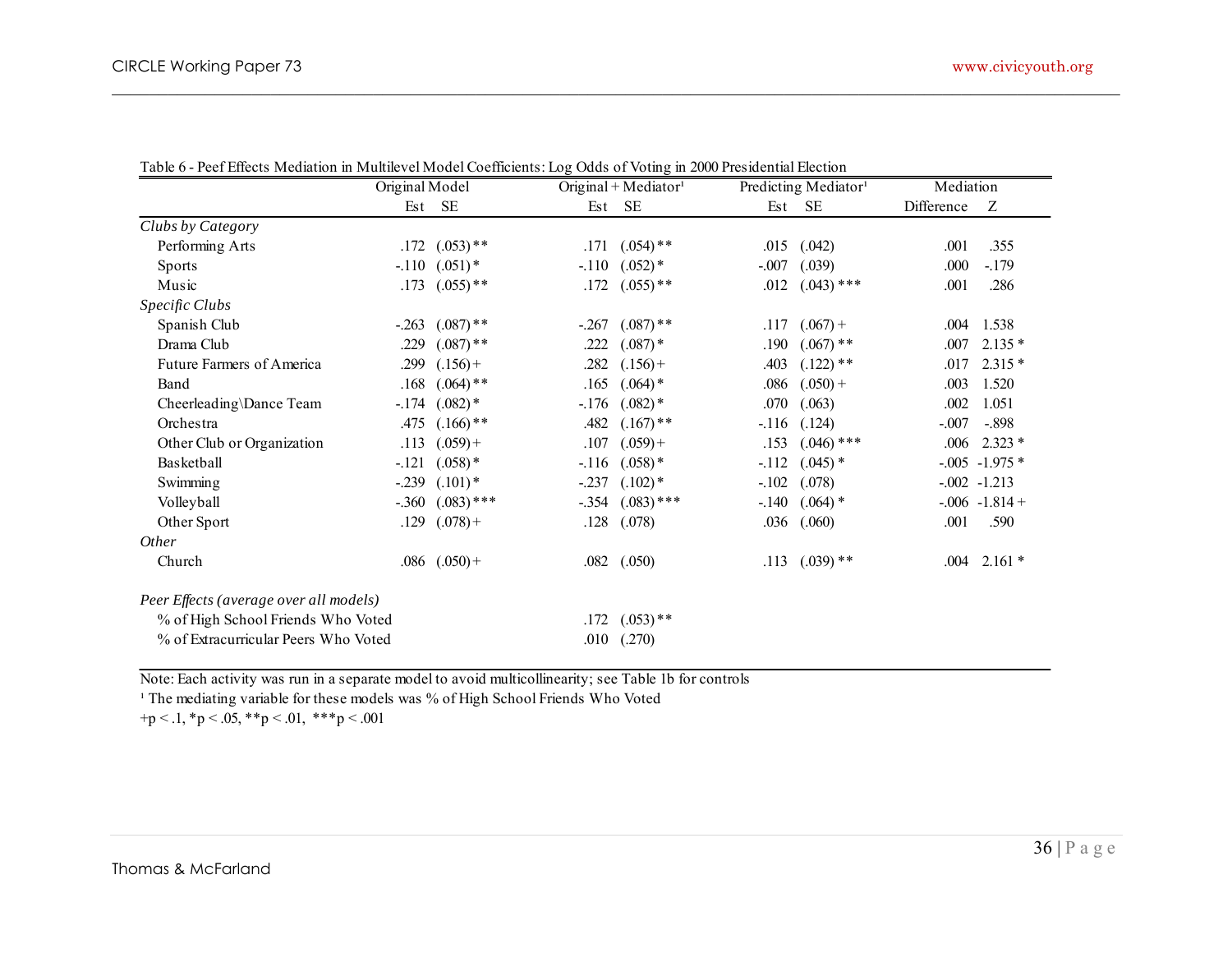| Variable Name              | Add Health Variable Description                               |        | <b>NELS Variable Description</b>                           |        |
|----------------------------|---------------------------------------------------------------|--------|------------------------------------------------------------|--------|
| <b>Dependent Variables</b> |                                                               |        |                                                            |        |
| Voted for President        |                                                               |        |                                                            |        |
| 1992                       | Not applicable                                                |        | Self-report voted in 1992 presidential elections $(0,1)$   | .48    |
|                            |                                                               |        |                                                            | (.50)  |
| 1996                       | Not applicable                                                |        | Self-report voted in 1996 presidential elections $(0,1)$   | .57    |
|                            |                                                               |        |                                                            | (.50)  |
| Either 92 or 96            | Not applicable                                                |        | Self-report voted in either $(0,1)$                        | .64    |
|                            |                                                               |        |                                                            | (.48)  |
| 2000                       | Self-report voted in the 2000 presidential election $(0,1)$   | .46    | Not applicable                                             |        |
|                            |                                                               | (.50)  |                                                            |        |
| Conservative-Liberal       | Self reported scale from 1 (very conservative) to 5 (very     | 2.96   | Not applicable                                             |        |
|                            | liberal) of political ideology, in 2001-2                     | (.76)  |                                                            |        |
| Democrat                   | R identified as a Democrat in 2001-2                          | .60    | Not applicable                                             |        |
|                            |                                                               | (.49)  |                                                            |        |
| Republican                 | R identified as a Republican in 2001-2                        | .36    | Not applicable                                             |        |
|                            |                                                               | (.48)  |                                                            |        |
| n-School Affiliations      |                                                               |        |                                                            |        |
| Not involved               | Did not participate in any club in 1994.                      | .22    | Did not participate in any club in 1990 or 1992.           | .11    |
|                            |                                                               | (41)   |                                                            | (31)   |
| National Honor Society     | R participated in national honor society in 1994 $(0,1)$      | .10    | R participated in national honor society in 90, 92 $(0,1)$ | .22    |
|                            |                                                               | (.31)  |                                                            | (.42)  |
| Service clubs              | R participated in "other" club in 1994 (deduced to be service |        | R participated in service club (key club, AFS, etc) in     |        |
|                            | and ethnic pride clubs) $(0,1)$                               | .19    | 90, 92(0,1)                                                | .21    |
|                            |                                                               | (0.39) |                                                            | (.41)  |
| Student council            | R participated in student council in 1994 $(0,1)$             | .08    | R participated in student council in 90, 92 $(0,1)$        | .18    |
|                            |                                                               | (.28)  |                                                            | (0.39) |
| Drama clubs                | R participated in drama club in 1994 $(0,1)$                  | .07    | R participated in drama clubs in 90, 92 $(0,1)$            | .20    |
|                            |                                                               | (26)   |                                                            | (40)   |
| Music groups               | R participated in a musical school activity (band, orchestra, |        | R participated in a musical school activity (band,         |        |
|                            | choir) in 1994 (0,1)                                          | .23    | orchestra, choir) in 90, 92 $(0,1)$                        | .28    |
|                            |                                                               | (.42)  |                                                            | (.45)  |
| Journalism clubs           | R participated in student newspaper or yearbook in 1994       |        | R participated in student newspaper or yearbook in 90,     | .23    |
|                            | (0,1)                                                         | .11    | 92 $(0,1)$                                                 |        |
|                            |                                                               | (.32)  |                                                            | (43)   |
| Academic clubs             | R participated in academic club (language club, computer,     |        | R participated in academic club (language, debate,         |        |
|                            | math, etc) in 1994 (0,1)                                      | .20    | computer, math, etc) in 90, 92 $(0,1)$                     | .41    |
|                            |                                                               | (40)   |                                                            | (49)   |
| Vocational clubs           | R participated in Future Farmers of America in 1994 (0,1)     |        | R participated in vocational club (Future Farmers of       |        |
|                            |                                                               |        | America, Future Homemakers of America, Future              |        |
|                            |                                                               | .02    | Teachers of America, etc) in 90, 92 (0,1)                  | .21    |
|                            |                                                               | (.14)  |                                                            | (41)   |
| Sports teams               | R participated in a school sport in 1994 $(0,1)$              |        | R participated in a school sport (includes cheerleading)   |        |
|                            |                                                               | .58    | in 90, 92 $(0,1)$                                          | .61    |
|                            |                                                               | (.49)  |                                                            | (.49)  |

*(continued)*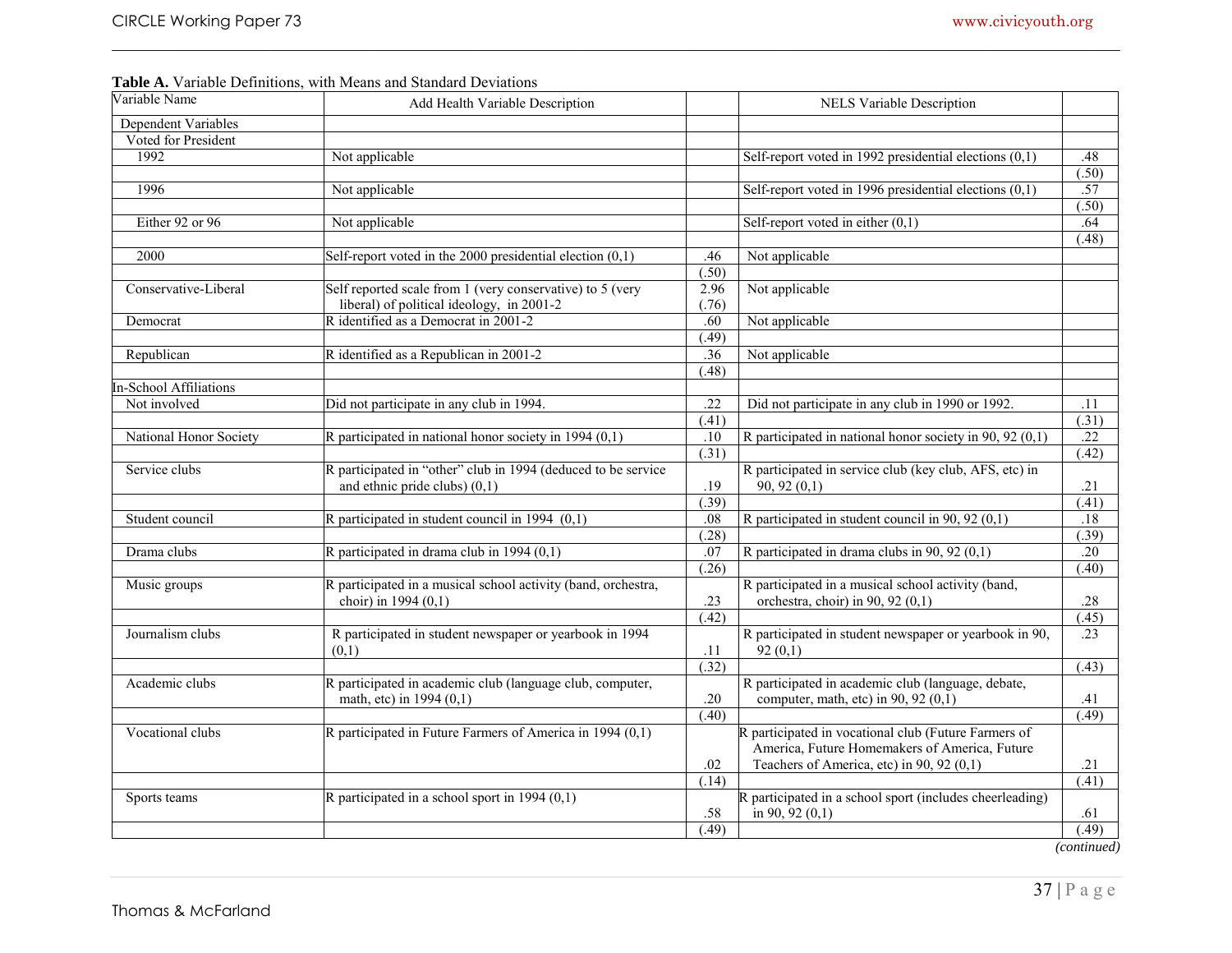| Table A. Continued             |                                                                                                                |         |                                                                                                                                              |         |
|--------------------------------|----------------------------------------------------------------------------------------------------------------|---------|----------------------------------------------------------------------------------------------------------------------------------------------|---------|
| Variable Name                  | Add Health Variable Description                                                                                |         | NELS Variable Description                                                                                                                    |         |
| Total Extracurriculars         | Number of extracurriculars R reported to belong to                                                             | 2.31    | Number of extracurriculars R reported to belong to,<br>averaged across three waves (1988-92)                                                 | 3.36    |
|                                |                                                                                                                | (2.56)  |                                                                                                                                              | (2.44)  |
| Other Affiliations             |                                                                                                                |         |                                                                                                                                              |         |
| Religious Attendance           | R attended religious services at least once a month in 1994<br>(0,1)                                           | .68     | R attended religious services at least once a month in<br>90, 92(0,1)                                                                        | .61     |
|                                |                                                                                                                | (.46)   |                                                                                                                                              | (.49)   |
| <b>Government Class</b>        | Not applicable                                                                                                 |         | R had any government or civics courses during high<br>school $(0,1)$                                                                         | .28     |
|                                |                                                                                                                |         |                                                                                                                                              | (.45)   |
| <b>Student Attributes</b>      |                                                                                                                |         |                                                                                                                                              |         |
| Age                            | Age in 1994 (10-19)                                                                                            | 14.93   | Age in 1988 (13-16)                                                                                                                          | 14.38   |
|                                |                                                                                                                | (1.73)  |                                                                                                                                              | (.56)   |
| Born in USA                    | R was born in the United States $(0,1)$                                                                        | .90     | R was born in the United States $(0,1)$                                                                                                      | .93     |
|                                |                                                                                                                | (.31)   |                                                                                                                                              | (.25)   |
| Language minority              | R's native language is not English $(0,1)$                                                                     | .11     | $\mathbb{R}$ 's native language is not English (0,1)                                                                                         | .16     |
|                                |                                                                                                                | (.31)   |                                                                                                                                              | (.33)   |
| Female                         | R is female $(0,1)$                                                                                            | .54     | R is female $(0,1)$                                                                                                                          | .53     |
|                                |                                                                                                                | (.50)   |                                                                                                                                              | (.46)   |
| Race (White is reference)      |                                                                                                                |         |                                                                                                                                              |         |
| White                          | R is White-only racially, and non-Hispanic $(0,1)$                                                             | .47     | $R$ is White-only racially, and non-Hispanic $(0,1)$                                                                                         | .69     |
|                                |                                                                                                                | (.50)   |                                                                                                                                              | (.46)   |
| <b>Black</b>                   | R is Black-only racially, and non-Hispanic $(0,1)$                                                             | $.18\,$ | $\overline{R}$ is Black-only racially, and non-Hispanic (0,1)                                                                                | $.10$   |
|                                |                                                                                                                | (.39)   |                                                                                                                                              | (.27)   |
| Hispanic                       | R is Hispanic, and can be of any race $(0,1)$                                                                  | .18     | R is Hispanic, and can be of any race $(0,1)$                                                                                                | .13     |
|                                |                                                                                                                | (0.39)  |                                                                                                                                              | (.31)   |
| Asian                          | R is Asian-only racially, and non-Hispanic $(0,1)$                                                             | .07     | R is Asian-only racially, and non-Hispanic $(0,1)$                                                                                           | .07     |
|                                |                                                                                                                | (.25)   |                                                                                                                                              | (.23)   |
| Native American                | R is Native American-only racially, and non-Hispanic $(0,1)$                                                   |         | R is Native American-only racially, and non-                                                                                                 |         |
|                                |                                                                                                                | .01     | Hispanic $(0,1)$                                                                                                                             | .01     |
|                                |                                                                                                                | (.10)   |                                                                                                                                              | (.10)   |
| Other multi-racial             | $R$ is other racially or multi-racial, but non-Hispanic $(0,1)$                                                | .07     | Not applicable                                                                                                                               |         |
|                                |                                                                                                                | (.26)   |                                                                                                                                              |         |
| Parents' education             | 6 pt scale (1-6) of parent's education (no hs diploma, hs grad<br>or ged, some college, college grad, ma, phd) | 3.81    | 6 pt scale $(1-6)$ of parent's education (no hs,<br>attended, hs but no diploma, hs grad or ged, some<br>college, college grad, grad school) | 3.05    |
|                                |                                                                                                                | (1.23)  |                                                                                                                                              | (1.16)  |
| Parents' income                | Family's total income in 1994, from 0 to \$999,000 and up (we<br>divide by 100)                                | .46     | Family's total income in 1990, from 0 to 200,000<br>and up (we divide by 100)                                                                | .33     |
|                                |                                                                                                                | (.52)   |                                                                                                                                              | (29)    |
| Parent's occupational prestige | Duncan SEI value for highest parent's occupation.                                                              | 50.75   | Duncan SEI value for highest parent's occupation.                                                                                            | 46.35   |
|                                |                                                                                                                | (20.28) |                                                                                                                                              | (20.65) |
| Parent Practices               |                                                                                                                |         |                                                                                                                                              |         |
| No resident mother             | No mother\step-mother\etc in R's household                                                                     | .05     | No mother\step-mother\etc in R's household                                                                                                   | .04     |
|                                |                                                                                                                | (.21)   |                                                                                                                                              | (.17)   |
| No resident father             | No father\step-father\etc in R's household                                                                     | .27     | No father\step-father\etc in R's household                                                                                                   | .17     |
|                                |                                                                                                                | (.44)   |                                                                                                                                              | (.35)   |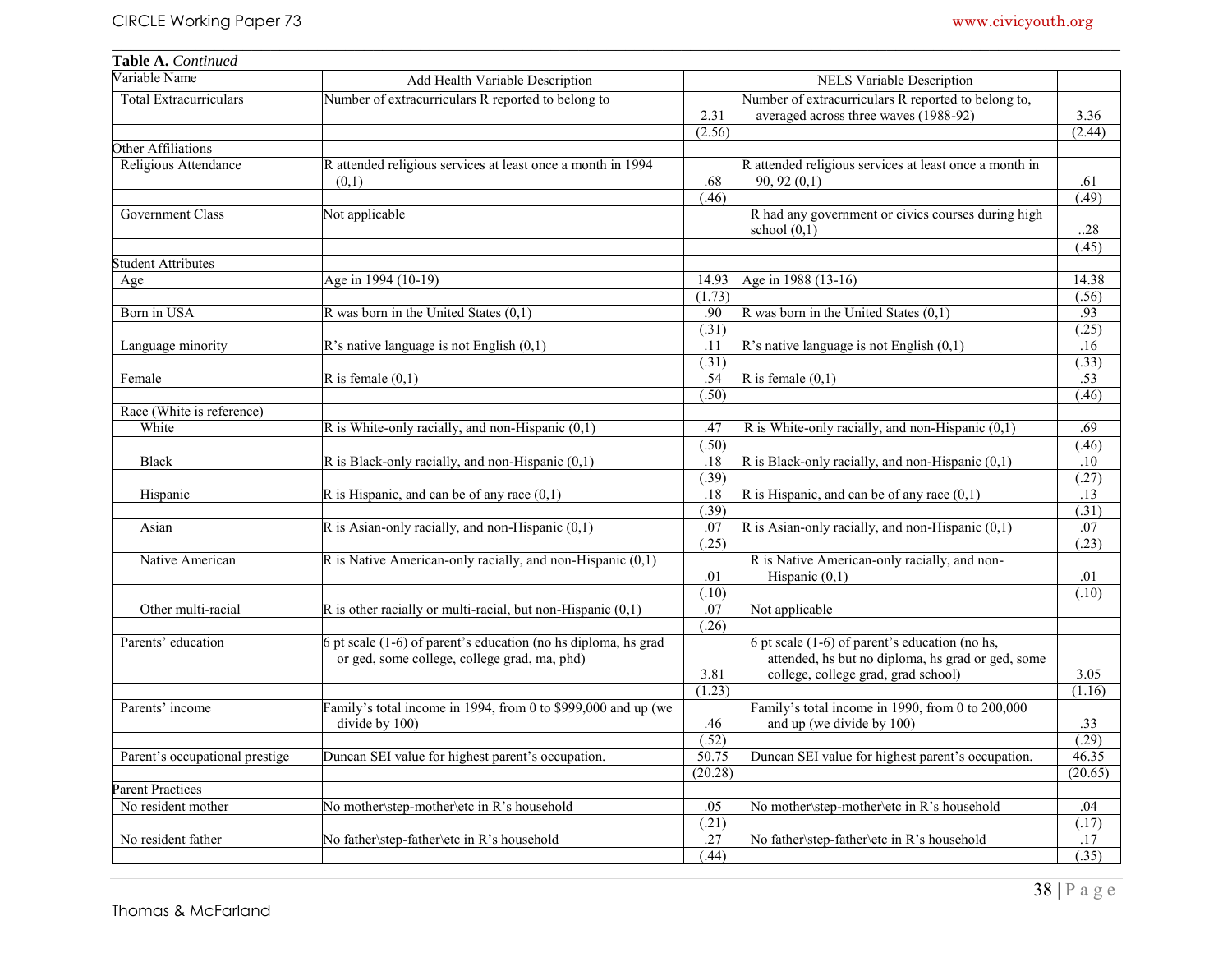# **Table A.** *Continued*

| Parent Practices (cont.)<br>Number of R's friends parents R's parent talked to in the last<br>Number of parents of R's friends R's parent knows,<br>Parental closure (Parents talk<br>max of 5, averaged from $8^{th}$ and $12^{th}$ grades (alpha<br>four days (0 to 6 or more)<br>with peers' parents)<br>2.13<br>.88)<br>2.98<br>(1.93)<br>(1.32)<br>Additive scale of whether R has talked to Mother and Father<br>Parents range of talk w/ child<br>Average of 16 items from 1990 and 1992 of how<br>often R talks to parents about various topics,<br>about school, personal problems, and dating\parties in last<br>2.02<br>ranging from 1 (never) to 3 (often) (alpha .87)<br>month $(1 \text{ to } 6, \text{ alpha } .62)$<br>1.99<br>(1.55)<br>(37)<br>A 3-item additive index of parental membership in the $(1)$<br>A 4-item additive index composed of whether R's<br>Parents' civic involvement<br>PTA; (2) hobby or sports groups; and (3) civic or social<br>parents attended (1) any school events and (2) any<br>organizations. (alpha .38)<br>school meetings, in 1988 and 90 (alpha .63)<br>.64<br>1.70<br>(.81)<br>(1.18)<br>Average of $8^{\text{th}}$ , $10^{\text{th}}$ , and $12^{\text{th}}$ grade NELS composites<br>Self esteem<br>Average of answers to 4 questions in 1994, "You have a lot to<br>be proud of," "You have a lot of good qualities," "You like<br>of self esteem, constructed from 7 questions (alpha<br>yourself just the way you are," (1=Strongly Disagree,<br>.93)<br>5=Strongly Agree, alpha .79)<br>4.08<br>.00<br>(.63)<br>(.55)<br>Government Class<br>Not applicable<br>Number of years of government or civics courses<br>during high school (1-4)<br>.40<br>(.84)<br>Course Track-Level<br>Not applicable<br>Within-high-school education track $(1 =$ vocational, 2<br>$=$ general, $3 =$ college prep)<br>2.30<br>(.63)<br>Composite of R's grades in English, History, Science, and<br>Composite of R's grades in English, History, Science,<br><b>Achieved Grades</b><br>and Math, on a 4 pt scale $(A = 4, D \text{ or } less = 1)$ ,<br>Math, on a 4 pt scale $(A = 4, D \text{ or } less = 1)$ , for 1994<br>for 1988 and 90. Where grades for all subjects not<br>2.79<br>available, averages from those that were available<br>2.89<br>(.73)<br>(.62)<br>8 <sup>th</sup> Grade Cultural Capital Index<br>Not applicable<br>Composite of parental report of whether R: checks<br>books out of the public library, attends musical<br>events, goes to museums (art, history, and/or<br>science), and studies art, music, and/or dance<br>outside of school (0-8 count scale)<br>3.4<br>(1.99)<br>Index of 15 delinquent behaviors engaged in the past 12<br>Delinquent behavior<br>Index of 8 delinquent behaviors engaged in the first<br>months, such as graffiti, property damage, shoplifted, ran<br>half of the school year, from 1990 and 1992, such<br>away from home, theft, public rowdiness, sold drugs, group<br>as skipping class, suspension from school,<br>fights, & burglary (alpha .84)<br>probation, arrested, $\&$ sent to juvenile detention<br>8.85<br>4.03<br>center (alpha .63).<br>(4.91)<br>(6.33) | Variable Name                 | Add Health Variable Description | NELS Variable Description |  |
|--------------------------------------------------------------------------------------------------------------------------------------------------------------------------------------------------------------------------------------------------------------------------------------------------------------------------------------------------------------------------------------------------------------------------------------------------------------------------------------------------------------------------------------------------------------------------------------------------------------------------------------------------------------------------------------------------------------------------------------------------------------------------------------------------------------------------------------------------------------------------------------------------------------------------------------------------------------------------------------------------------------------------------------------------------------------------------------------------------------------------------------------------------------------------------------------------------------------------------------------------------------------------------------------------------------------------------------------------------------------------------------------------------------------------------------------------------------------------------------------------------------------------------------------------------------------------------------------------------------------------------------------------------------------------------------------------------------------------------------------------------------------------------------------------------------------------------------------------------------------------------------------------------------------------------------------------------------------------------------------------------------------------------------------------------------------------------------------------------------------------------------------------------------------------------------------------------------------------------------------------------------------------------------------------------------------------------------------------------------------------------------------------------------------------------------------------------------------------------------------------------------------------------------------------------------------------------------------------------------------------------------------------------------------------------------------------------------------------------------------------------------------------------------------------------------------------------------------------------------------------------------------------------------------------------------------------------------------------------------------------------------------------------------------------------------------------------------------------------------------------------------------------------------------------------------------|-------------------------------|---------------------------------|---------------------------|--|
|                                                                                                                                                                                                                                                                                                                                                                                                                                                                                                                                                                                                                                                                                                                                                                                                                                                                                                                                                                                                                                                                                                                                                                                                                                                                                                                                                                                                                                                                                                                                                                                                                                                                                                                                                                                                                                                                                                                                                                                                                                                                                                                                                                                                                                                                                                                                                                                                                                                                                                                                                                                                                                                                                                                                                                                                                                                                                                                                                                                                                                                                                                                                                                                            |                               |                                 |                           |  |
|                                                                                                                                                                                                                                                                                                                                                                                                                                                                                                                                                                                                                                                                                                                                                                                                                                                                                                                                                                                                                                                                                                                                                                                                                                                                                                                                                                                                                                                                                                                                                                                                                                                                                                                                                                                                                                                                                                                                                                                                                                                                                                                                                                                                                                                                                                                                                                                                                                                                                                                                                                                                                                                                                                                                                                                                                                                                                                                                                                                                                                                                                                                                                                                            |                               |                                 |                           |  |
|                                                                                                                                                                                                                                                                                                                                                                                                                                                                                                                                                                                                                                                                                                                                                                                                                                                                                                                                                                                                                                                                                                                                                                                                                                                                                                                                                                                                                                                                                                                                                                                                                                                                                                                                                                                                                                                                                                                                                                                                                                                                                                                                                                                                                                                                                                                                                                                                                                                                                                                                                                                                                                                                                                                                                                                                                                                                                                                                                                                                                                                                                                                                                                                            |                               |                                 |                           |  |
|                                                                                                                                                                                                                                                                                                                                                                                                                                                                                                                                                                                                                                                                                                                                                                                                                                                                                                                                                                                                                                                                                                                                                                                                                                                                                                                                                                                                                                                                                                                                                                                                                                                                                                                                                                                                                                                                                                                                                                                                                                                                                                                                                                                                                                                                                                                                                                                                                                                                                                                                                                                                                                                                                                                                                                                                                                                                                                                                                                                                                                                                                                                                                                                            |                               |                                 |                           |  |
|                                                                                                                                                                                                                                                                                                                                                                                                                                                                                                                                                                                                                                                                                                                                                                                                                                                                                                                                                                                                                                                                                                                                                                                                                                                                                                                                                                                                                                                                                                                                                                                                                                                                                                                                                                                                                                                                                                                                                                                                                                                                                                                                                                                                                                                                                                                                                                                                                                                                                                                                                                                                                                                                                                                                                                                                                                                                                                                                                                                                                                                                                                                                                                                            |                               |                                 |                           |  |
|                                                                                                                                                                                                                                                                                                                                                                                                                                                                                                                                                                                                                                                                                                                                                                                                                                                                                                                                                                                                                                                                                                                                                                                                                                                                                                                                                                                                                                                                                                                                                                                                                                                                                                                                                                                                                                                                                                                                                                                                                                                                                                                                                                                                                                                                                                                                                                                                                                                                                                                                                                                                                                                                                                                                                                                                                                                                                                                                                                                                                                                                                                                                                                                            | <b>Student-Peer Practices</b> |                                 |                           |  |
|                                                                                                                                                                                                                                                                                                                                                                                                                                                                                                                                                                                                                                                                                                                                                                                                                                                                                                                                                                                                                                                                                                                                                                                                                                                                                                                                                                                                                                                                                                                                                                                                                                                                                                                                                                                                                                                                                                                                                                                                                                                                                                                                                                                                                                                                                                                                                                                                                                                                                                                                                                                                                                                                                                                                                                                                                                                                                                                                                                                                                                                                                                                                                                                            |                               |                                 |                           |  |
|                                                                                                                                                                                                                                                                                                                                                                                                                                                                                                                                                                                                                                                                                                                                                                                                                                                                                                                                                                                                                                                                                                                                                                                                                                                                                                                                                                                                                                                                                                                                                                                                                                                                                                                                                                                                                                                                                                                                                                                                                                                                                                                                                                                                                                                                                                                                                                                                                                                                                                                                                                                                                                                                                                                                                                                                                                                                                                                                                                                                                                                                                                                                                                                            |                               |                                 |                           |  |
|                                                                                                                                                                                                                                                                                                                                                                                                                                                                                                                                                                                                                                                                                                                                                                                                                                                                                                                                                                                                                                                                                                                                                                                                                                                                                                                                                                                                                                                                                                                                                                                                                                                                                                                                                                                                                                                                                                                                                                                                                                                                                                                                                                                                                                                                                                                                                                                                                                                                                                                                                                                                                                                                                                                                                                                                                                                                                                                                                                                                                                                                                                                                                                                            |                               |                                 |                           |  |
|                                                                                                                                                                                                                                                                                                                                                                                                                                                                                                                                                                                                                                                                                                                                                                                                                                                                                                                                                                                                                                                                                                                                                                                                                                                                                                                                                                                                                                                                                                                                                                                                                                                                                                                                                                                                                                                                                                                                                                                                                                                                                                                                                                                                                                                                                                                                                                                                                                                                                                                                                                                                                                                                                                                                                                                                                                                                                                                                                                                                                                                                                                                                                                                            |                               |                                 |                           |  |
|                                                                                                                                                                                                                                                                                                                                                                                                                                                                                                                                                                                                                                                                                                                                                                                                                                                                                                                                                                                                                                                                                                                                                                                                                                                                                                                                                                                                                                                                                                                                                                                                                                                                                                                                                                                                                                                                                                                                                                                                                                                                                                                                                                                                                                                                                                                                                                                                                                                                                                                                                                                                                                                                                                                                                                                                                                                                                                                                                                                                                                                                                                                                                                                            |                               |                                 |                           |  |
|                                                                                                                                                                                                                                                                                                                                                                                                                                                                                                                                                                                                                                                                                                                                                                                                                                                                                                                                                                                                                                                                                                                                                                                                                                                                                                                                                                                                                                                                                                                                                                                                                                                                                                                                                                                                                                                                                                                                                                                                                                                                                                                                                                                                                                                                                                                                                                                                                                                                                                                                                                                                                                                                                                                                                                                                                                                                                                                                                                                                                                                                                                                                                                                            |                               |                                 |                           |  |
|                                                                                                                                                                                                                                                                                                                                                                                                                                                                                                                                                                                                                                                                                                                                                                                                                                                                                                                                                                                                                                                                                                                                                                                                                                                                                                                                                                                                                                                                                                                                                                                                                                                                                                                                                                                                                                                                                                                                                                                                                                                                                                                                                                                                                                                                                                                                                                                                                                                                                                                                                                                                                                                                                                                                                                                                                                                                                                                                                                                                                                                                                                                                                                                            |                               |                                 |                           |  |
|                                                                                                                                                                                                                                                                                                                                                                                                                                                                                                                                                                                                                                                                                                                                                                                                                                                                                                                                                                                                                                                                                                                                                                                                                                                                                                                                                                                                                                                                                                                                                                                                                                                                                                                                                                                                                                                                                                                                                                                                                                                                                                                                                                                                                                                                                                                                                                                                                                                                                                                                                                                                                                                                                                                                                                                                                                                                                                                                                                                                                                                                                                                                                                                            |                               |                                 |                           |  |
|                                                                                                                                                                                                                                                                                                                                                                                                                                                                                                                                                                                                                                                                                                                                                                                                                                                                                                                                                                                                                                                                                                                                                                                                                                                                                                                                                                                                                                                                                                                                                                                                                                                                                                                                                                                                                                                                                                                                                                                                                                                                                                                                                                                                                                                                                                                                                                                                                                                                                                                                                                                                                                                                                                                                                                                                                                                                                                                                                                                                                                                                                                                                                                                            |                               |                                 |                           |  |
|                                                                                                                                                                                                                                                                                                                                                                                                                                                                                                                                                                                                                                                                                                                                                                                                                                                                                                                                                                                                                                                                                                                                                                                                                                                                                                                                                                                                                                                                                                                                                                                                                                                                                                                                                                                                                                                                                                                                                                                                                                                                                                                                                                                                                                                                                                                                                                                                                                                                                                                                                                                                                                                                                                                                                                                                                                                                                                                                                                                                                                                                                                                                                                                            |                               |                                 |                           |  |
|                                                                                                                                                                                                                                                                                                                                                                                                                                                                                                                                                                                                                                                                                                                                                                                                                                                                                                                                                                                                                                                                                                                                                                                                                                                                                                                                                                                                                                                                                                                                                                                                                                                                                                                                                                                                                                                                                                                                                                                                                                                                                                                                                                                                                                                                                                                                                                                                                                                                                                                                                                                                                                                                                                                                                                                                                                                                                                                                                                                                                                                                                                                                                                                            |                               |                                 |                           |  |
|                                                                                                                                                                                                                                                                                                                                                                                                                                                                                                                                                                                                                                                                                                                                                                                                                                                                                                                                                                                                                                                                                                                                                                                                                                                                                                                                                                                                                                                                                                                                                                                                                                                                                                                                                                                                                                                                                                                                                                                                                                                                                                                                                                                                                                                                                                                                                                                                                                                                                                                                                                                                                                                                                                                                                                                                                                                                                                                                                                                                                                                                                                                                                                                            |                               |                                 |                           |  |

 $\_$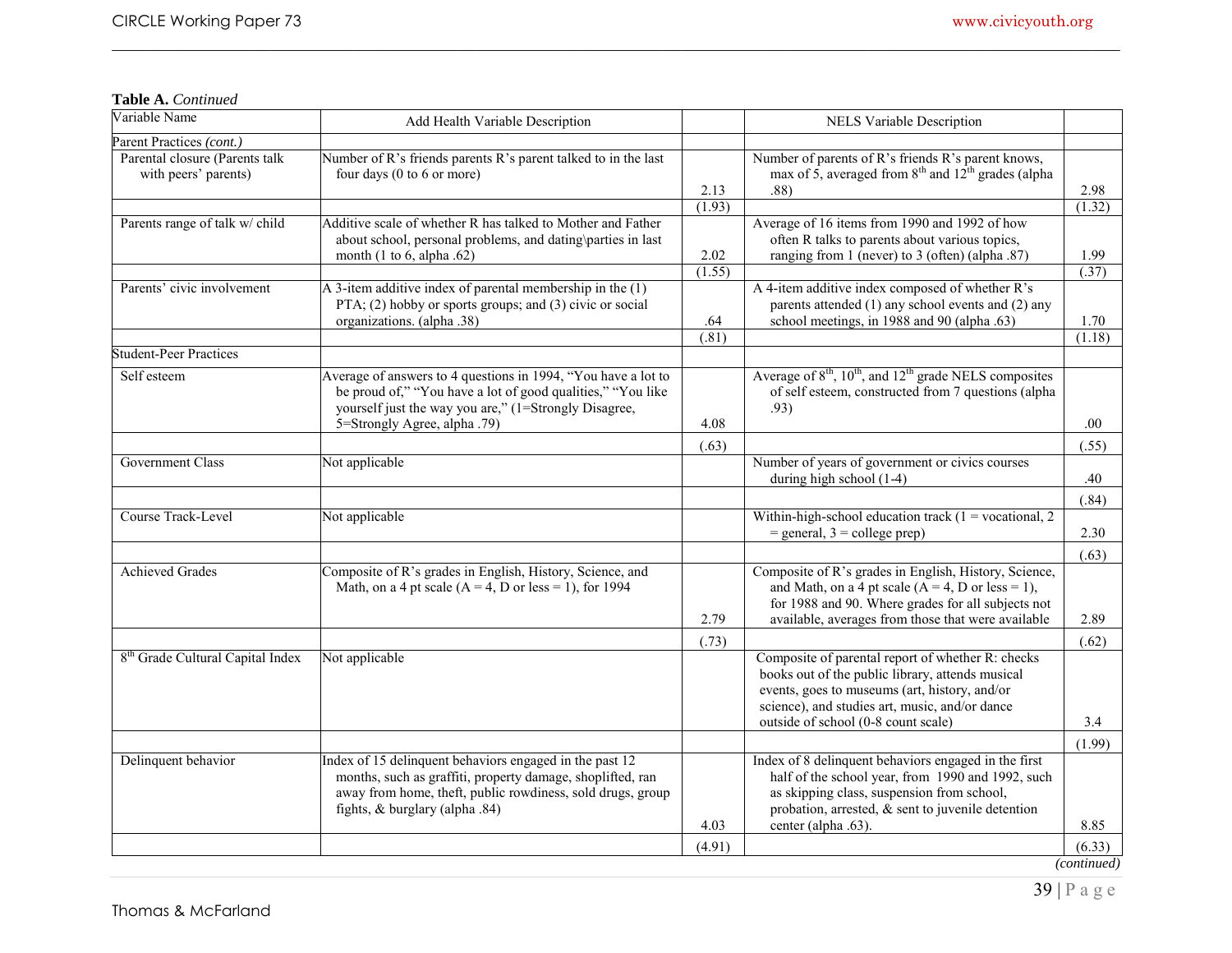# **Table A.** *Continued*

| Variable Name                   | Add Health Variable Description                                                                                                                                                                                                                                                                 |                 | <b>NELS Variable Description</b>                                                                                                                                                                                                            |               |
|---------------------------------|-------------------------------------------------------------------------------------------------------------------------------------------------------------------------------------------------------------------------------------------------------------------------------------------------|-----------------|---------------------------------------------------------------------------------------------------------------------------------------------------------------------------------------------------------------------------------------------|---------------|
| Student-Peer Practices (cont.)  |                                                                                                                                                                                                                                                                                                 |                 |                                                                                                                                                                                                                                             |               |
| Importance of religion          | How important religion is to R, on a 4 pt scale                                                                                                                                                                                                                                                 | 3.37            | How important religion is to R, on a $3$ pt scale                                                                                                                                                                                           | 1.84          |
|                                 |                                                                                                                                                                                                                                                                                                 | (.72)           |                                                                                                                                                                                                                                             | (.52)         |
| Delinquent behavior             | Index of 15 delinquent behaviors engaged in the past 12<br>months, such as graffiti, property damage, shoplifted, ran<br>away from home, theft, public rowdiness, sold drugs, group<br>fights, $&$ burglary (alpha .84)                                                                         | 4.03            | Index of 8 delinquent behaviors engaged in the first<br>half of the school year, from 1990 and 1992, such<br>as skipping class, suspension from school,<br>probation, arrested, $\&$ sent to juvenile detention<br>center (alpha .63).      | 8.85          |
|                                 |                                                                                                                                                                                                                                                                                                 | (4.91)          |                                                                                                                                                                                                                                             | (6.33)        |
| Importance of religion          | How important religion is to R, on a 4 pt scale                                                                                                                                                                                                                                                 | 3.37            | How important religion is to R, on a $3$ pt scale                                                                                                                                                                                           | 1.84          |
|                                 |                                                                                                                                                                                                                                                                                                 | (.72)           |                                                                                                                                                                                                                                             | (.52)         |
| <b>Educational expectations</b> | R's 1994 perceived likelihood of graduating from college on a<br>9 pt scale ( $0 =$ no chance, $8 =$ certainty)                                                                                                                                                                                 | 6.39            | 6 pt scale of R's furthest post-secondary education<br>plans in 1988 $(1 = \text{won't finish hs}, \text{hs grad}, \text{post-hs})$<br>vocational school, attend college, finish college, or 6<br>$=$ attend grad school)                   | 4.60          |
|                                 |                                                                                                                                                                                                                                                                                                 | (2.24)          |                                                                                                                                                                                                                                             | (1.18)        |
| Teacher attachment              | Average of attitudes about whether teachers care about R,<br>whether teachers treat students fairly, and how often R has<br>trouble getting along with teachers (reverse coded) (1 to 5,<br>alpha $.61)$                                                                                        | 3.74            | Average of $8^{\text{th}}$ , $10^{\text{th}}$ , $\&$ $12^{\text{th}}$ attitudes of whether<br>teacher's care about students, and whether teachers<br>and students get along. $(1 =$ Strongly Disagree, $4 =$<br>Strongly Agree) (alpha .44) | 2.80          |
|                                 |                                                                                                                                                                                                                                                                                                 | (.74)           |                                                                                                                                                                                                                                             | (.48)         |
| School attachment               | Composite of how close R feels to people at school, how<br>much R feels a part of the school, and how happy R is to be<br>at school $(3 \text{ to } 15, \text{alpha } .78)$                                                                                                                     | 11.33<br>(2.56) | Not applicable                                                                                                                                                                                                                              |               |
| Neighborhood attachment         | Composite of whether R knows most people in the<br>neighborhood, whether R has stopped and talked to<br>neighbors in the past month, whether R feels neighbors look<br>out for each other, how happy R is living in the<br>neighborhood, and how unhappy R would be to move away<br>(alpha .57) | 9.72<br>(2.35)  | Not applicable                                                                                                                                                                                                                              |               |
| Friends' club involvement       | Average number of affiliations (broadly categorized) of R's<br>friends $(0 to 4)$                                                                                                                                                                                                               | .64             | Not applicable                                                                                                                                                                                                                              |               |
|                                 |                                                                                                                                                                                                                                                                                                 | (.55)           |                                                                                                                                                                                                                                             |               |
| Friends' achievement level      | Mean of friends' achieved grades.                                                                                                                                                                                                                                                               | 2.80<br>(.53)   | Reported average GPA of friends.                                                                                                                                                                                                            | 2.49<br>(.38) |
|                                 |                                                                                                                                                                                                                                                                                                 |                 |                                                                                                                                                                                                                                             |               |
| School Level Variables          | [Note: All means and s.d.'s are still at the student level]                                                                                                                                                                                                                                     |                 | [Note: All means and s.d.'s are still at the student level]                                                                                                                                                                                 |               |
| Private School                  | This school is private $(0,1)$ , or not public.                                                                                                                                                                                                                                                 | .09             | This school is private $(0,1)$ , or not public.                                                                                                                                                                                             | $.18$         |
|                                 |                                                                                                                                                                                                                                                                                                 | (.28)           |                                                                                                                                                                                                                                             | (.38)         |

 $\_$ 

*(continued)* 

**Table A.** *Continued*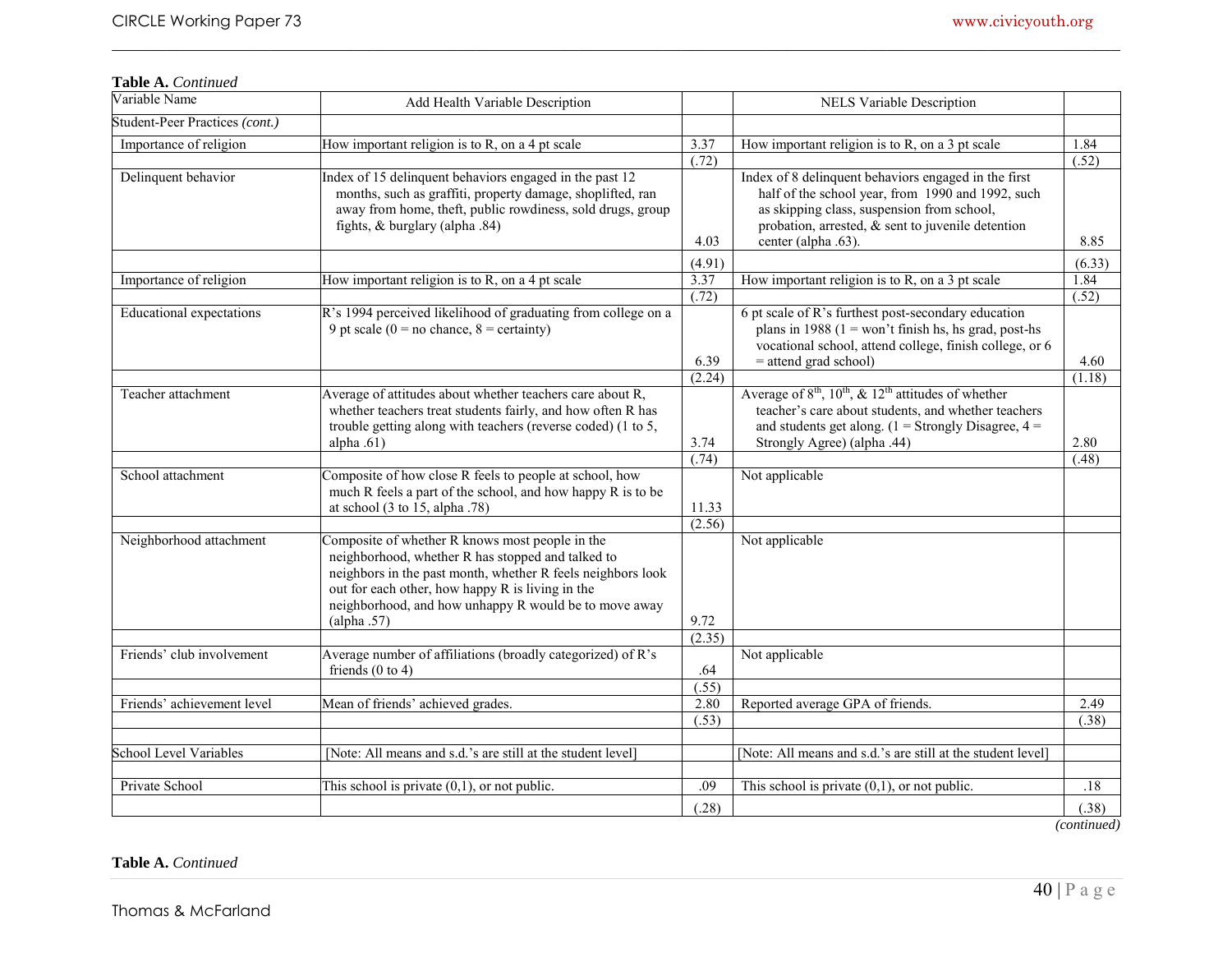| Variable Name                             | Add Health Variable Description                                                  |                  | <b>NELS Variable Description</b>                                                 |        |
|-------------------------------------------|----------------------------------------------------------------------------------|------------------|----------------------------------------------------------------------------------|--------|
| School Level Variables (cont.)            |                                                                                  |                  |                                                                                  |        |
| #Clubs Offered by School                  | Number of activities in school, by reports of membership by<br>students.         | 31.38            | Number of activities reported by students as available<br>in their school.       | 16.21  |
|                                           |                                                                                  | (3.44)           |                                                                                  | (2.23) |
| School Setting (Suburban is<br>reference) |                                                                                  |                  |                                                                                  |        |
| Suburban School                           | Area surrounding a central city within a county constituting<br>the MSA. $(0,1)$ | .55              | Area surrounding a central city within a county<br>constituting the MSA. $(0,1)$ | .42    |
|                                           |                                                                                  | (.50)            |                                                                                  | (.49)  |
| <b>Urban School</b>                       | Central city $(0,1)$                                                             | .30              | Central city $(0,1)$                                                             | .34    |
|                                           |                                                                                  | (.46)            |                                                                                  | (.47)  |
| Rural School                              | Based on U.S. Census classifications: Outside of an MSA                          |                  | Based on U.S. Census classifications: Outside of an                              |        |
|                                           | (Metropolitan Statistical Area) (0,1)                                            | .24              | MSA (Metropolitan Statistical Area) (0,1)                                        | .24    |
|                                           |                                                                                  | (.43)            |                                                                                  | (.43)  |
| School Size (Large is reference)          |                                                                                  |                  |                                                                                  |        |
| Small                                     | -400 students                                                                    | .15              | 1-399 students                                                                   | .12    |
|                                           |                                                                                  | (.36)            |                                                                                  | (.33)  |
| Medium                                    | $401-1000$ students                                                              | .38              | 400-999 students                                                                 | .34    |
|                                           |                                                                                  | (.49)            |                                                                                  | (.47)  |
| Large                                     | $\overline{1001}$ -4000 students                                                 | .47              | 1000 or more students                                                            | .54    |
|                                           |                                                                                  | (.50)            |                                                                                  | (.50)  |
| Region (South is reference)               | As defined by U.S. Census                                                        |                  | As defined by U.S. Census                                                        |        |
| West                                      |                                                                                  | .23              |                                                                                  | .20    |
|                                           |                                                                                  | (42)             |                                                                                  | (.40)  |
| Midwest                                   | Also known as North Central                                                      | $\overline{.23}$ | Also known as North Central                                                      | .27    |
|                                           |                                                                                  | (.42)            |                                                                                  | (.44)  |
| South                                     |                                                                                  | .40              |                                                                                  | .34    |
|                                           |                                                                                  | (49)             |                                                                                  | (.47)  |
| Northeast                                 |                                                                                  | .14              |                                                                                  | .19    |
|                                           |                                                                                  | (.35)            |                                                                                  | (.39)  |